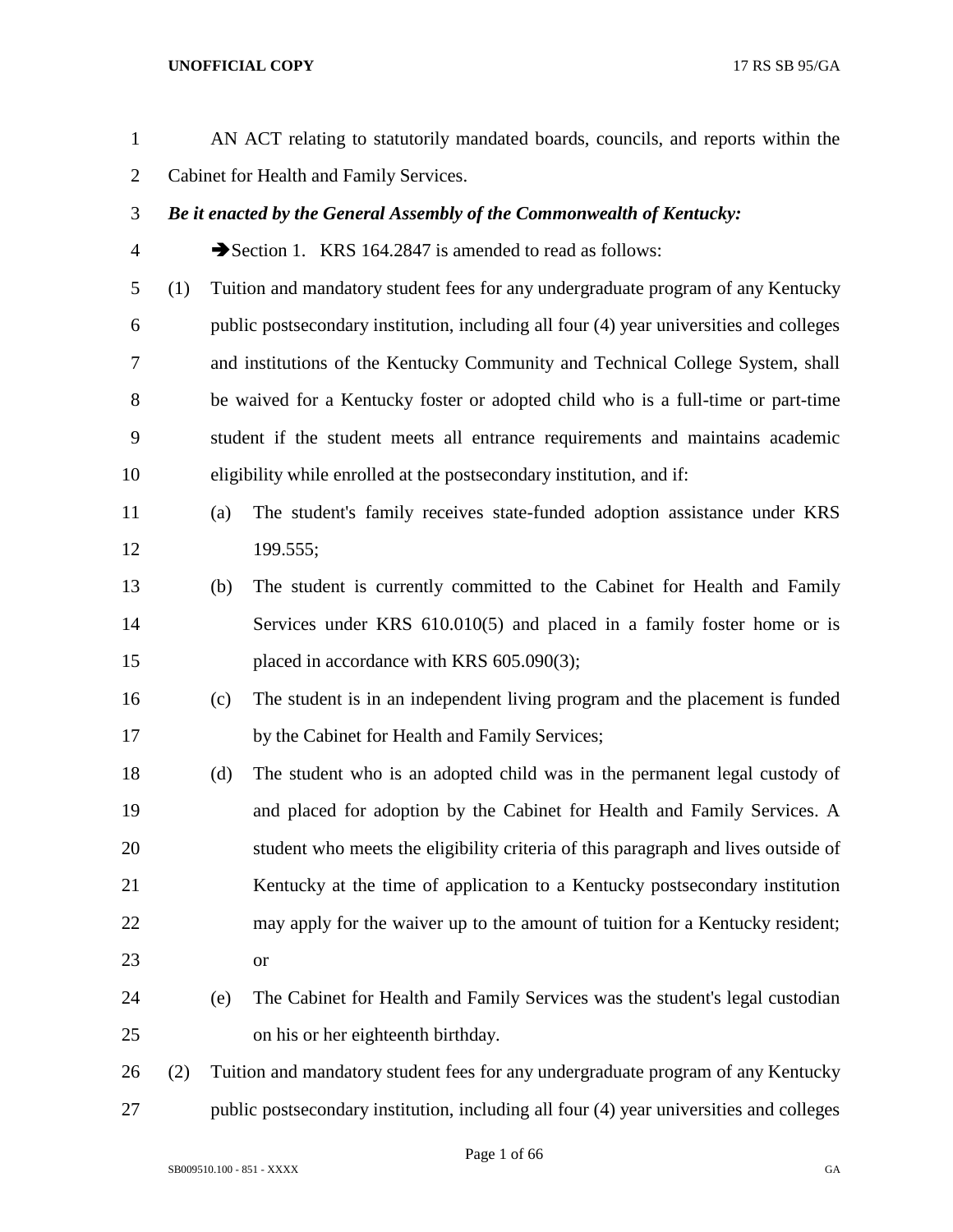| $\mathbf{1}$   |     | and institutions of the Kentucky Community and Technical College System, shall          |
|----------------|-----|-----------------------------------------------------------------------------------------|
| $\overline{2}$ |     | be waived for a Department of Juvenile Justice foster child who is a full-time or       |
| 3              |     | part-time student if the student meets all entrance requirements and maintains          |
| 4              |     | academic eligibility while enrolled at the postsecondary institution and obtains a      |
| 5              |     | recommendation for participation from an official from the Department of Juvenile       |
| 6              |     | Justice, and if:                                                                        |
| 7              |     | The student has not been sentenced to the Department of Juvenile Justice<br>(a)         |
| 8              |     | under KRS Chapter 640;                                                                  |
| 9              |     | (b)<br>The student has been committed to the Department of Juvenile Justice for a       |
| 10             |     | period of at least twelve (12) months;                                                  |
| 11             |     | The student is in an independent living program and placement is funded by<br>(c)       |
| 12             |     | the Department of Juvenile Justice;                                                     |
| 13             |     | (d)<br>The parental rights of the student's biological parents have been terminated; or |
| 14             |     | The student was committed to the Cabinet for Health and Family Services<br>(e)          |
| 15             |     | prior to a commitment to the Department of Juvenile Justice.                            |
| 16             | (3) | Upon request of the postsecondary institution, the Cabinet for Health and Family        |
| 17             |     | Services shall confirm the eligibility status under subsection (1) of this section and  |
| 18             |     | the Department of Juvenile Justice shall confirm the eligibility status and             |
| 19             |     | recommendations under subsection (2) of this section of the student seeking to          |
| 20             |     | participate in the waiver program. Release of this information shall not constitute a   |
| 21             |     | breach of confidentiality required by KRS 199.570, 610.320, or 620.050.                 |
| 22             | (4) | The student shall complete the Free Application for Federal Student Aid to              |
| 23             |     | determine the level of need and eligibility for state and federal financial aid         |
| 24             |     | programs. If the sum of the tuition waiver plus other student financial assistance,     |
| 25             |     | except loans and the work study program under 42 U.S.C. secs. 2751-2756b, from          |
| 26             |     | all sources exceeds the student's total cost of attendance, as defined in 20 U.S.C.     |
| 27             |     | sec. 1087II, the tuition waiver shall be reduced by the amount exceeding the total      |

Page 2 of 66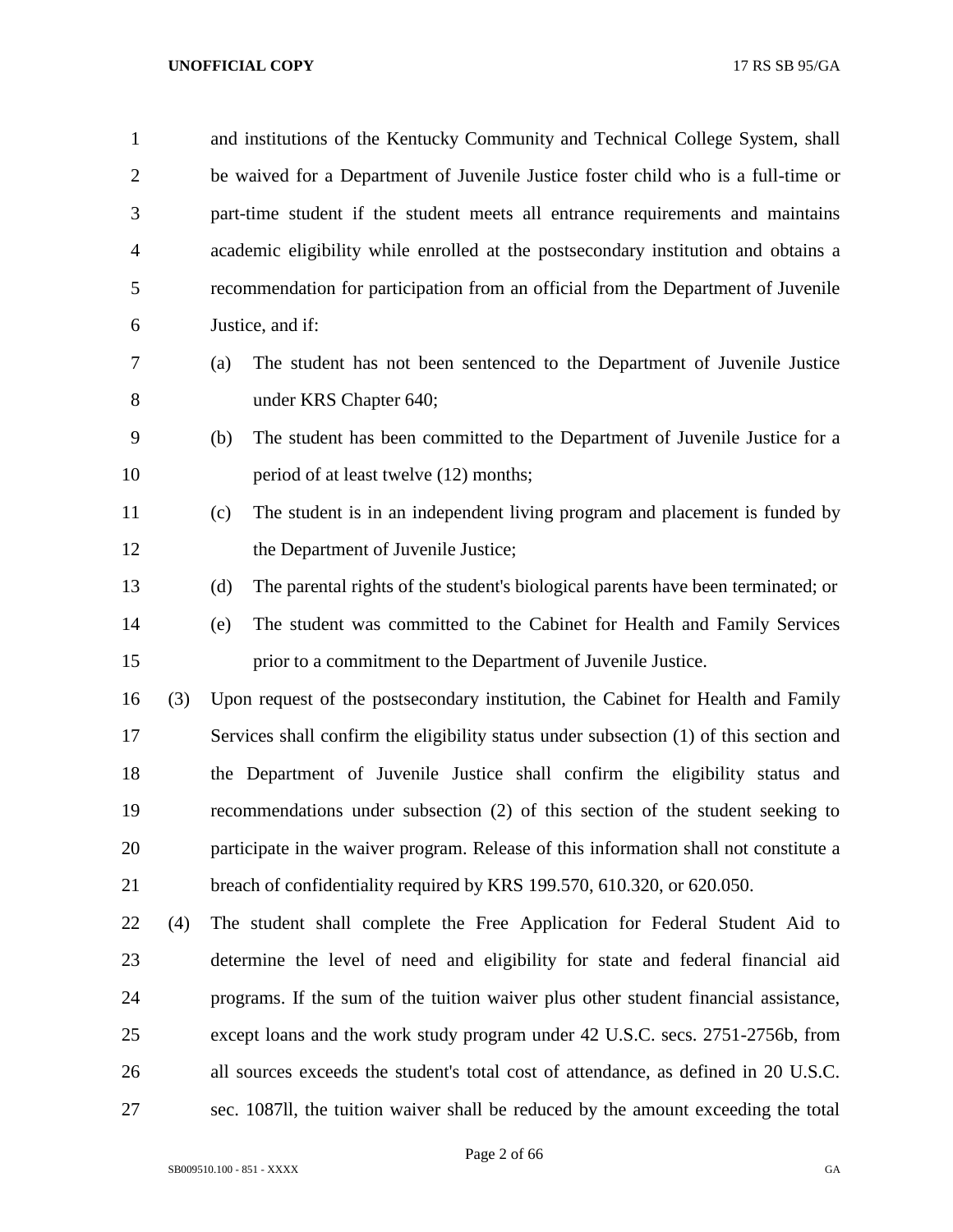| $\mathbf{1}$   |     | cost of attendance.                                                                         |
|----------------|-----|---------------------------------------------------------------------------------------------|
| $\overline{2}$ | (5) | The student shall be eligible for the tuition waiver:                                       |
| 3              |     | For entrance to the institution for a period of no more than four (4) years after<br>(a)    |
| $\overline{4}$ |     | the date of graduation from high school; and                                                |
| 5              |     | For a period of five (5) years after first admittance to any Kentucky institution<br>(b)    |
| 6              |     | if satisfactory progress is achieved or maintained, except when extended in                 |
| 7              |     | accordance with subsection (6) of this section.                                             |
| 8              | (6) | The expiration of a student's five $(5)$ year eligibility under subsection $(5)(b)$ of this |
| 9              |     | section shall be extended upon a determination by the institution that the student          |
| 10             |     | was unable to enroll for or complete an academic term due to serving:                       |
| 11             |     | On active duty status in the United States Armed Forces;<br>(a)                             |
| 12             |     | As an officer in the Commissioned Corps of the United States Public Health<br>(b)           |
| 13             |     | Service; or                                                                                 |
| 14             |     | On active service in the Peace Corps Act or the Americorps.<br>(c)                          |
| 15             |     | The original expiration date shall be extended by the total number of years during          |
| 16             |     | which the student was on active duty status. The number of months served on active          |
| 17             |     | duty status shall be rounded up to the next higher year to determine the maximum            |
| 18             |     | length of eligibility extension allowed.                                                    |
| 19             | (7) | [The Cabinet for Health and Family Services shall report the number of students             |
| 20             |     | participating in the tuition waiver program under subsection (1) of this section and        |
| 21             |     | the Department of Juvenile Justice shall report the number of students participating        |
| 22             |     | in the tuition waiver program under subsection $(2)$ of this section on October 1 each      |
| 23             |     | year to the Council on Postsecondary Education and the Legislative Research                 |
| 24             |     | Commission.                                                                                 |
| 25             |     | (8) The Council on Postsecondary Education shall report nonidentifying data on              |
| 26             |     | graduation rates of students participating in the tuition waiver program by                 |
| 27             |     | November 30 each year to the Legislative Research Commission.                               |

Page 3 of 66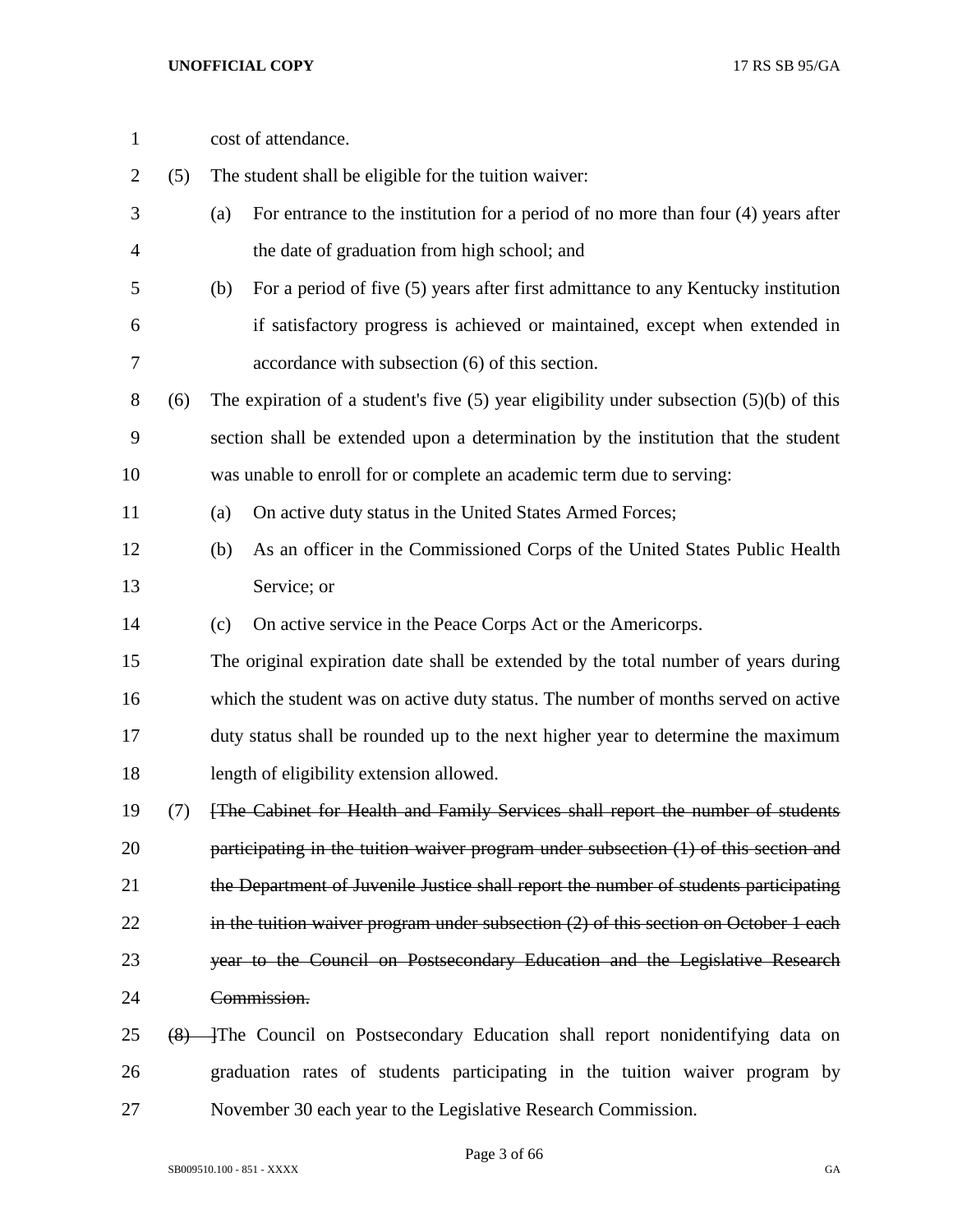| $\mathbf{1}$   | (8)(9)   | Nothing in this section shall be construed to:                                        |
|----------------|----------|---------------------------------------------------------------------------------------|
| $\overline{2}$ | (a)      | Guarantee acceptance of or entrance into any postsecondary institution for a          |
| 3              |          | foster or adopted child;                                                              |
| $\overline{4}$ | (b)      | Limit the participation of a foster or adopted student in any other program of        |
| 5              |          | financial assistance for postsecondary education;                                     |
| 6              | (c)      | Require any postsecondary institution to waive costs or fees relating to room         |
| $\overline{7}$ |          | and board; or                                                                         |
| 8              | (d)      | Restrict any postsecondary institution, the Department of Juvenile Justice, or        |
| 9              |          | the Cabinet for Health and Family Services from accessing other sources of            |
| 10             |          | financial assistance, except loans, that may be available to a foster or adopted      |
| 11             |          | student.                                                                              |
| 12             |          | Section 2. KRS 194A.030 is amended to read as follows:                                |
| 13             |          | The cabinet consists of the following major organizational units, which are hereby    |
| 14             | created: |                                                                                       |
| 15             | (1)      | Office of the Secretary. Within the Office of the Secretary, there shall be an Office |
| 16             |          | of Communications and Administrative Review, an Office of Legal Services, an          |
| 17             |          | Office of Inspector General, an Office of the Ombudsman, and the Governor's           |
| 18             |          | Office of Electronic Health Information.                                              |
| 19             | (a)      | The Office of Communications and Administrative Review shall include                  |
| 20             |          | oversight of administrative hearings and communications with internal and             |
| 21             |          | external audiences of the cabinet. The Office of Communications and                   |
| 22             |          | Administrative Review shall be headed by an executive director who shall be           |
| 23             |          | appointed by the secretary with the approval of the Governor under KRS                |
| 24             |          | 12.050.                                                                               |
| 25             | (b)      | The Office of Legal Services shall provide legal advice and assistance to all         |
| 26             |          | units of the cabinet in any legal action in which it may be involved. The Office      |
| 27             |          | of Legal Services shall employ all attorneys of the cabinet who serve the             |

Page 4 of 66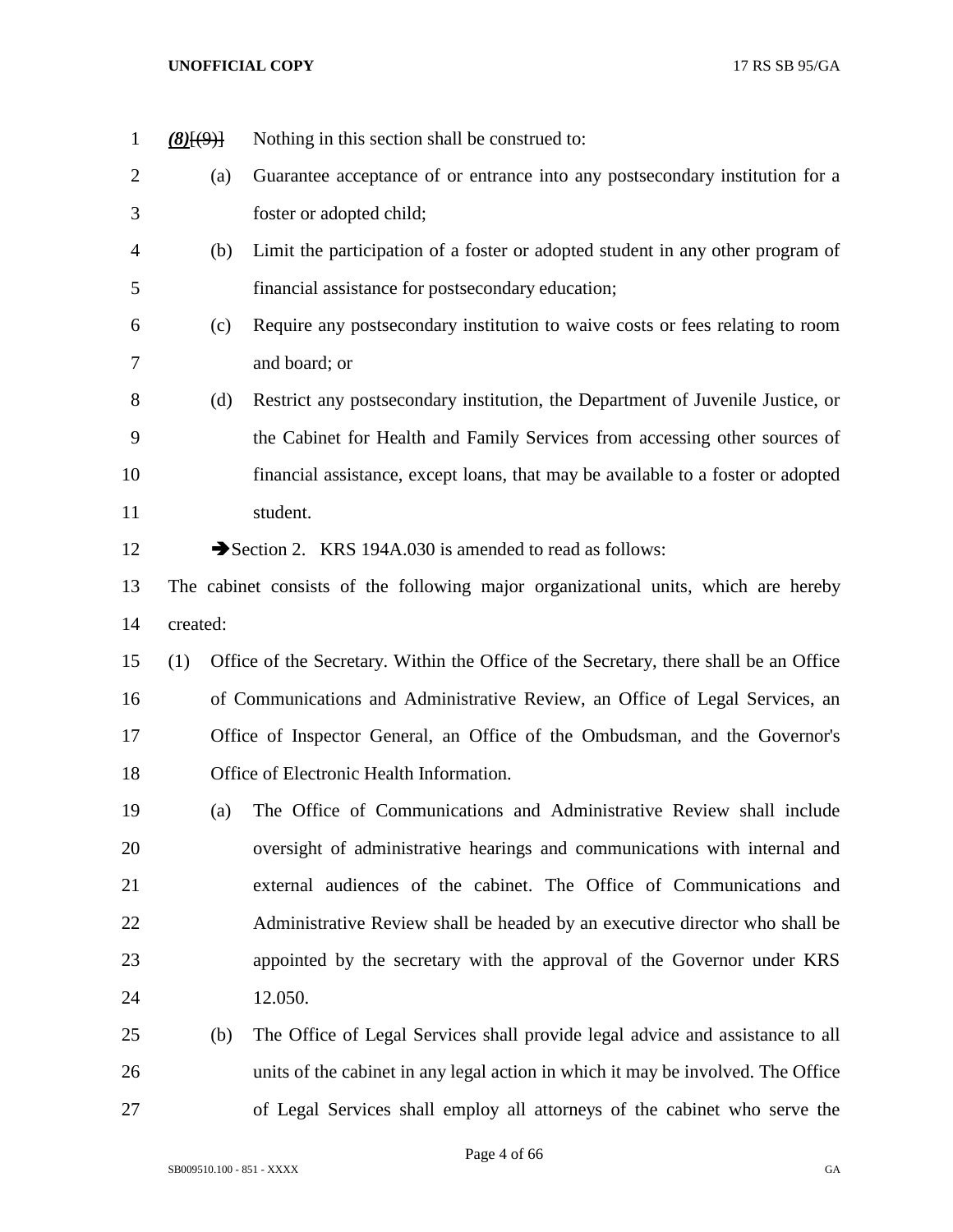cabinet in the capacity of attorney, giving legal advice and opinions concerning the operation of all programs in the cabinet. The Office of Legal Services shall be headed by a general counsel who shall be appointed by the secretary with the approval of the Governor under KRS 12.050 and 12.210. The general counsel shall be the chief legal advisor to the secretary and shall be directly responsible to the secretary. The Attorney General, on the request of the secretary, may designate the general counsel as an assistant attorney general under the provisions of KRS 15.105. (c) The Office of Inspector General shall be responsible for: 10 1. The conduct of audits and investigations for detecting the perpetration of fraud or abuse of any program by any client, or by any vendor of services with whom the cabinet has contracted; and the conduct of special investigations requested by the secretary, commissioners, or office heads of the cabinet into matters related to the cabinet or its programs; 2. Licensing and regulatory functions as the secretary may delegate; 3. Review of health facilities participating in transplant programs, as determined by the secretary, for the purpose of determining any violations of KRS 311.1911 to 311.1959, 311.1961, and 311.1963; and 4. The notification and forwarding of any information relevant to possible criminal violations to the appropriate prosecuting authority. The Office of Inspector General shall be headed by an inspector general who shall be appointed by the secretary with the approval of the Governor. The inspector general shall be directly responsible to the secretary. (d) The Office of the Ombudsman shall provide professional support in the evaluation of programs, including but not limited to quality improvement and

information analysis and reporting, contract monitoring, program monitoring,

Page 5 of 66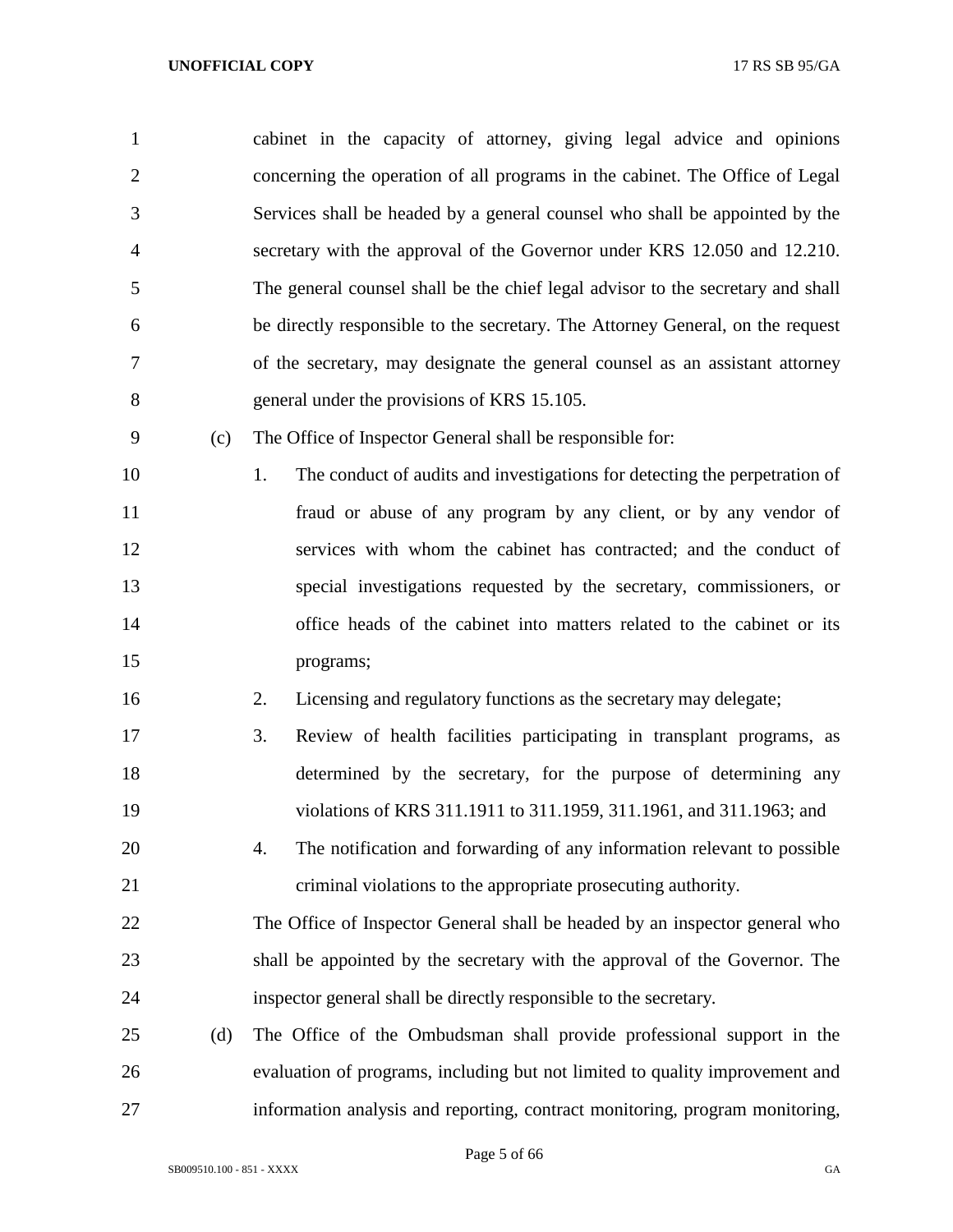and the development of quality service delivery, and a review and resolution of citizen complaints about programs or services of the cabinet when those complaints are unable to be resolved through normal administrative remedies. The Office of the Ombudsman shall place an emphasis on research and best practice and program accountability and shall monitor federal compliance. The Office of the Ombudsman shall be headed by an executive director who shall be appointed by the secretary with the approval of the Governor in accordance with KRS 12.050.

 (e) The Governor's Office of Electronic Health Information shall provide leadership in the redesign of the health care delivery system using electronic information technology as a means to improve patient care and reduce medical errors and duplicative services. The Governor's Office of Electronic Health Information shall be headed by an executive director who shall be appointed 14 by the secretary with the approval of the Governor in accordance with KRS 12.050;

 (2) Department for Medicaid Services. The Department for Medicaid Services shall serve as the single state agency in the Commonwealth to administer Title XIX of the Federal Social Security Act. The Department for Medicaid Services shall be headed by a commissioner for Medicaid services, who shall be appointed by the secretary with the approval of the Governor under KRS 12.050. The commissioner for Medicaid services shall be a person who by experience and training in 22 administration and management is qualified to perform the duties of this office. The commissioner for Medicaid services shall exercise authority over the Department for Medicaid Services under the direction of the secretary and shall only fulfill those responsibilities as delegated by the secretary;

 (3) Department for Public Health. The Department for Public Health shall develop and operate all programs of the cabinet that provide health services and all programs for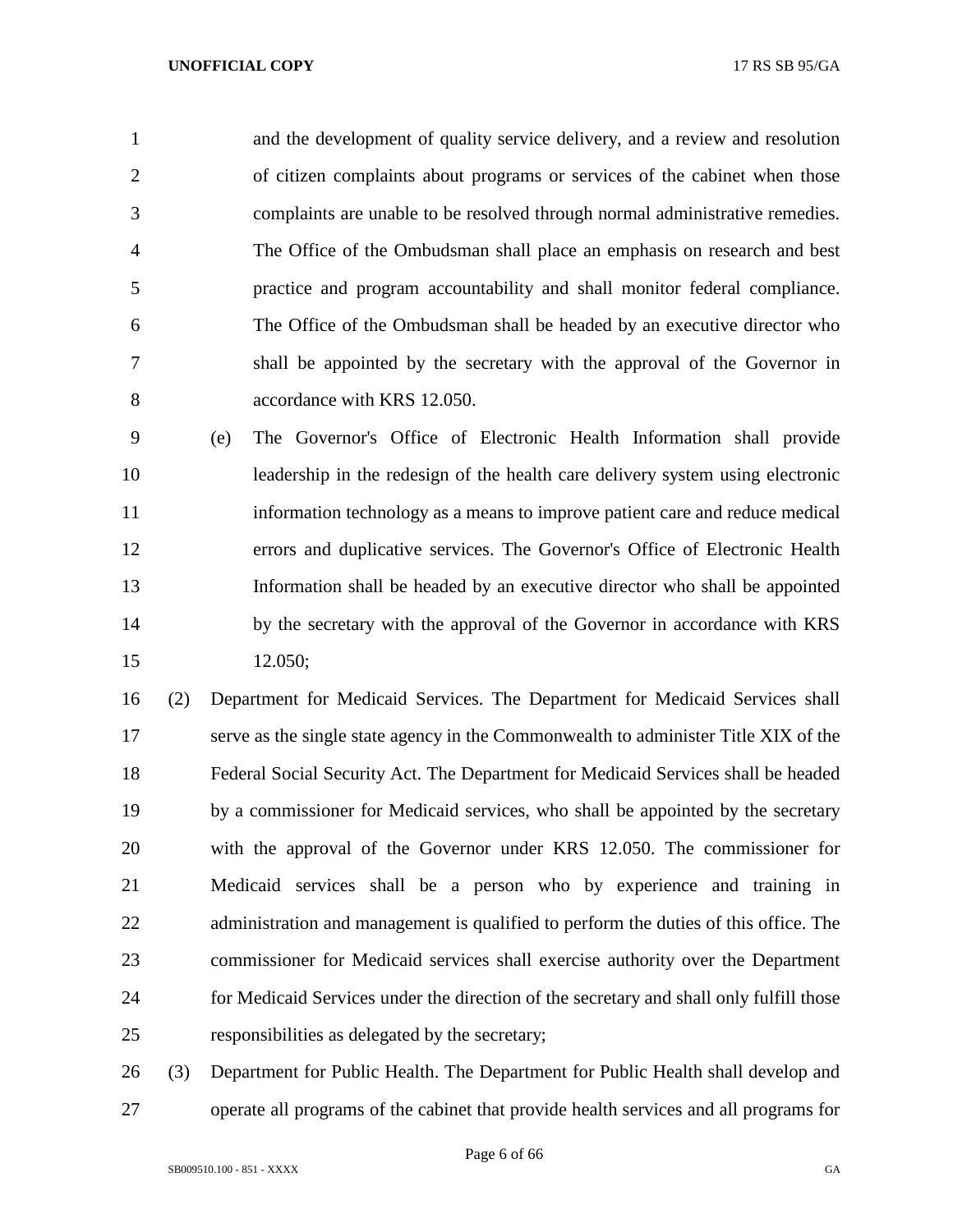assessing the health status of the population for the promotion of health and the prevention of disease, injury, disability, and premature death. This shall include but not be limited to oversight of the Division of Women's Health. The Department for Public Health shall be headed by a commissioner for public health who shall be appointed by the secretary with the approval of the Governor under KRS 12.050. The commissioner for public health shall be a duly licensed physician who by experience and training in administration and management is qualified to perform the duties of this office. The commissioner shall advise the head of each major organizational unit enumerated in this section on policies, plans, and programs relating to all matters of public health, including any actions necessary to safeguard the health of the citizens of the Commonwealth. The commissioner shall serve as chief medical officer of the Commonwealth. The commissioner for public health shall exercise authority over the Department for Public Health under the direction of the secretary and shall only fulfill those responsibilities as delegated by the secretary;

 (4) Department for Behavioral Health, Developmental and Intellectual Disabilities. The Department for Behavioral Health, Developmental and Intellectual Disabilities shall develop and administer programs for the prevention of mental illness, intellectual disabilities, brain injury, developmental disabilities, and substance abuse disorders and shall develop and administer an array of services and support for the treatment, habilitation, and rehabilitation of persons who have a mental illness or emotional disability, or who have an intellectual disability, brain injury, developmental disability, or a substance abuse disorder. The Department for Behavioral Health, Developmental and Intellectual Disabilities shall be headed by a commissioner for behavioral health, developmental and intellectual disabilities who shall be appointed by the secretary with the approval of the Governor under KRS 12.050. The commissioner for behavioral health, developmental and intellectual disabilities

Page 7 of 66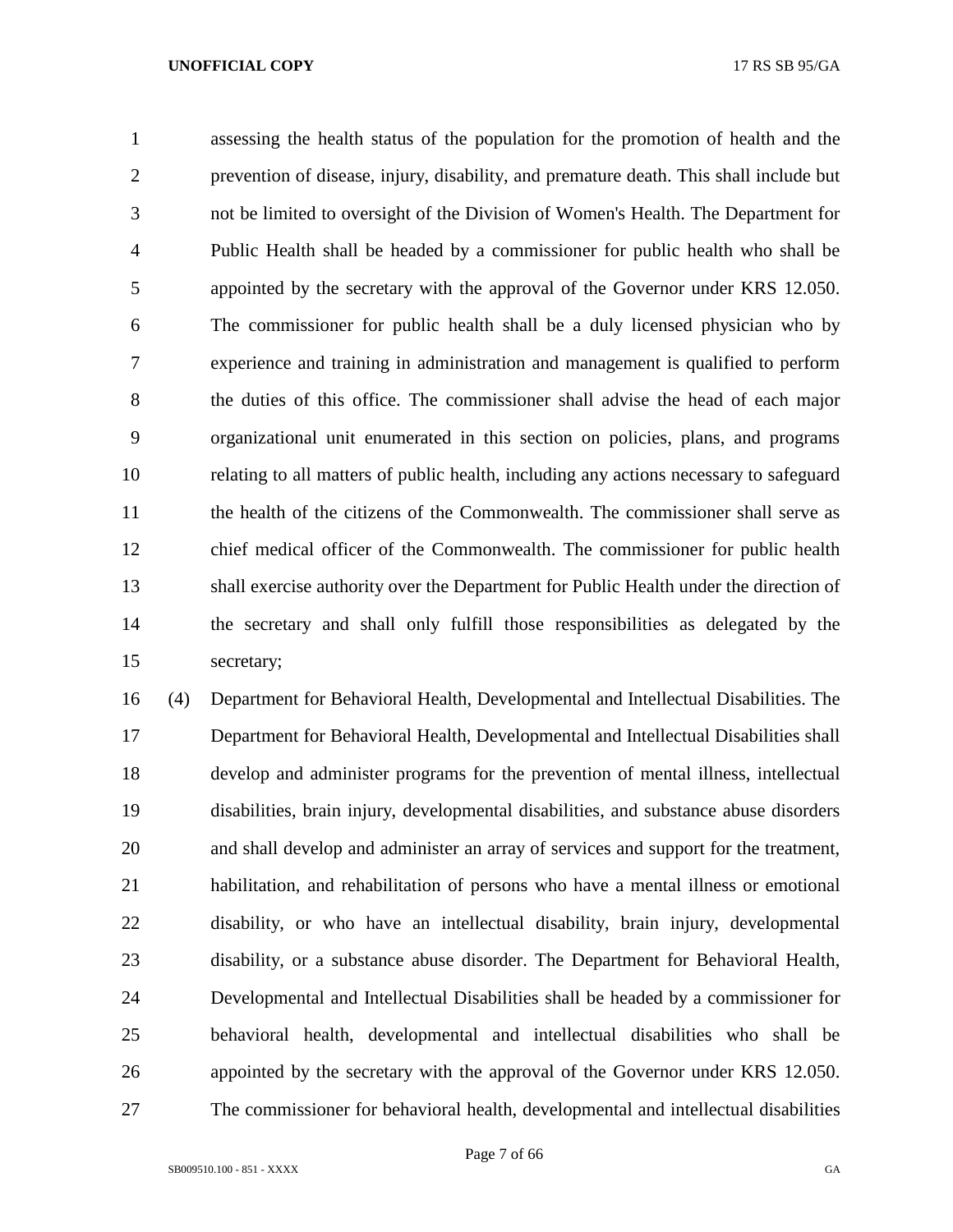shall be by training and experience in administration and management qualified to perform the duties of the office. The commissioner for behavioral health, developmental and intellectual disabilities shall exercise authority over the department under the direction of the secretary, and shall only fulfill those responsibilities as delegated by the secretary;

 (5) Commission for Children with Special Health Care Needs. The duties, responsibilities, and authority set out in KRS 200.460 to 200.490 shall be performed by the commission. The commission shall advocate the rights of children with disabilities and, to the extent that funds are available, shall *ensure the administration of* [provide the] services [and facilities ] for children with disabilities as are deemed appropriate by the commission *pursuant to Title V of the Social Security Act*. [The commission shall be composed of seven (7) members appointed 13 by the Governor to serve a term of office of four (4) years. The commission may promulgate administrative regulations under KRS Chapter 13A as may be necessary to implement and administer its responsibilities. The duties, responsibilities, and authority of the Commission for Children with Special Health Care Needs shall be 17 performed through the office of the executive director of the commission. The executive director shall be appointed by *the secretary with the approval of* the Governor under KRS *12.050*[12.040, and the commission may at any time recommend the removal of the executive director upon filing with the Governor a full written statement of its reasons for removal. The executive director shall report directly to the Commission for Children with Special Health Care Needs and serve as the commission's secretary];

 (6) Office of Health Policy. The Office of Health Policy shall lead efforts to coordinate health care policy, including Medicaid, behavioral health, developmental and intellectual disabilities, mental health services, services for individuals with an intellectual disability, public health, certificate of need, and health insurance. The

Page 8 of 66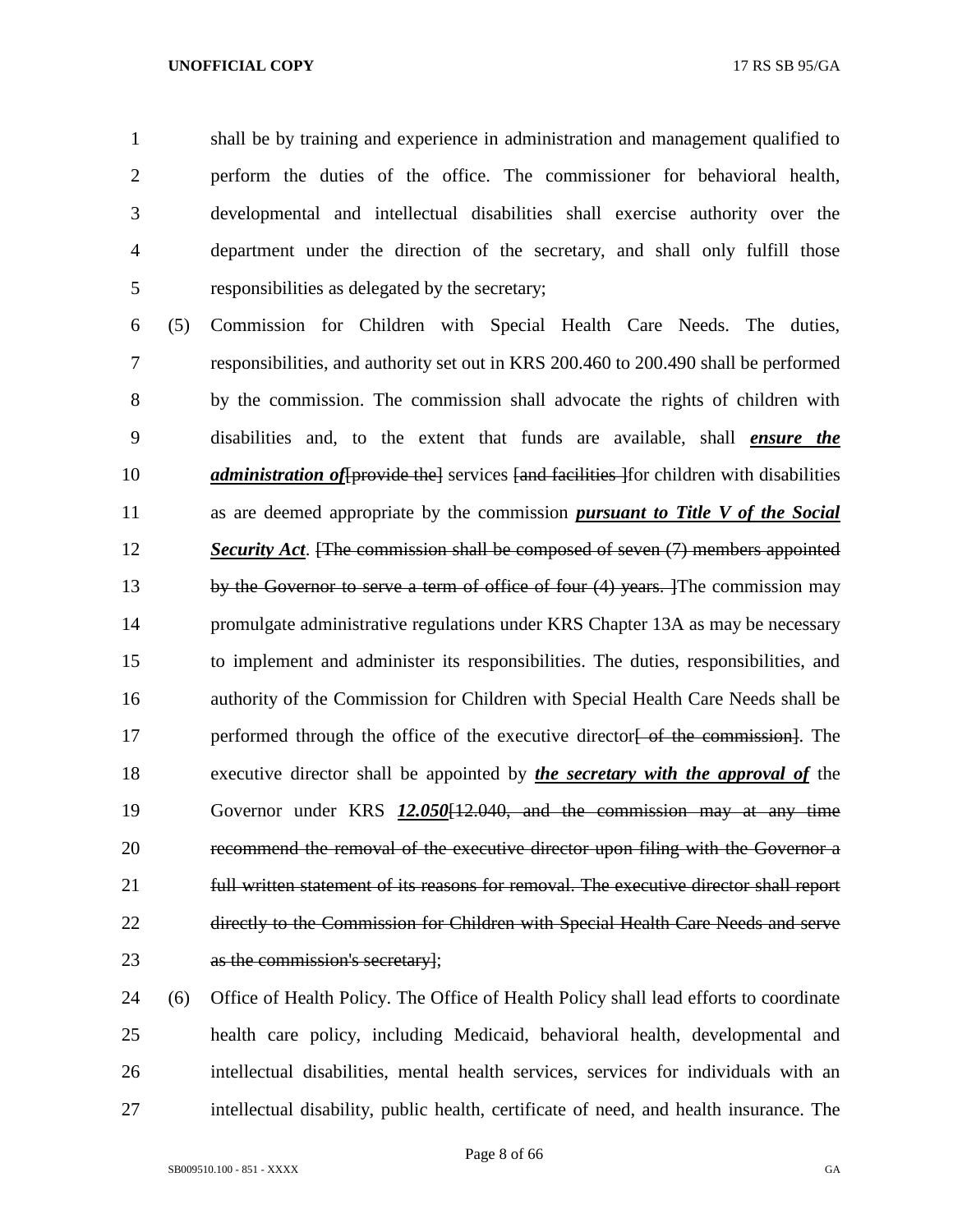duties, responsibilities, and authority pertaining to the certificate of need functions and the licensure appeal functions, as set out in KRS Chapter 216B, shall be performed by this office. The Office of Health Policy shall be headed by an executive director who shall be appointed by the secretary with the approval of the Governor pursuant to KRS 12.050;

 (7) Department for Family Resource Centers and Volunteer Services. The Department for Family Resource Centers and Volunteer Services shall streamline the various responsibilities associated with the human services programs for which the cabinet is responsible. This shall include, but not be limited to, oversight of the Division of Family Resource and Youth Services Centers and the Kentucky Commission on Community Volunteerism and Services. The Department for Family Resource Centers and Volunteer Services shall be headed by a commissioner who shall be appointed by the secretary with the approval of the Governor under KRS 12.050. The commissioner for family resource centers and volunteer services shall be by training and experience in administration and management qualified to perform the duties of the office, shall exercise authority over the department under the direction of the secretary, and shall only fulfill those responsibilities as delegated by the secretary;

 (8) Office of Administrative and Technology Services. The Office of Administrative and Technology Services shall develop and maintain technology, technology infrastructure, and information management systems in support of all units of the cabinet. The office shall have responsibility for properties and facilities owned, maintained, or managed by the cabinet. The Office of Administrative and Technology Services shall be headed by an executive director who shall be appointed by the secretary with the approval of the Governor under KRS 12.050. The executive director shall exercise authority over the Office of Administrative and Technology Services under the direction of the secretary and shall only fulfill

Page 9 of 66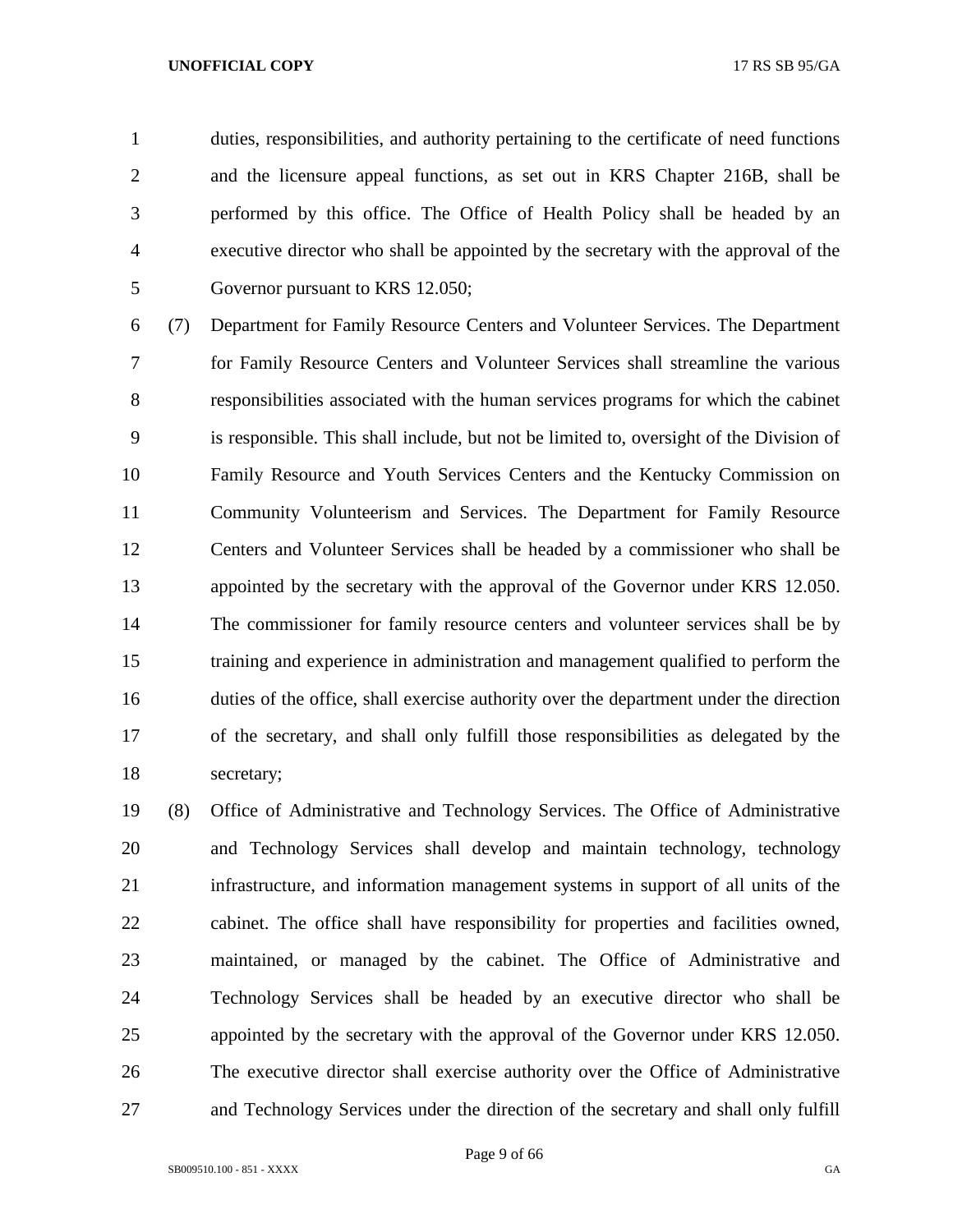those responsibilities as delegated by the secretary;

 (9) Office of Human Resource Management. The Office of Human Resource Management shall coordinate, oversee, and execute all personnel, training, and management functions of the cabinet. The office shall focus on the oversight, development, and implementation of quality personnel services; curriculum development and delivery of instruction to staff; the administration, management, and oversight of training operations; health, safety, and compliance training; and equal employment opportunity compliance functions. The office shall be headed by an executive director appointed by the secretary with the approval of the Governor 10 in accordance with KRS 12.050;

 (10) The Office of Policy and Budget shall provide central review and oversight of budget, contracts, legislation, policy, grant management, boards and commissions, and administrative regulations. The office shall provide coordination, assistance, and support to program departments and independent review and analysis on behalf of the secretary. The office shall be headed by an executive director appointed by 16 the secretary with the approval of the Governor in accordance with KRS 12.050;

 (11) Department for Community Based Services. The Department for Community Based Services shall administer and be responsible for child and adult protection, violence prevention resources, foster care and adoption, permanency, and services to enhance family self-sufficiency, including child care, social services, public assistance, and family support. The department shall be headed by a commissioner appointed by the secretary with the approval of the Governor in accordance with KRS 12.050;

 (12) Department for Income Support. The Department for Income Support shall be responsible for child support enforcement and disability determination. The department shall serve as the state unit as required by Title II and Title XVI of the Social Security Act, and shall have responsibility for determining eligibility for disability for those citizens of the Commonwealth who file applications for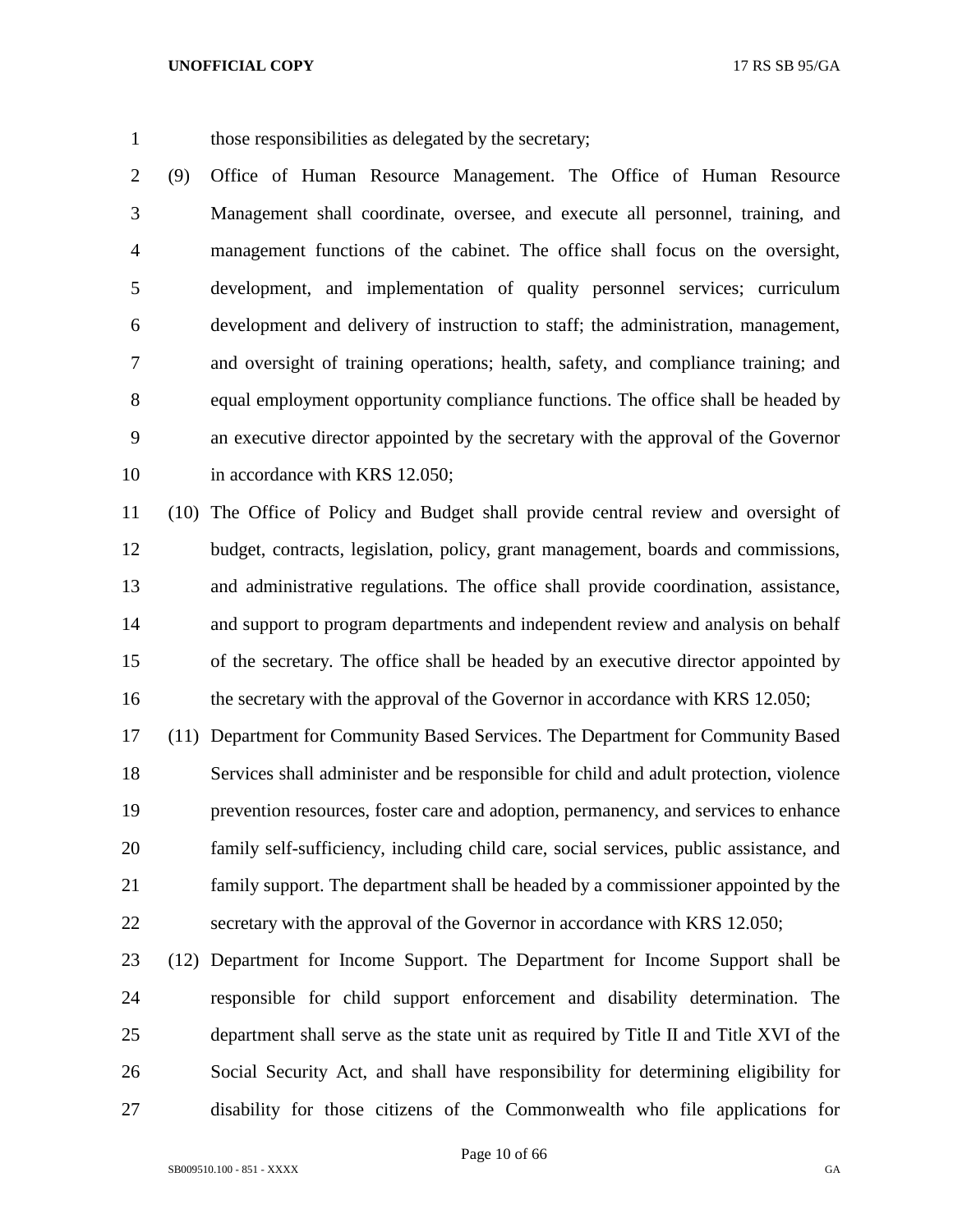disability with the Social Security Administration. The department shall be headed by a commissioner appointed by the secretary with the approval of the Governor in accordance with KRS 12.050; and

 (13) Department for Aging and Independent Living. The Department for Aging and Independent Living shall serve as the state unit as designated by the Administration on Aging Services under the Older Americans Act and shall have responsibility for administration of the federal community support services, in-home services, meals, family and caregiver support services, elder rights and legal assistance, senior community services employment program, the state health insurance assistance program, state home and community based services including home care, Alzheimer's respite services and the personal care attendant program, certifications of adult day care and assisted living facilities, the state Council on Alzheimer's Disease and other related disorders, the Institute on Aging, and guardianship services. The department shall also administer the Long-Term Care Ombudsman Program and the Medicaid Home and Community Based Waivers Consumer Directed Option (CDO) Program. The department shall serve as the information and assistance center for aging and disability services and administer multiple federal grants and other state initiatives. The department shall be headed by a commissioner appointed by the secretary with the approval of the Governor in accordance with KRS 12.050.

21 Section 3. KRS 194A.050 is amended to read as follows:

 (1) The secretary shall formulate, promote, establish, and execute policies, plans, and programs and shall adopt, administer, and enforce throughout the Commonwealth all applicable state laws and all administrative regulations necessary under applicable state laws to protect, develop, and maintain the health, personal dignity, integrity, and sufficiency of the individual citizens of the Commonwealth and necessary to operate the programs and fulfill the responsibilities vested in the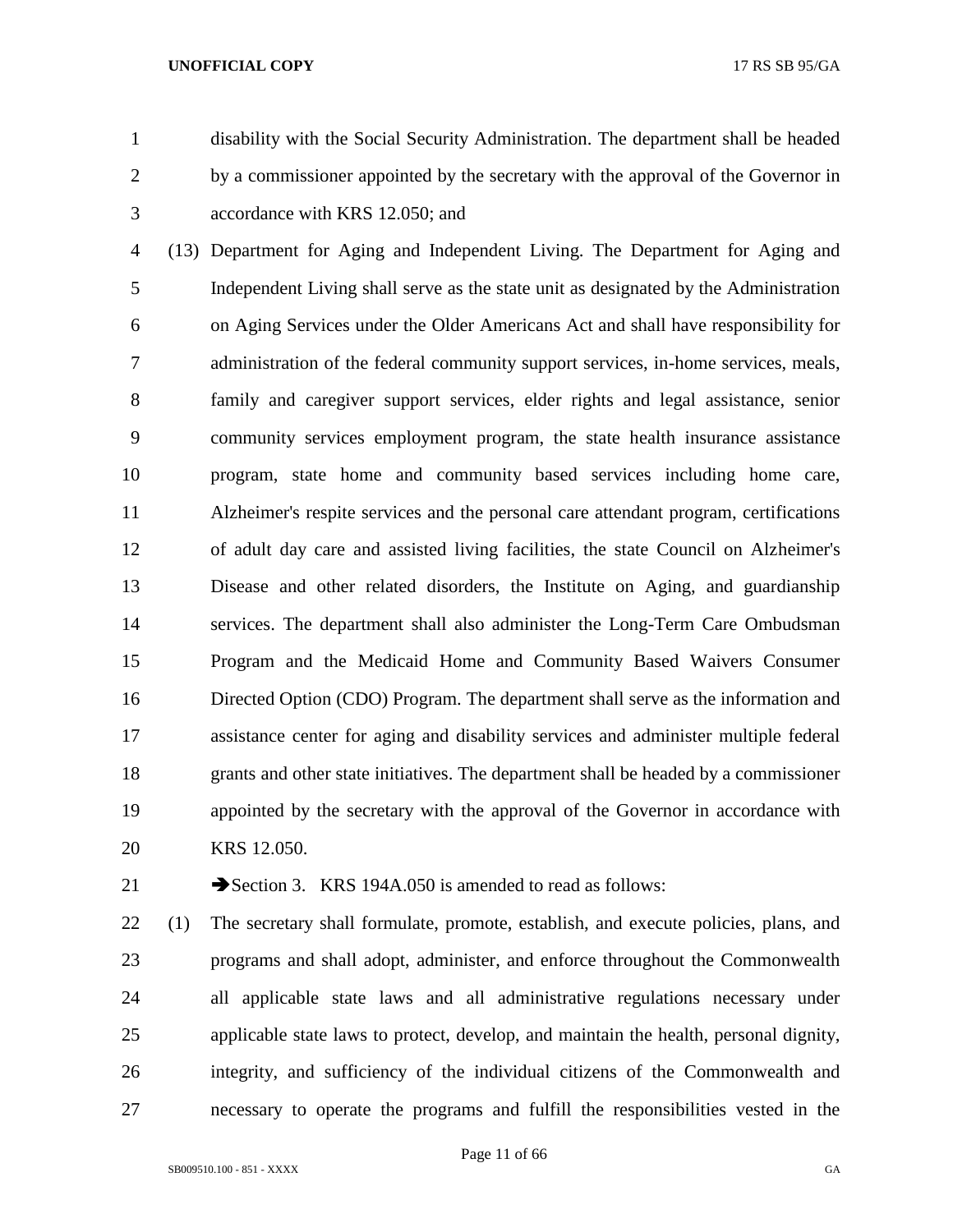cabinet. The secretary shall promulgate, administer, and enforce those administrative regulations necessary to implement programs mandated by federal law, or to qualify for the receipt of federal funds and necessary to cooperate with other state and federal agencies for the proper administration of the cabinet and its programs.

 (2) The secretary may utilize the Public Health Services Advisory Council to review and make recommendations on contemplated administrative regulations relating to initiatives of the Department for Public Health. No administrative regulations issued under the authority of the cabinet shall be filed with the Legislative Research Commission unless they are issued under the authority of the secretary, and the secretary shall not delegate that authority.

- (3) [The secretary may utilize the Council for Families and Children to review and make recommendations on contemplated administrative regulations relating to initiatives of the Department for Community Based Services. No administrative regulations issued under the authority of the cabinet shall be filed with the Legislative Research Commission unless issued under the authority of the secretary, 17 and the secretary shall not delegate this authority.
- 18  $(4)$  Except as otherwise provided by law, the secretary shall have authority to establish by administrative regulation a schedule of reasonable fees, none of which shall exceed one hundred dollars (\$100), to cover the costs of annual inspections of efforts regarding compliance with program standards administered by the cabinet. All fees collected for inspections shall be deposited in the State Treasury and credited to a revolving fund account to be used for administration of those programs of the cabinet. The balance of the account shall lapse to the general fund at the end of each biennium. Fees shall not be charged for investigation of complaints.
- 26 Section 4. KRS 194A.090 is amended to read as follows:
- (1) The cabinet shall include citizen advisory bodies within its structure to provide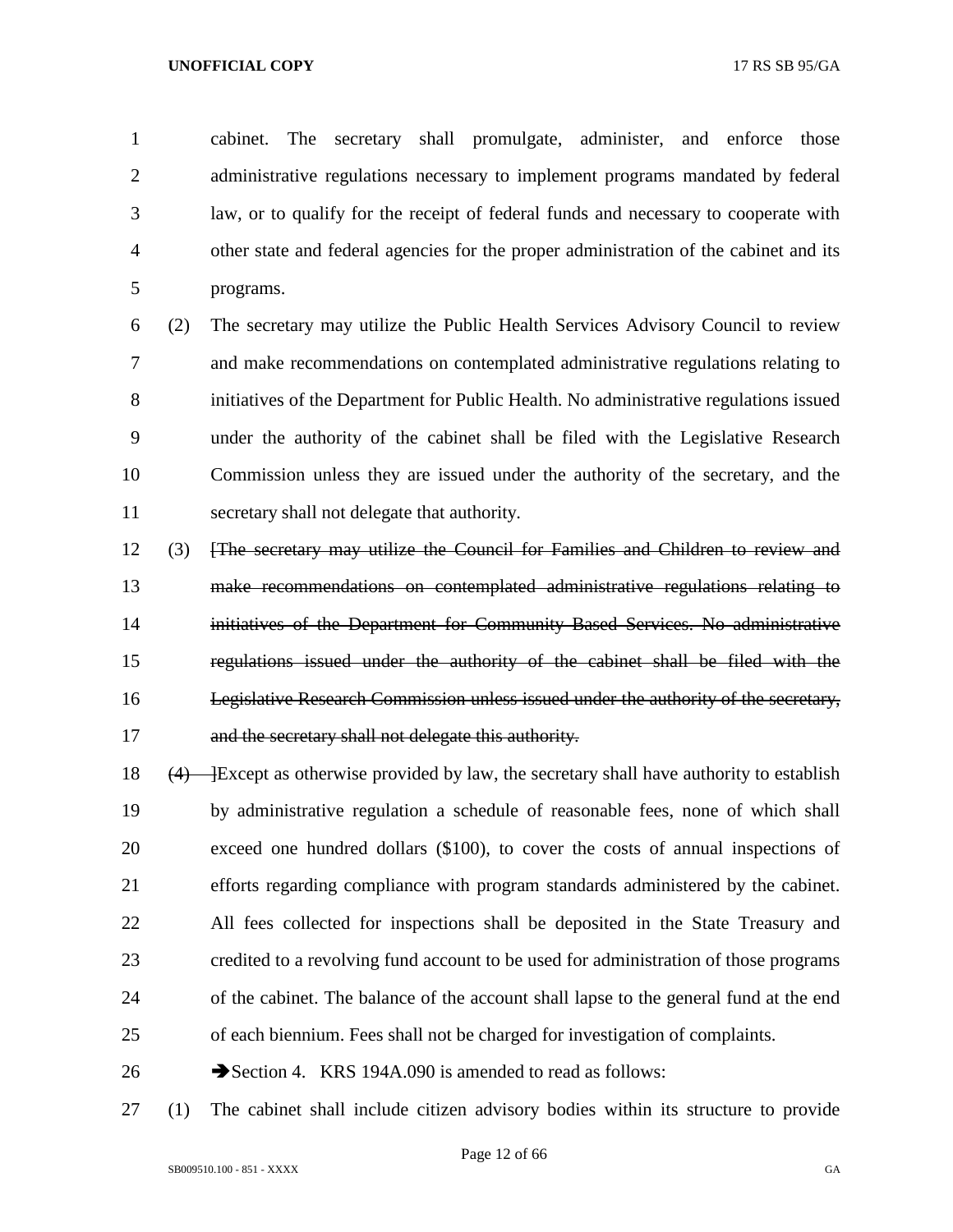independent advice from the general public.

(2) A Public Health Services Advisory Council is created within the cabinet.

 (a) The council may advise the secretary for health and family services, the commissioner for public health, and officials of the Commonwealth on policy matters concerning the delivery of health services, including the assessment of needs, the development of program alternatives, the determination of priorities, the formulation of policy, the allocation of resources, and the evaluation of programs. The council shall be utilized by the cabinet to fulfill federal requirements for citizen's advisory councils associated with programs designed to provide health services and to advise the cabinet on the development and content of the state health plan.

 (b) The council shall be composed of no more than nineteen (19) citizen members appointed by the Governor. Six (6) members of the council shall be chosen to broadly represent public interest groups concerned with health services, recipients of health services provided by the Commonwealth, minority groups, and the general public. Thirteen (13) members of the council shall represent providers of health care and not less than one-half (1/2) of the providers shall be direct providers of health care. At least one (1) of the direct providers of health care shall be a person engaged in the administration of a hospital, and one (1) shall be a physician in active practice. At least one (1) member shall be a registered sanitarian or sanitary engineer, one (1) a public health nurse, one (1) a member of the current minority advisory council, and one (1) a practicing public health physician. Nominations for health care provider members of the council shall be solicited from recognized health care provider organizations. Membership of the council shall be geographically distributed in order that area development districts are represented. Members shall serve for terms of three (3) years. If a vacancy occurs, the person appointed as a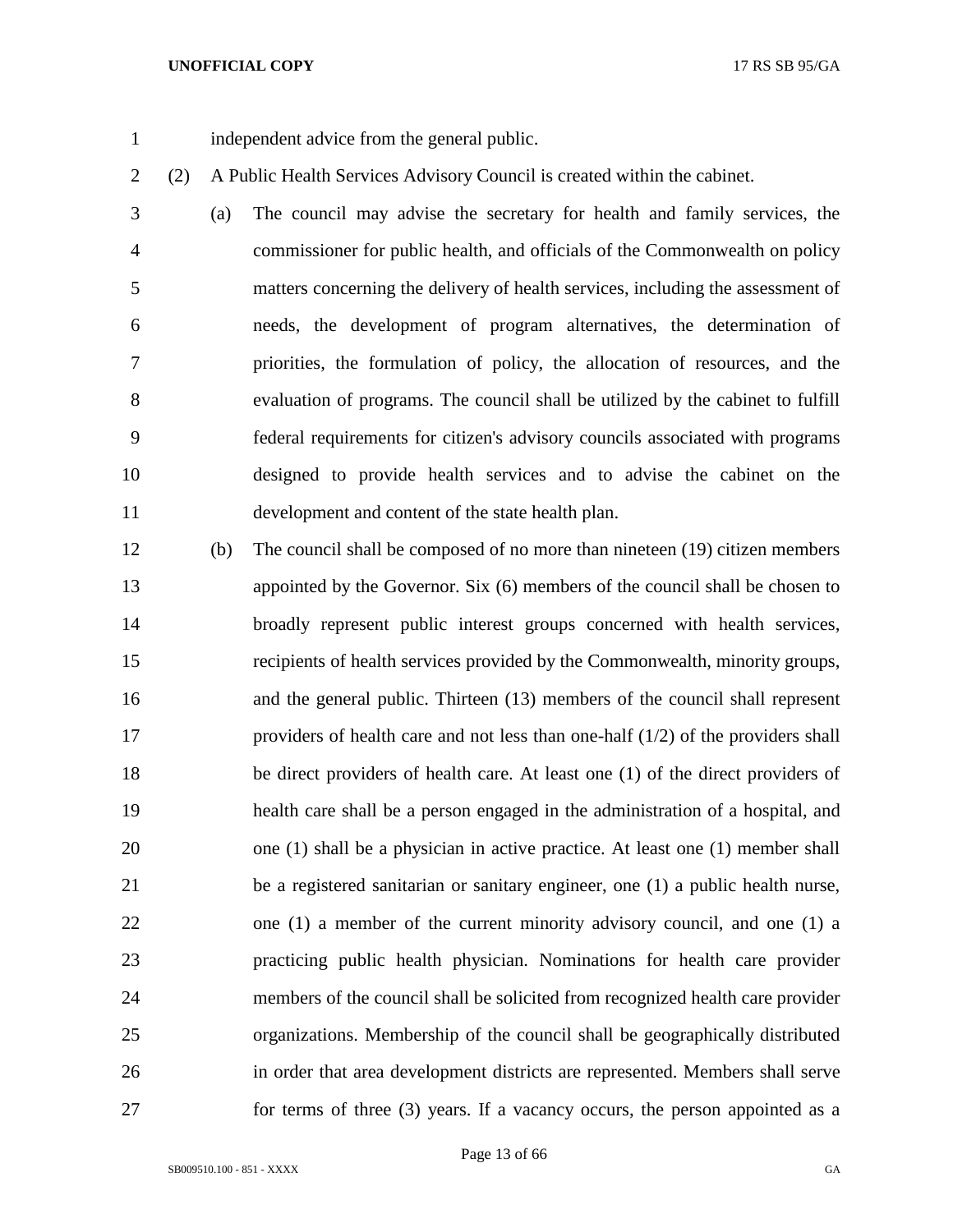| $\mathbf{1}$   |        |     | replacement shall serve only for the remainder of the vacated term. Members        |
|----------------|--------|-----|------------------------------------------------------------------------------------|
| $\overline{2}$ |        |     | shall serve until the term begins for their appointed successors. No member        |
| 3              |        |     | shall serve more than two (2) consecutive terms. The chair of the council shall    |
| $\overline{4}$ |        |     | be appointed by the Governor. The secretary for health and family services         |
| 5              |        |     | and the commissioner for public health shall be nonvoting, ex officio              |
| 6              |        |     | members of the council, and the commissioner for public health shall be a          |
| 7              |        |     | staff director for, and secretary to, the council. The council shall meet at least |
| 8              |        |     | quarterly and on other occasions as may be necessary on the call of the            |
| 9              |        |     | secretary for health and family services or the commissioner for public health.    |
| 10             |        |     | A majority of the appointed members shall constitute a quorum.                     |
| 11             | (3)    |     | An Institute for Aging is created within the cabinet.                              |
| 12             |        | (a) | The institute shall advise the secretary for health and family services and other  |
| 13             |        |     | officials of the Commonwealth on policy matters relating to the development        |
| 14             |        |     | and delivery of services to the aged.                                              |
| 15             |        | (b) | The institute shall be composed of no more than fifteen (15) citizen members       |
| 16             |        |     | appointed by the Governor. Members of the institute shall be chosen to             |
| 17             |        |     | broadly represent public interest groups concerned with the needs of the aged,     |
| 18             |        |     | professionals involved in the delivery of services to the aged, minority groups,   |
| 19             |        |     | recipients of state-provided services to the aged, and the general public. The     |
| 20             |        |     | Governor shall appoint a chair of the institute. The secretary for health and      |
| 21             |        |     | family services shall be a nonvoting, ex officio member of, staff director for,    |
| 22             |        |     | and secretary to the institute. The institute shall meet at least quarterly and on |
| 23             |        |     | other occasions as may be necessary, on the call of the secretary for health and   |
| 24             |        |     | family services. A majority of the appointed members shall constitute a            |
| 25             |        |     | quorum.                                                                            |
| 26             | $+(4)$ |     | A Council for Families and Children is created within the cabinet.                 |

(a) The council may advise the secretary for health and family services, the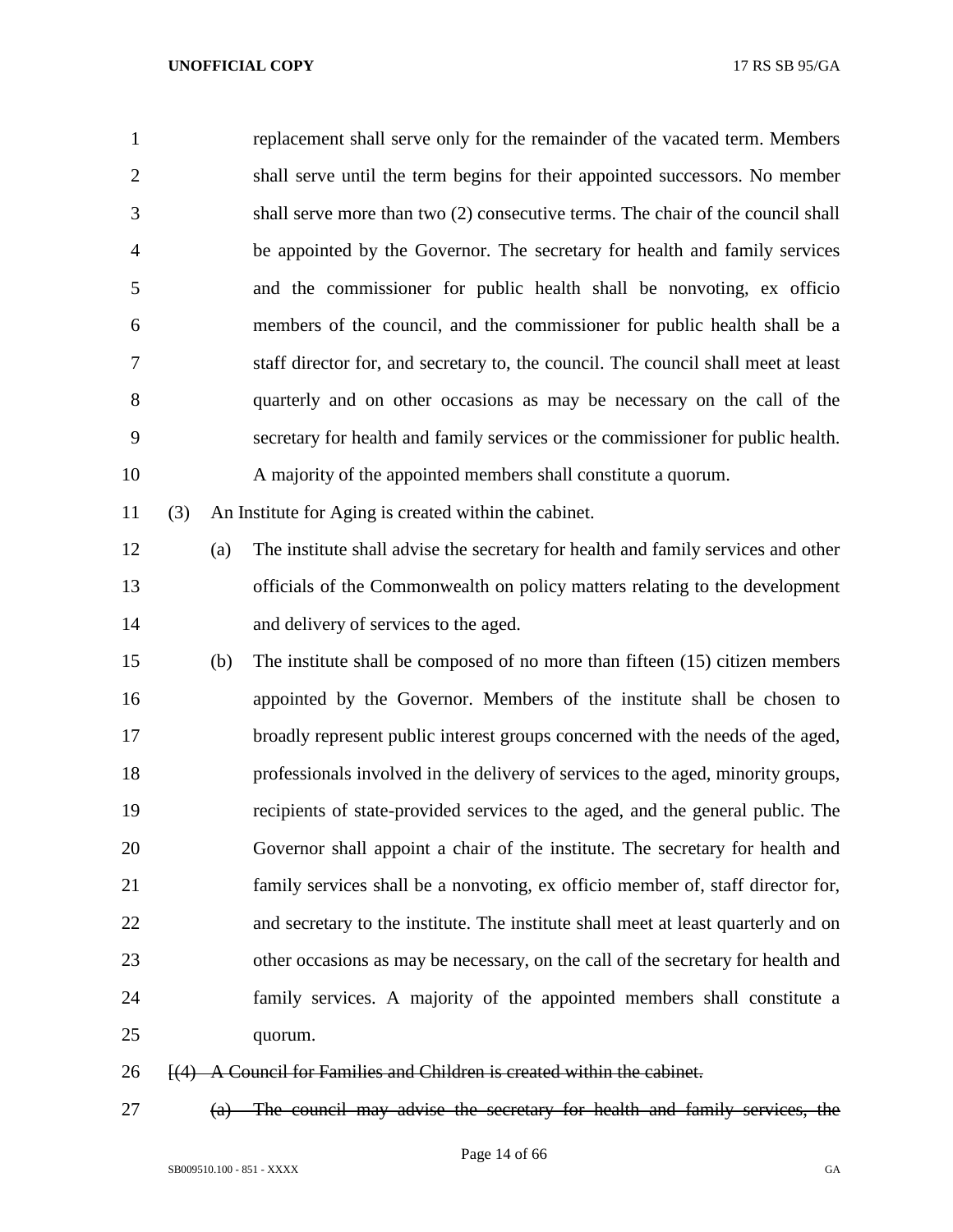| $\mathbf{1}$ |     |     | commissioner for community based services, and other officials of the             |
|--------------|-----|-----|-----------------------------------------------------------------------------------|
| 2            |     |     | Commonwealth on policy matters relating to the human service needs.               |
| 3            |     |     | $(b)$ The council shall be composed of no more than twenty one $(21)$ citizen     |
| 4            |     |     | members appointed by the Governor. Members of the council shall be chosen         |
| 5            |     |     | to broadly represent public interest groups concerned with social insurance       |
| 6            |     |     | and social service programs operated by the Commonwealth, professionals           |
| 7            |     |     | involved in the delivery of human services, minority groups, the poor, the        |
| 8            |     |     | disadvantaged, recipients of human services provided by the state, and the        |
| 9            |     |     | general public. The Governor shall appoint the chair of the council. The          |
| 10           |     |     | secretary for health and family services and the commissioner for community       |
| 11           |     |     | based services shall be nonvoting, ex officio members of the council, and the     |
| 12           |     |     | commissioner for community based services shall be staff director for, and        |
| 13           |     |     | secretary to, the council. The council shall meet at least quarterly and on other |
| 14           |     |     | occasions as may be necessary, on call of the secretary for health and family     |
| 15           |     |     | services. A majority of appointed members shall constitute a quorum.              |
| 16           |     | (e) | When the Council for Families and Children is assigned a responsibility for       |
| 17           |     |     | qualifying the Commonwealth for federal programs with representations and         |
| 18           |     |     | membership formulas that conflict with the council's membership, the              |
| 19           |     |     | secretary may create special subcommittees to this citizens' body that meet       |
| 20           |     |     | federal requirements.                                                             |
| 21           |     |     | Section 5. KRS 194A.095 is amended to read as follows:                            |
| 22           | (1) |     | There is created in the Cabinet for Health and Family Services a Division of      |
| 23           |     |     | Women's Health for the purpose of:                                                |
| 24           |     | (a) | Serving as a repository for data and information affecting women's physical       |
| 25           |     |     | and mental health issues;                                                         |
| 26           |     | (b) | Analyzing and communicating trends in women's health issues and mental            |
| 27           |     |     | health;                                                                           |

Page 15 of 66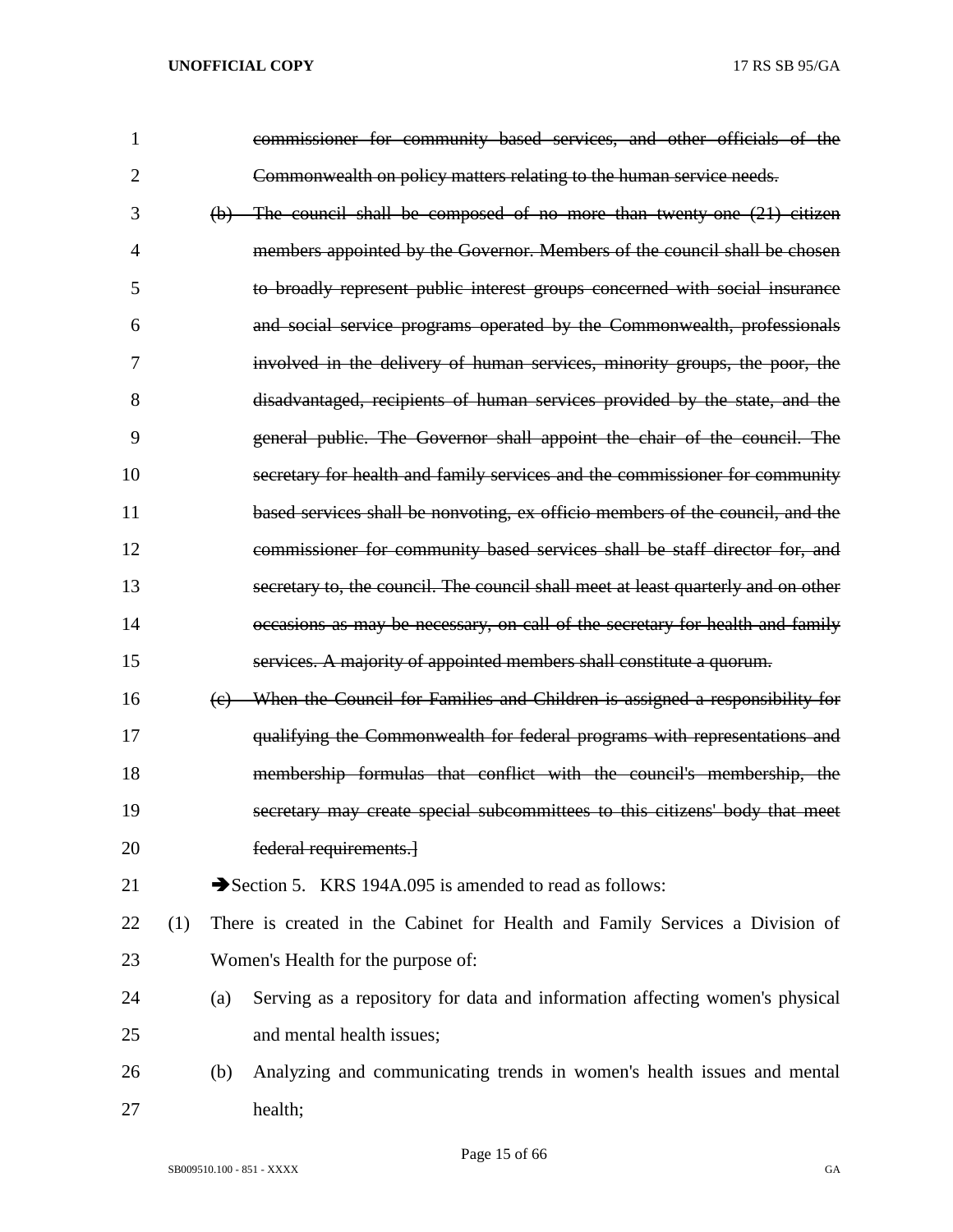- 1 (c) Recommending to the Cabinet for Health and Family Services [and to any 2 advisory committees created under KRS 216.2923, lata elements affecting women's physical and mental health. The division shall advise and direct which data elements should be collected, analyzed, and reported in a timely manner under KRS 216.2920 to 216.2929;
- (d) Cooperating and collaborating with the Cabinet for Health and Family Services in receiving and disseminating through all forms of media including 8 the Internet relevant aggregate data findings under KRS 216.2920 to 216.2929 which affect women; and
- (e) Planning, developing, and administering a Women's Health Resource Center within the Cabinet for Health and Family Services to focus on targeted preventive care and comprehensive health education.
- (2) The division may accept gifts, grants, and bequests in support of its mission and duties specified in subsection (1) of this section. All money received shall be administered by the cabinet, which shall administer these funds through appropriate trust and agency accounts.
- 

17 Section 6. KRS 194A.190 is amended to read as follows:

18 The Public Health Services Advisory Council, the Council for Families and Children, the Advisory Council for Medical Assistance, and the Institute for Aging shall be empowered to accept gifts and grants, but all of these moneys shall be administered by the cabinet, which shall administer these funds through appropriate trust and agency accounts.

# 23 Section 7. KRS 194A.200 is amended to read as follows:

24 The members of the <del>[Council for Families and Children, the ]</del>Public Health Services 25 Advisory Council <del>[,]</del> and the Institute for Aging shall receive no compensation for their services, but shall be allowed the necessary expenses incurred through the performance of their duties as members of this citizens' council. No member of a citizens' council shall be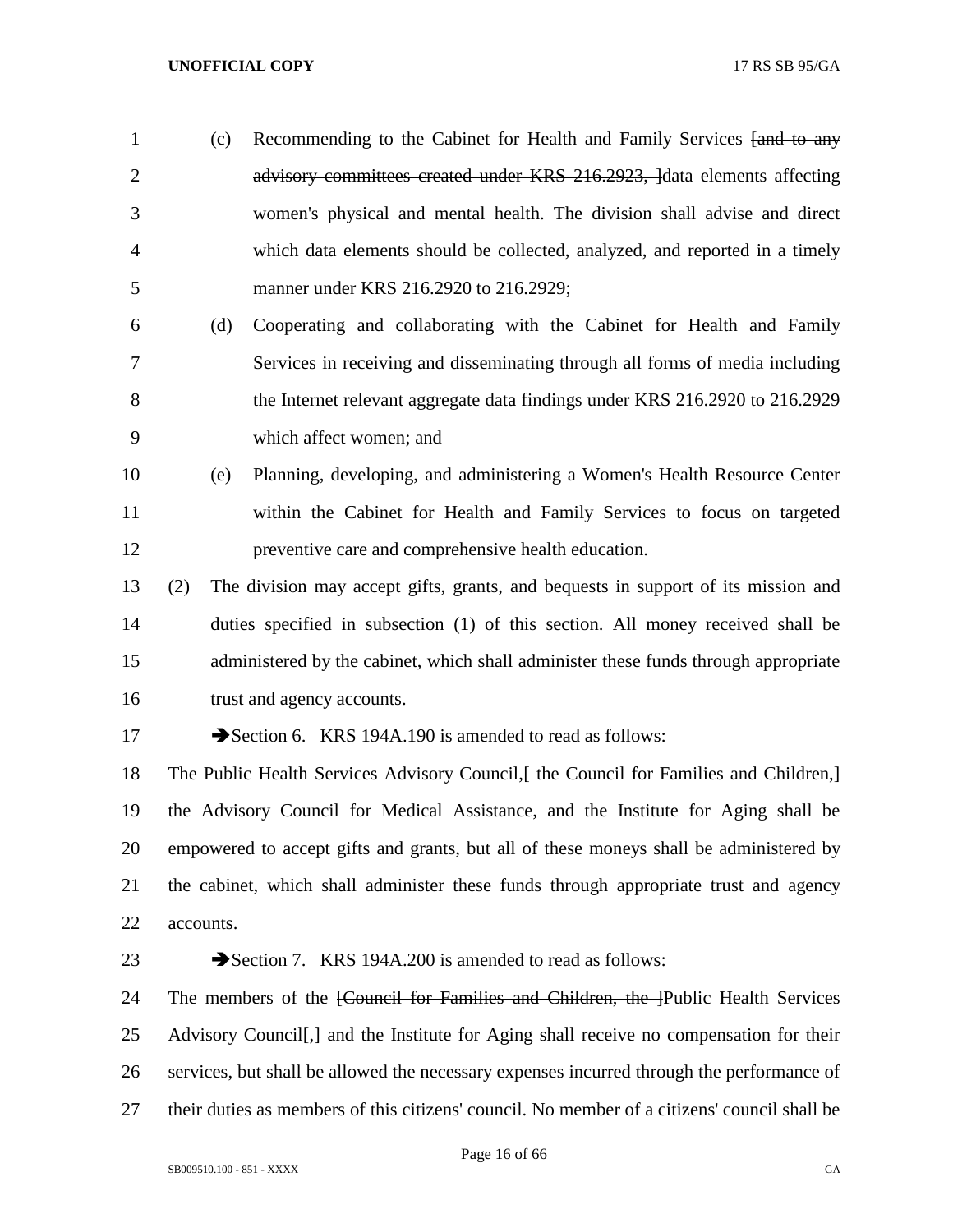| $\mathbf{1}$   |     | held to be a public officer by reason of membership on a council.                         |
|----------------|-----|-------------------------------------------------------------------------------------------|
| $\overline{c}$ |     | Section 8. KRS 194A.707 is amended to read as follows:                                    |
| 3              | (1) | The Cabinet for Health and Family Services shall establish by the promulgation of         |
| $\overline{4}$ |     | administrative regulation under KRS Chapter 13A, an initial and annual                    |
| 5              |     | certification review process for assisted-living communities. This administrative         |
| 6              |     | regulation shall establish procedures related to applying for, reviewing, and             |
| 7              |     | approving, denying, or revoking certification, as well as the conduct of hearings         |
| 8              |     | upon appeals as governed by KRS Chapter 13B.                                              |
| 9              | (2) | An on-site visit of an assisted-living community shall be conducted by the cabinet:       |
| 10             |     | As part of the initial certification review process;<br>(a)                               |
| 11             |     | On a biennial basis as part of the certification review process if during or since<br>(b) |
| 12             |     | the previous certification review an assisted-living community has not                    |
| 13             |     | received:                                                                                 |
| 14             |     | Any statement of danger, unless withdrawn by the cabinet; or<br>1.                        |
| 15             |     | A finding substantiated by the cabinet that the assisted-living community<br>2.           |
| 16             |     | delivered a health service; and                                                           |
| 17             |     | Within one (1) year of the date of the previous certification review if during or<br>(c)  |
| 18             |     | since the last certification review an assisted-living community has received:            |
| 19             |     | Any statement of danger that was not withdrawn by the cabinet; or<br>1.                   |
| 20             |     | 2.<br>A finding substantiated by the cabinet that the assisted-living community           |
| 21             |     | delivered a health service.                                                               |
| 22             | (3) | No business shall market its service as an assisted-living community unless it has:       |
| 23             |     | Filed a current application for the business to be certified by the department as<br>(a)  |
| 24             |     | an assisted-living community; or                                                          |
| 25             |     | Received certification by the department as an assisted-living community.<br>(b)          |
| 26             | (4) | No business that has been denied or had its certification revoked shall operate or        |
| 27             |     | market its service as an assisted-living community unless it has:                         |

Page 17 of 66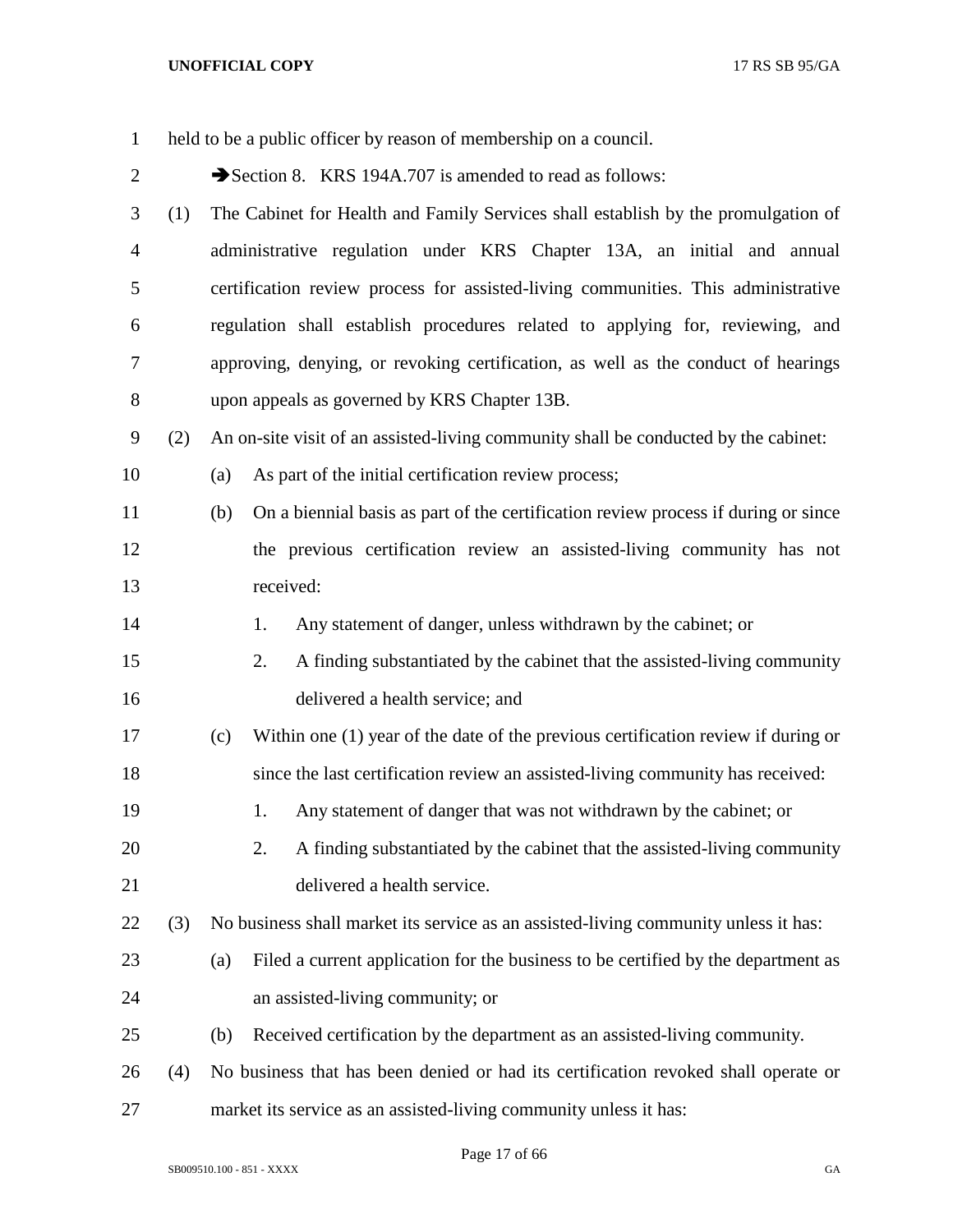| $\mathbf{1}$   |     | Filed a current application for the business to be certified by the department as<br>(a)  |
|----------------|-----|-------------------------------------------------------------------------------------------|
| $\overline{2}$ |     | an assisted-living community; and                                                         |
| 3              |     | Received certification as an assisted-living community from the department.<br>(b)        |
| $\overline{4}$ |     | Revocation of certification may be grounds for the department to not reissue              |
| 5              |     | certification for one (1) year if ownership remains substantially the same.               |
| 6              | (5) | No business shall operate as an assisted-living community unless its owner or             |
| 7              |     | manager has:                                                                              |
| $8\,$          |     | Filed a current application for the business to be certified as an assisted-living<br>(a) |
| 9              |     | community by the department; and                                                          |
| 10             |     | Received certification as an assisted-living community from the department.<br>(b)        |
| 11             | (6) | By September 1 of each year, each assisted-living community certified pursuant to         |
| 12             |     | this chapter may provide residents with educational information or education              |
| 13             |     | opportunities on influenza disease.                                                       |
| 14             | (7) | The department shall determine the feasibility of recognizing accreditation by other      |
| 15             |     | organizations in lieu of certification from the department.                               |
| 16             | (8) | Individuals designated by the department to conduct certification reviews shall have      |
| 17             |     | the skills, training, experience, and ongoing education to perform certification          |
| 18             |     | reviews.                                                                                  |
| 19             | (9) | Upon receipt of an application for certification, the department shall assess an          |
| 20             |     | assisted-living community certification fee in the amount of twenty dollars (\$20)        |
| 21             |     | per living unit that in the aggregate for each assisted-living community is no less       |
| 22             |     | than three hundred dollars (\$300) and no more than one thousand six hundred              |
| 23             |     | dollars (\$1,600). The department shall submit <del>[to the Legislative Research</del>    |
| 24             |     | Commission, by June 30 of each year, a breakdown of fees assessed and costs               |
| 25             |     | incurred for conducting certification reviews <i>upon request</i> .                       |
| 26             |     | (10) The department shall [submit to the Legislative Research Commission and ]make        |
| 27             |     | findings from certification reviews conducted during the prior twelve (12) months         |

Page 18 of 66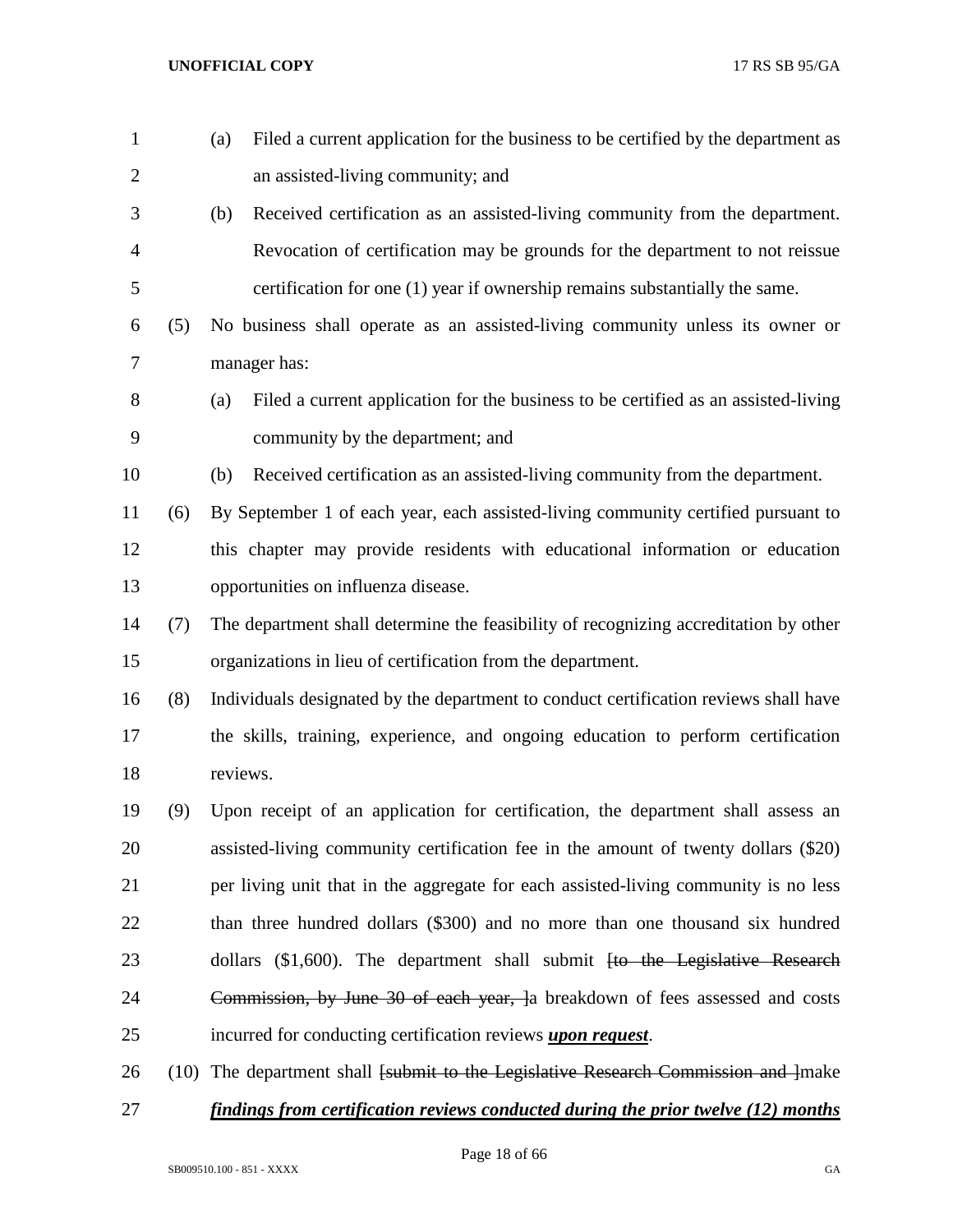| $\mathbf{1}$   |     | available to any interested person <del>[ at no charge, by June 30 of each year, in</del> |
|----------------|-----|-------------------------------------------------------------------------------------------|
| $\overline{c}$ |     | summary format, all findings from certification reviews conducted during the prior        |
| 3              |     | twelve $(12)$ months.                                                                     |
| 4              |     | (11) Notwithstanding any provision of law to the contrary, the department may request     |
| 5              |     | any additional information from an assisted-living community or conduct additional        |
| 6              |     | on-site visits to ensure compliance with the provisions of KRS 194A.700 to                |
| 7              |     | 194A.729.                                                                                 |
| 8              |     | (12) Failure to follow an assisted-living community's policies, practices, and procedures |
| 9              |     | shall not result in a finding of noncompliance unless the assisted-living community       |
| 10             |     | is out of compliance with a related requirement under KRS 194A.700 to 194A.729.           |
| 11             |     | Section 9. KRS 205.201 is amended to read as follows:                                     |
| 12             |     | The duties of the Cabinet for Health and Family Services shall be to:                     |
| 13             | (1) | Promote and aid in the establishment of local programs and services for the aging;        |
| 14             | (2) | Conduct programs to educate the public as to problems of the aging;                       |
| 15             | (3) | Review existing state programs and services for the aging and to make                     |
| 16             |     | recommendations to the Governor, to the appropriate department and agencies of            |
| 17             |     | the state, and to the legislature for improvements in and additions to such programs      |
| 18             |     | and services;                                                                             |
| 19             | (4) | Assist and encourage governmental and private agencies to coordinate their efforts        |
| 20             |     | on behalf of the aging;                                                                   |
| 21             | (5) | Conduct and encourage other organizations to conduct studies concerning the aging;        |
| 22             | (6) | Establish, in selected areas and communities of the state, programs of services for       |
| 23             |     | the aging to demonstrate the value of such programs, and to encourage local               |
| 24             |     | agencies to continue the programs and to create new services where needed.                |
| 25             |     | Emphasis shall be given to services designed to foster continued participation of         |
| 26             |     | older people in family and community life and to lessen the need for institutional        |
| 27             |     | care;                                                                                     |

Page 19 of 66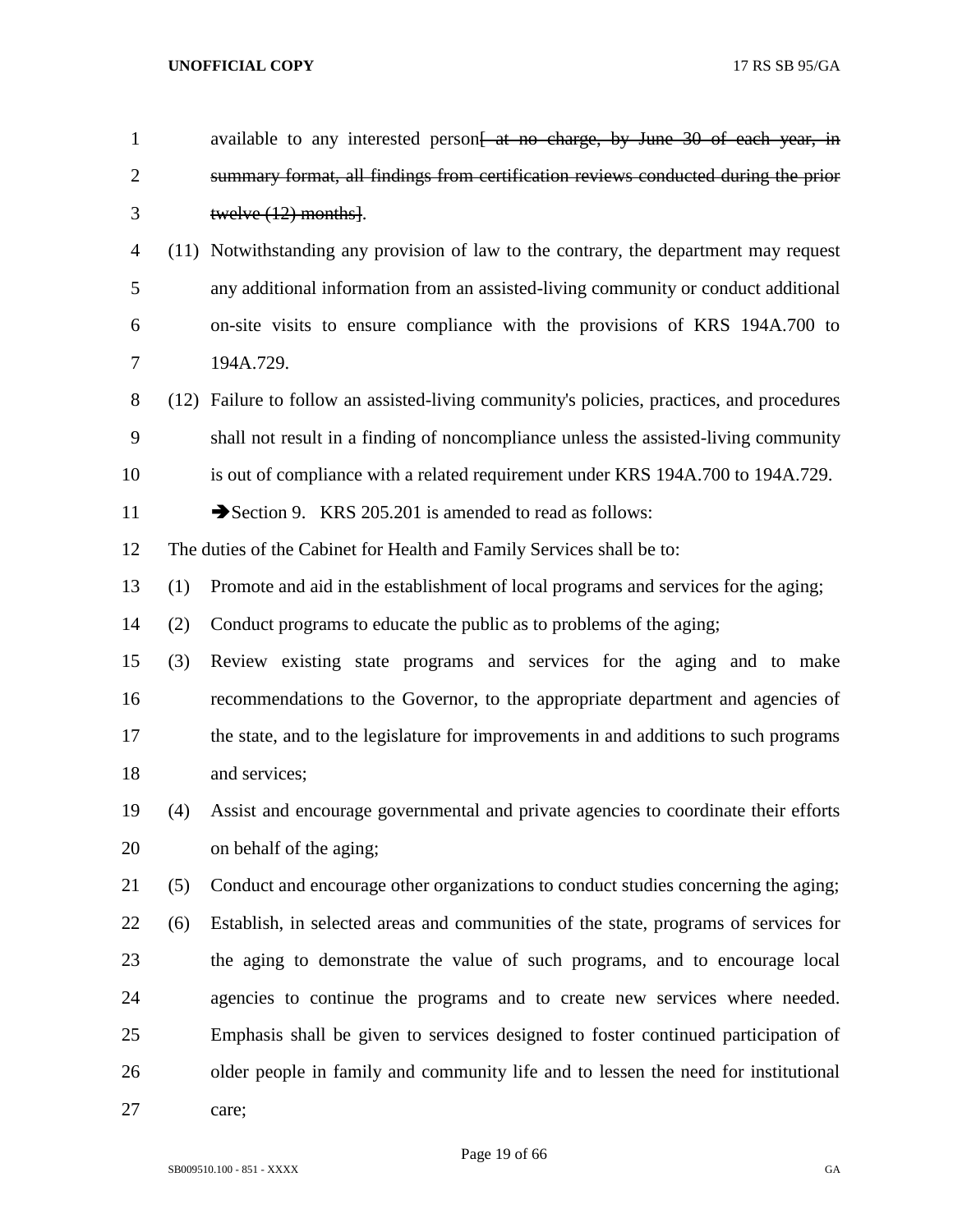| 1              | (7)               |     | Provide services designed to meet the needs of the minority elderly in programs                                  |
|----------------|-------------------|-----|------------------------------------------------------------------------------------------------------------------|
| $\overline{2}$ |                   |     | administered by the cabinet. The cabinet shall annually prepare a report identifying                             |
| 3              |                   |     | the special needs of the minority elderly population in the Commonwealth as                                      |
| 4              |                   |     | compared to the elderly population at large. The report shall be completed no later                              |
| 5              |                   |     | than October 1 of each year and transmitted to the Legislative Research                                          |
| 6              |                   |     | Commission. The report shall, at a minimum:                                                                      |
| 7              | $\left( a\right)$ |     | Contain an overview of the health status of minority elderly Kentuckians;                                        |
| 8              |                   |     | (b) Identify specific diseases and health conditions for which the minority elderly are at                       |
| 9              |                   |     | greater risk than the general population;                                                                        |
| 10             | (e)               |     | Hentify problems experienced by the minority elderly in obtaining services from                                  |
| 11             |                   |     | governmental agencies; and                                                                                       |
| 12             | (d)               |     | Identify programs at the state and local level designed to specifically meet the needs                           |
| 13             |                   |     | of the minority elderly];                                                                                        |
| 14             | (8)               |     | $\overline{h}$ preparing the report required by subsection (7) of this section, $\overline{f}$ The cabinet shall |
| 15             |                   |     | solicit and consider the input of individuals and organizations representing the                                 |
| 16             |                   |     | concerns of the minority elderly population as relates to:                                                       |
| 17             |                   | (a) | Programs and services needed by the minority elderly;                                                            |
| 18             |                   | (b) | The extent to which existing programs do not meet the needs of the minority                                      |
| 19             |                   |     | elderly;                                                                                                         |
| 20             |                   | (c) | The accessibility of existing programs to the minority elderly;                                                  |
| 21             |                   | (d) | The availability and adequacy of information regarding existing services;                                        |
| 22             |                   | (e) | Health problems the minority elderly experience at a higher rate than the                                        |
| 23             |                   |     | nonminority elderly population; and                                                                              |
| 24             |                   | (f) | Financial, social, and other barriers experienced by the minority elderly in                                     |
| 25             |                   |     | obtaining services;                                                                                              |
| 26             | (9)               |     | Conduct an outreach program that provides information to minority elderly                                        |
| 27             |                   |     | Kentuckians about health and social problems experienced by minority elderly                                     |

Page 20 of 66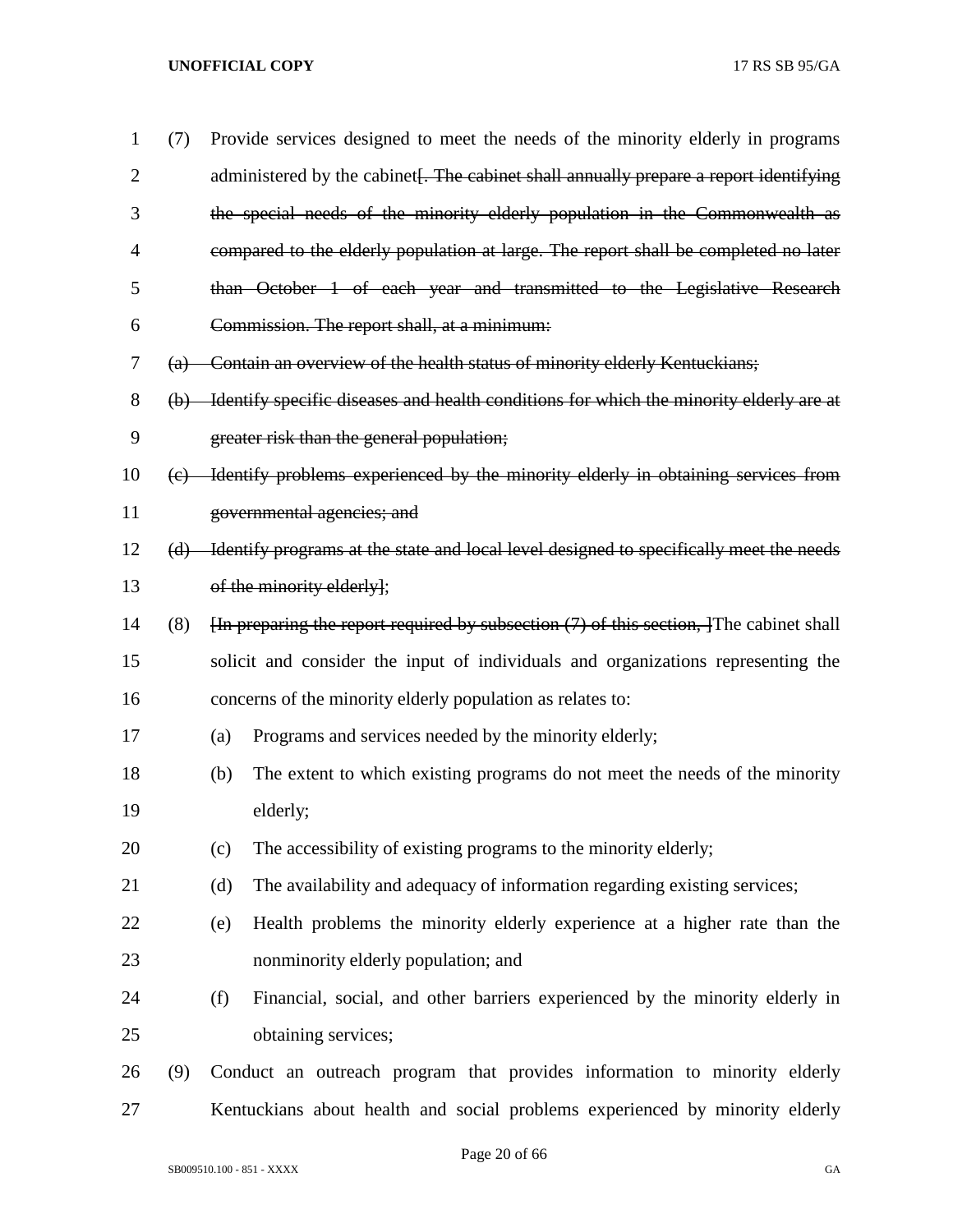| $\mathbf{1}$   |     | persons and available programs to address those problems, as identified in the         |
|----------------|-----|----------------------------------------------------------------------------------------|
| $\overline{2}$ |     | report prepared pursuant to subsection (7) of this section; and                        |
| 3              |     | (10) Cooperate with the federal government and with the governments of other states in |
| $\overline{4}$ |     | programs relating to the aging.                                                        |
| 5              |     | Section 10. KRS 205.455 is amended to read as follows:                                 |
| 6              |     | As used in KRS 205.460 and 205.465.                                                    |
| 7              | (1) | "Chore services" means the performance of heavy housecleaning, minor household         |
| 8              |     | repairs, yard tasks, and other activities needed to assist in the maintenance of a     |
| 9              |     | functionally impaired elderly person in his own home.                                  |
| 10             | (2) | "Core services" means those services, including but not limited to client assessment   |
| 11             |     | and case management services, designed to identify a functionally impaired elderly     |
| 12             |     | person's needs, develop a plan of care, arrange for services, monitor the provision of |
| 13             |     | services, and reassess the person's needs on a regular basis.                          |
| 14             | (3) | "Cabinet" means the Cabinet for Health and Family Services.                            |
| 15             | (4) | "District" means an area development district designated pursuant to KRS               |
| 16             |     | 147A.050.                                                                              |
| 17             | (5) | "Escort services" means the accompaniment of a person who requires such                |
| 18             |     | assistance for reasons of safety or protection to or from his physician, dentist, or   |
| 19             |     | other necessary services.                                                              |
| 20             | (6) | "Essential services" means those services which are most needed to prevent             |
| 21             |     | unnecessary institutionalization of functionally impaired elderly persons. Essential   |
| 22             |     | services shall include chore services, home-delivered meals, home-health aide          |
| 23             |     | services, homemaker services, respite services, escort services, and home repair       |
| 24             |     | services.                                                                              |
| 25             | (7) | "Functionally impaired elderly person" means any person, sixty (60) years of age or    |
| 26             |     | older, with physical or mental limitations which restrict individual ability to        |
| 27             |     | perform the normal activities of daily living and which impede individual capacity     |
|                |     |                                                                                        |

Page 21 of 66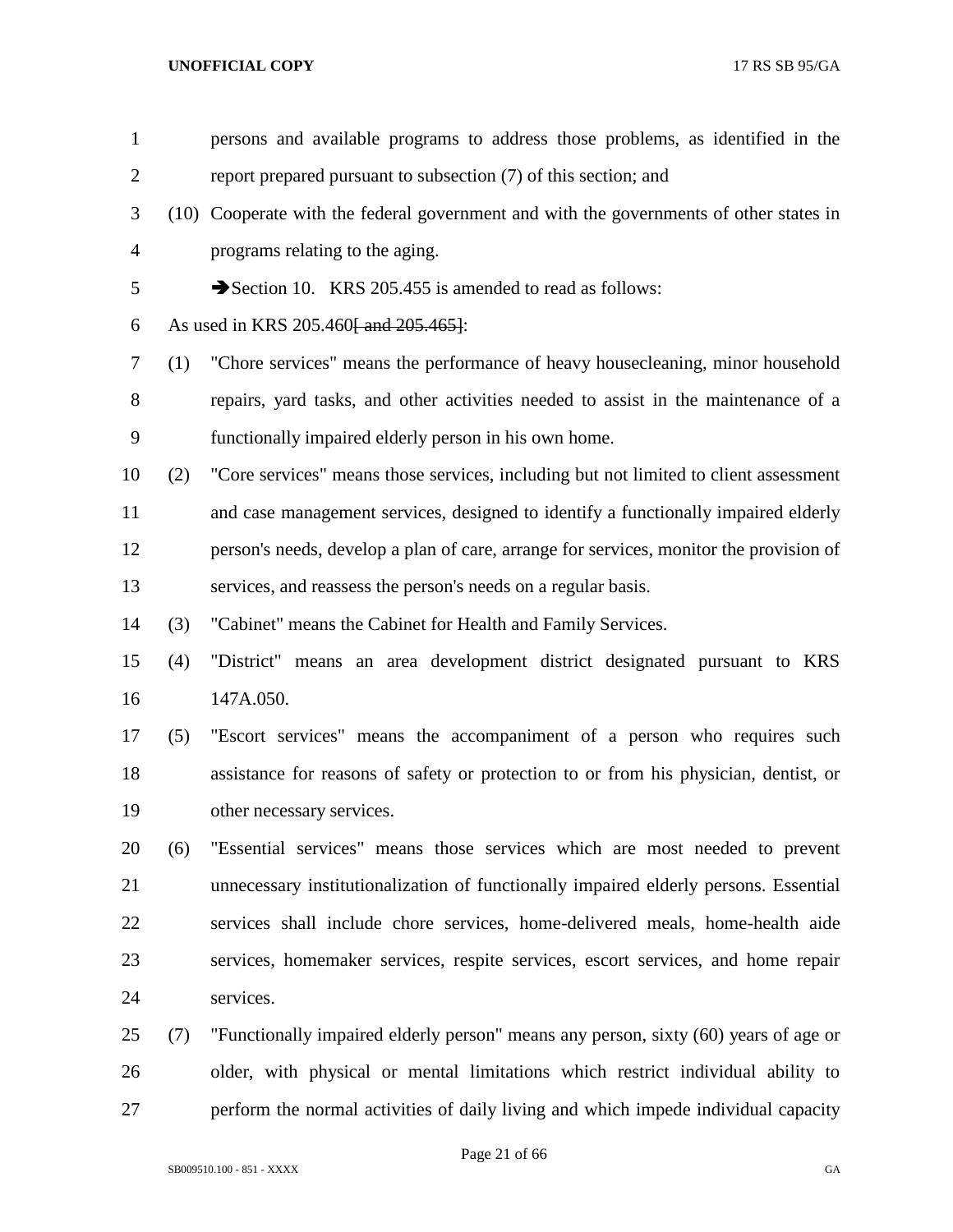to live independently, thus rendering such person at risk of entering an institution. Functional impairment shall be determined through a functional assessment developed by the cabinet and delivered to each applicant for essential services.

 (8) "Home-delivered meals" means the provision of a nutritionally sound meal, that meets at least one-third (1/3) of the current daily recommended dietary allowance, to a functionally impaired elderly person who is homebound by reason of illness, incapacity, or disability.

 (9) "Home-health aide services" means the performance of simple procedures, including but not limited to personal care, ambulation, exercises, household services essential to health care at home, assistance with medications that are ordinarily self- administered, reporting changes in the patient's condition and needs, and completing appropriate records.

 (10) "Homemaker services" means general household activities, including but not limited to nonmedical personal care, shopping, meal preparation, and routine household care, provided by a trained homemaker when the person regularly responsible for these activities is temporarily absent or unable to manage the home and care for himself or others in the home.

 (11) "Home repair services" means the provision of minor home adaptations, additions, or modifications to enable the elderly to live independently or safely or to facilitate mobility including, where appropriate, emergency summons systems.

 (12) "Respite services" means care provided by an approved caregiver or agency for a designated time period because of absence or need for relief of a primary caregiver.

23 Section 11. KRS 205.525 is amended to read as follows:

 (1) Concurrent with submitting an application for a waiver or waiver amendment or a request for a plan amendment to any federal agency that approves waivers, waiver amendments, and plan amendments, the Cabinet for Health and Family Services shall provide to the Interim Joint Committee on Health and Welfare and to the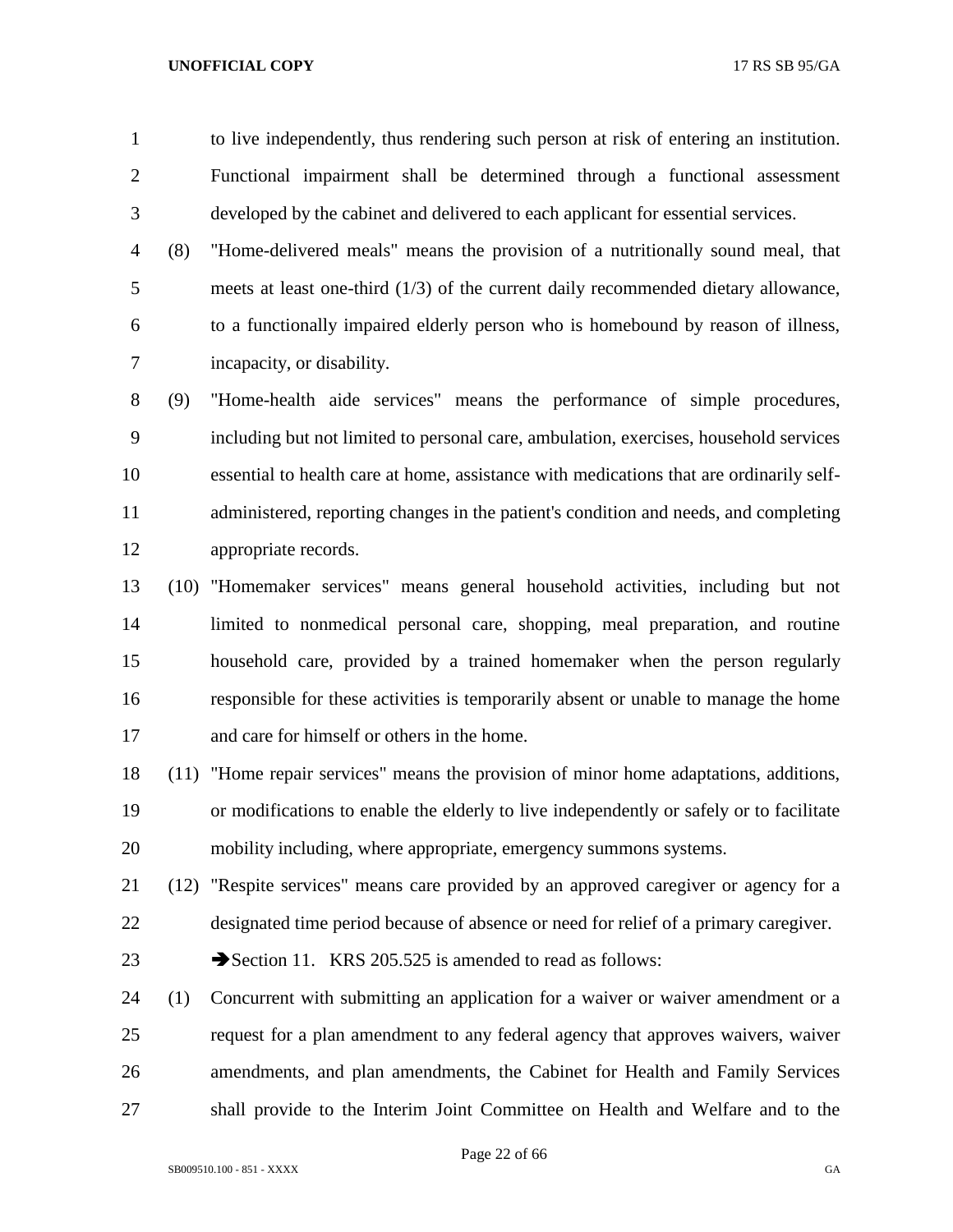- Interim Joint Committee on Appropriations and Revenue a copy, summary, and statement of benefits of the application for a waiver or waiver amendment or request for a plan amendment.
- (2) The cabinet [at least quarterly ]shall provide an update [to the Interim Joint Committee on Health and Welfare and to the Interim Joint Committee on Appropriations and Revenue] on the status of the application for a waiver or waiver amendment or request for a plan amendment *upon request*.
- 8 Section 12. KRS 205.5606 is amended to read as follows:

 (1) The Cabinet for Health and Family Services shall establish the Kentucky Independence Plus Through Consumer-Directed Services Program that shall provide an option within each of the home and community-based services waivers. The option within each of the waiver programs shall be based on the principles of consumer choice and control and that shall be implemented upon federal approval, if required. The program shall allow enrolled persons to assist with the design of their programs and choose their providers of services and to direct the delivery of services to meet their needs.

- (2) The cabinet shall establish interagency cooperative agreements with any state agency as needed to implement and administer the program.
- (3) A person who is enrolled in a Medicaid home and community-based waiver program may choose to participate in the consumer-directed services program.
- (4) A consumer shall be allocated a monthly budget allowance based on the results of his or her assessed functional needs, his or her person-centered plan, and the financial resources of the program. The budget allowance shall be disbursed directly from a cabinet-approved fiscal intermediary on behalf of the consumer. The cabinet shall develop purchasing guidelines to assist each consumer in using the budget allowance to purchase needed, cost-effective services.
- (5) A consumer shall use the budget allowance to pay for nonresidential and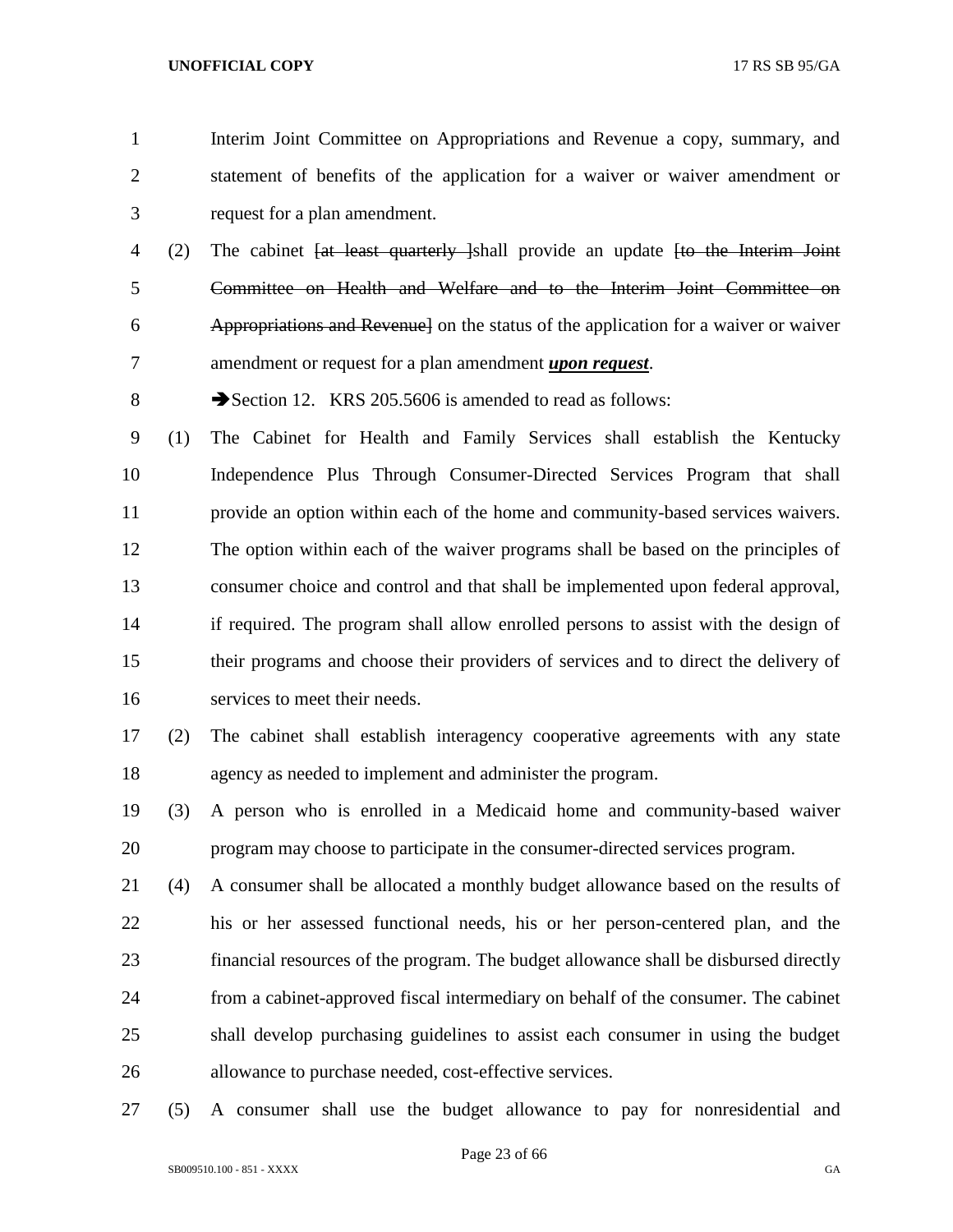| $\mathbf{1}$   |     | nonmedical home and community-based services and supports that meet the                |
|----------------|-----|----------------------------------------------------------------------------------------|
| $\overline{c}$ |     | consumer's needs and that constitute a cost-effective use of funds.                    |
| 3              | (6) | A consumer shall be allowed to choose providers of services, including but not         |
| $\overline{4}$ |     | limited to when and how the services are provided. A provider may include a person     |
| 5              |     | otherwise known to the consumer, unless prohibited by federal law.                     |
| 6              | (7) | If the consumer is the employer of record, the consumer's roles and responsibilities   |
| $\tau$         |     | shall include but not be limited to the following:                                     |
| $8\,$          |     | Developing a job description;<br>(a)                                                   |
| 9              |     | Selecting providers and submitting information for any required background<br>(b)      |
| 10             |     | screening;                                                                             |
| 11             |     | With assistance of the cabinet or its agents, developing a person-centered plan<br>(c) |
| 12             |     | and communicating needs, preferences, and expectations about services being            |
| 13             |     | purchased;                                                                             |
| 14             |     | Providing the fiscal intermediary with all information necessary for provider<br>(d)   |
| 15             |     | payments and tax requirements; and                                                     |
| 16             |     | Ending the employment of an unsatisfactory provider.<br>(e)                            |
| 17             | (8) | If a consumer is not the employer of record, the consumer's roles and                  |
| 18             |     | responsibilities shall include but not be limited to the following:                    |
| 19             |     | With assistance of the cabinet or its agents, developing a person-centered plan<br>(a) |
| 20             |     | and communicating needs, preferences, and expectations about services being            |
| 21             |     | purchased;                                                                             |
| 22             |     | Ending the services of an unsatisfactory provider; and<br>(b)                          |
| 23             |     | Providing the fiscal agent with all information necessary for provider<br>(c)          |
| 24             |     | payments and tax requirements.                                                         |
| 25             | (9) | The roles and responsibilities of the cabinet or its agents shall include but not be   |
| 26             |     | limited to the following:                                                              |
| 27             |     | Assessing each consumer's functional needs, helping with the development of<br>(a)     |

Page 24 of 66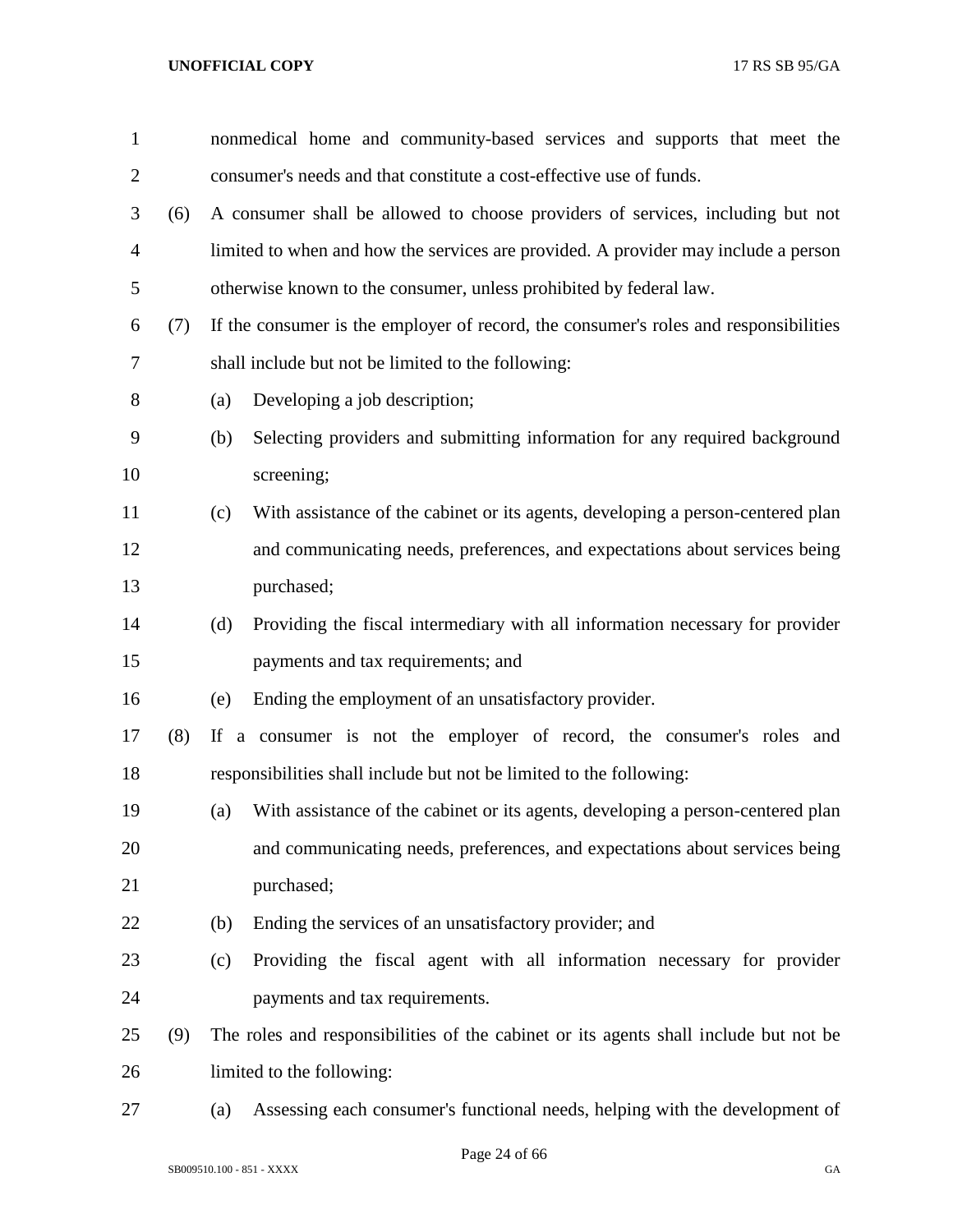| $\mathbf{1}$   |            |     | a person-centered plan, and providing ongoing assistance with the plan;                    |
|----------------|------------|-----|--------------------------------------------------------------------------------------------|
| $\overline{2}$ |            | (b) | Offering the services of service advisors who shall provide training, technical            |
| 3              |            |     | assistance, and support to the consumer as prescribed through an                           |
| $\overline{4}$ |            |     | administrative regulation promulgated by the cabinet in accordance with KRS                |
| 5              |            |     | Chapter 13A;                                                                               |
| 6              |            | (c) | Approving fiscal intermediaries; and                                                       |
| 7              |            | (d) | Establishing the minimum qualifications for all providers and being the final              |
| 8              |            |     | arbiter of the fitness of any individual to be a provider.                                 |
| 9              |            |     | (10) The fiscal intermediary's roles and responsibilities shall include but not be limited |
| 10             |            |     | to the following:                                                                          |
| 11             |            | (a) | Providing recordkeeping services, including but not limited to maintaining                 |
| 12             |            |     | financial records as required through administrative regulation promulgated in             |
| 13             |            |     | accordance with KRS Chapter 13A by the Cabinet for Health and Family                       |
| 14             |            |     | Services; and                                                                              |
| 15             |            | (b) | Retaining the consumer-directed funds, processing employment and tax                       |
| 16             |            |     | information, if any, reviewing records to ensure correctness, writing                      |
| 17             |            |     | paychecks to providers, and delivering paychecks.                                          |
| 18             | $(11)$ (a) |     | Each person who provides services or supports under this section shall comply              |
| 19             |            |     | on an annual basis with any required background screening. A person shall be               |
| 20             |            |     | excluded from employment upon failure to meet the background screening                     |
| 21             |            |     | requirements unless otherwise exempted through an administrative regulation                |
| 22             |            |     | promulgated by the cabinet in accordance with KRS Chapter 13A.                             |
| 23             |            | (b) | The service advisor shall, as appropriate, complete background screening as                |
| 24             |            |     | required by this section.                                                                  |
| 25             |            |     | (12) For purposes of this section, a person who has undergone screening, is qualified for  |
| 26             |            |     | employment under this section, and has not been unemployed for more than one               |
| 27             |            |     | hundred eighty (180) days following the screening shall not be required to be              |

Page 25 of 66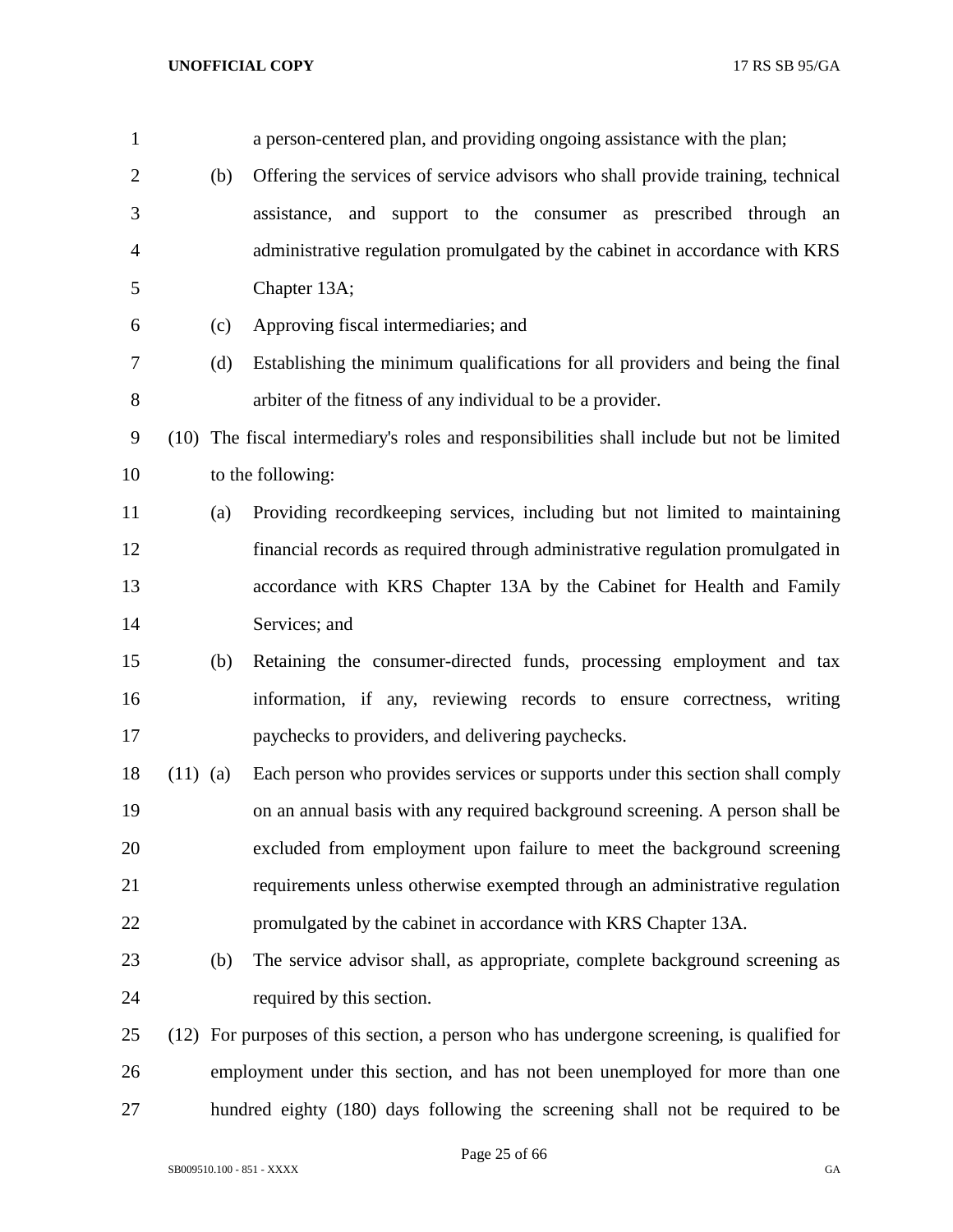| $\mathbf{1}$   |      |     | rescreened. Such person must attest under penalty of perjury to not having been        |
|----------------|------|-----|----------------------------------------------------------------------------------------|
| $\overline{2}$ |      |     | convicted of a disqualifying offense since completing the screening.                   |
| 3              |      |     | (13) To implement this section:                                                        |
| $\overline{4}$ |      | (a) | The cabinet shall be authorized to promulgate necessary administrative                 |
| 5              |      |     | regulations in accordance with KRS Chapter 13A; and                                    |
| 6              |      | (b) | The cabinet shall take all necessary action to ensure state compliance with            |
| 7              |      |     | federal regulations. The cabinet shall apply for any necessary federal waivers         |
| 8              |      |     | or federal waiver amendments to implement the program within three (3)                 |
| 9              |      |     | months following July 13, 2004, pending availability of funding.                       |
| 10             | (14) |     | The cabinet, with consumer input, shall review and assess the implementation of the    |
| 11             |      |     | consumer-directed program. <del>[By January 15 of each year, ]</del> The cabinet shall |
| 12             |      |     | <i>provide</i> [submit] a written] report [to the General Assembly ] that includes the |
| 13             |      |     | review of the program and recommendations for improvements to the program              |
| 14             |      |     | upon request.                                                                          |
| 15             |      |     | Section 13. KRS 205.642 is amended to read as follows:                                 |
| 16             | (1)  |     | As used in this section and KRS 200.654, 200.660, 347.020, and 387.510,                |
| 17             |      |     | "pervasive developmental disorders" has the same meaning as in the Diagnostic and      |
| 18             |      |     | Statistical Manual of Mental Disorders, fourth edition (DSM-IV). The term includes     |
| 19             |      |     | five (5) diagnostic subcategories:                                                     |
| 20             |      | (a) | Autistic disorder;                                                                     |
| 21             |      | (b) | Pervasive disorder not otherwise specified;                                            |
| 22             |      | (c) | Asperger's disorder;                                                                   |
| 23             |      | (d) | Rett's disorder; and                                                                   |
| 24             |      | (e) | Childhood disintegrative disorder.                                                     |
| 25             | (2)  |     | The Department for Medicaid Services shall make application, within three (3)          |
| 26             |      |     | months of July 15, 2002, to the Federal Centers for Medicare and Medicaid Services     |
| 27             |      |     | for a waiver to provide services and supports to individuals who:                      |

Page 26 of 66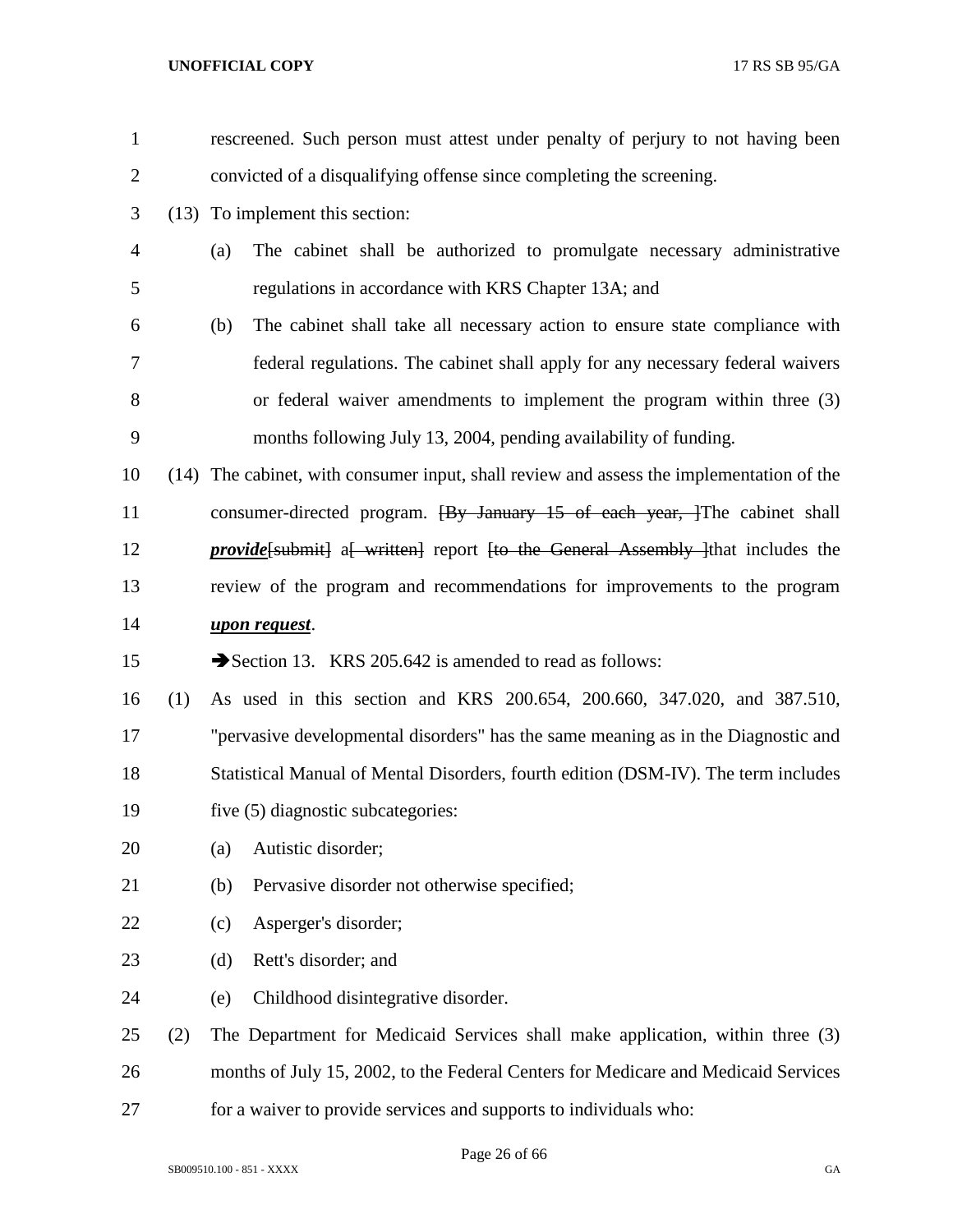| $\mathbf{1}$   |     | Are Medicaid eligible;<br>(a)                                                            |
|----------------|-----|------------------------------------------------------------------------------------------|
| $\overline{c}$ |     | Have an Axis I diagnosis of a pervasive developmental disorder;<br>(b)                   |
| 3              |     | Are institutionalized or at risk for institutionalization; and<br>(c)                    |
| 4              |     | Require a coordinated plan of medically necessary community-based<br>(d)                 |
| 5              |     | behavioral health services.                                                              |
| 6              | (3) | The waiver application shall include services that are documented to be effective in     |
| 7              |     | the treatment of pervasive developmental disorders and consistent with clinical best     |
| 8              |     | practices.                                                                               |
| 9              | (4) | The waiver application shall specify the required credentials for the providers of       |
| 10             |     | each service.                                                                            |
| 11             | (5) | The cabinet shall cap the number of children served under the waiver program to          |
| 12             |     | insure budget neutrality based upon the expenditures for children with Pervasive         |
| 13             |     | Developmental Disorders that were served under the IMPACT Plus Program during            |
| 14             |     | fiscal years 2001-2002.                                                                  |
| 15             | (6) | The cabinet shall include in the waiver application those items that are necessary to    |
| 16             |     | ensure the waiver operates within the designated dollars, including but not limited      |
| 17             |     | to a maximum number of individuals to be served and a maximum dollar amount              |
| 18             |     | that can be expended for an individual.                                                  |
| 19             | (7) | The waiver shall be coordinated with and shall not supplant services provided by         |
| 20             |     | schools under KRS Chapter 157 or services provided under KRS Chapters 200 and            |
| 21             |     | 347. Nothing in this section shall affect or limit a school district's ability to obtain |
| 22             |     | Medicaid reimbursement for school-related health services.                               |
| 23             | (8) | The Department for Medicaid Services shall report <i>information</i> fto the Governor,   |
| 24             |     | the Legislative Research Commission, and the Interim Joint Committee on Health           |
| 25             |     | and Welfare] on the number of individuals receiving services under the waiver, the       |
| 26             |     | cost and type of services received, and any available nonidentifying information         |
| 27             |     | pertaining to individual outcomes <i>upon request</i> .                                  |

Page 27 of 66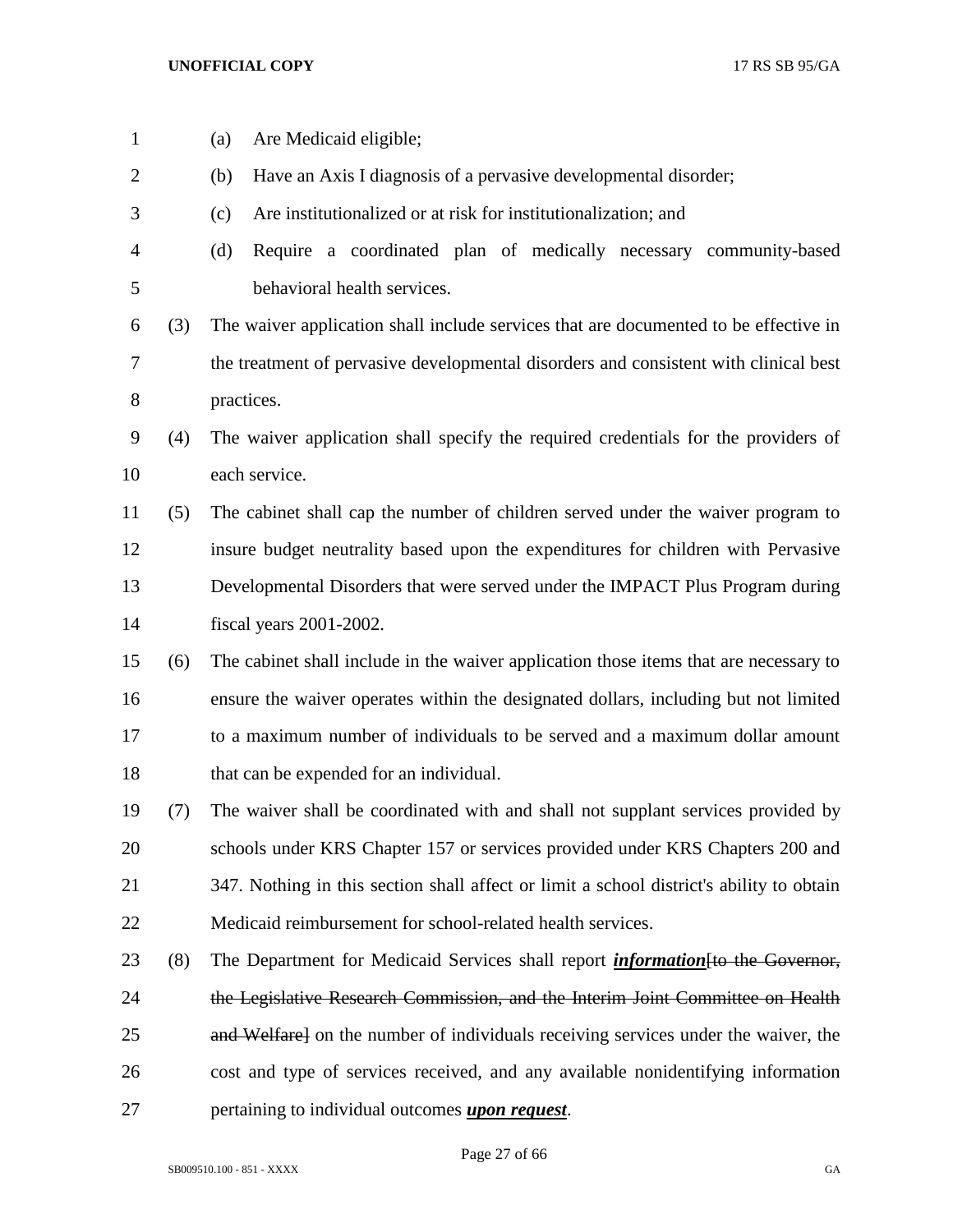| $\mathbf{1}$ |     | Section 14. KRS 205.6487 is amended to read as follows:                               |
|--------------|-----|---------------------------------------------------------------------------------------|
| 2            | (1) | A "Kentucky Children's Health Insurance Program Trust Fund" shall be established      |
| 3            |     | for the purpose of receiving all appropriated funds, premiums, or other revenue       |
| 4            |     | received by the Kentucky Children's Health Insurance Program to be used for the       |
| 5            |     | payment of costs and services associated with the administration of the program.      |
| 6            |     | Appropriations made to the Kentucky Children's Health Insurance Program trust         |
| 7            |     | fund shall not lapse at the end of a fiscal year but shall be carried forward in the  |
| 8            |     | trust fund account and shall be available for allotment for its particular purpose in |
| 9            |     | the next fiscal year.                                                                 |
| 10           | (2) | The Kentucky Children's Health Insurance trust fund may receive state                 |
| 11           |     | appropriations, gifts, and grants, including federal funds. Any unallotted or         |
| 12           |     | unencumbered balances in the Kentucky Children's Health Insurance Program trust       |
| 13           |     | fund shall be invested as provided for in KRS 42.500(9). Income earned from the       |
| 14           |     | investments shall be credited to the Kentucky Children's Health Insurance Program     |
| 15           |     | trust fund account.                                                                   |
| 16           | (3) | The secretary of the Cabinet for Health and Family Services shall, by administrative  |
| 17           |     | regulation promulgated in accordance with KRS Chapter 13A, provide for the            |
| 18           |     | administration of the trust fund.                                                     |
| 19           | (4) | In administering the Kentucky Children's Health Insurance Program, the                |
| 20           |     | administrative costs under the program shall be limited to no more than ten percent   |
| 21           |     | $(10\%)$ of applicable program costs.                                                 |
| 22           | (5) | [Notwithstanding the provisions of KRS 205.6336, The trust fund shall administer      |
| 23           |     | any savings from the implementation of the cabinet's Kentucky Children's Health       |
| 24           |     | Insurance Program through managed care and shall use those savings to provide         |
| 25           |     | state matching funds for any enhanced federal funds available under Title XXI of      |
| 26           |     | the Federal Social Security Act.                                                      |
| 27           |     | Section 15. KRS 205.8483 is amended to read as follows:                               |
|              |     |                                                                                       |

Page 28 of 66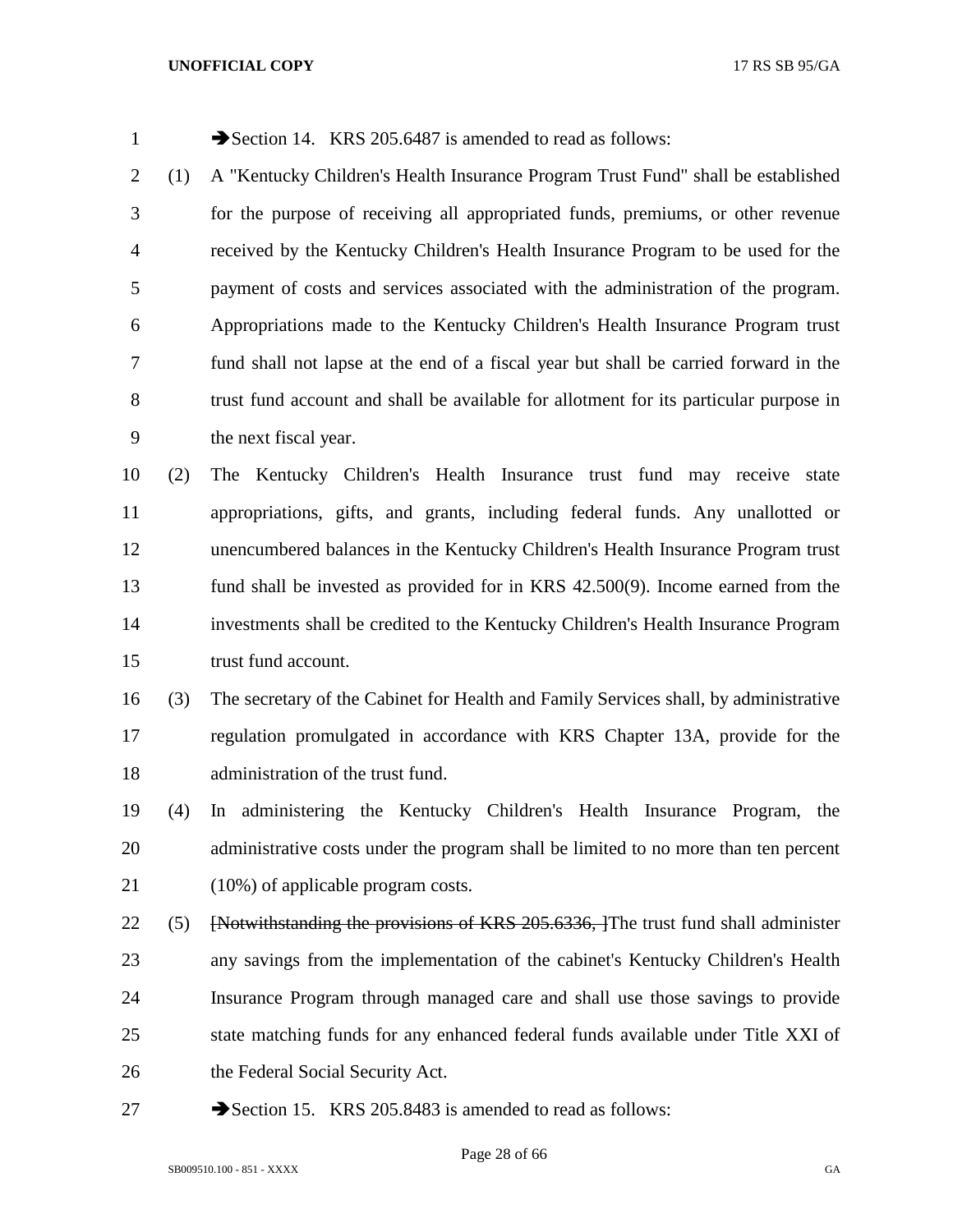| $\mathbf{1}$   | (1) | The Office of the Inspector General in the Cabinet for Health and Family Services            |  |  |
|----------------|-----|----------------------------------------------------------------------------------------------|--|--|
| $\overline{2}$ |     | shall establish, maintain, and publicize a twenty-four (24) hour toll-free hotline for       |  |  |
| 3              |     | the purpose of receiving reports of alleged fraud and abuse by Medical Assistance            |  |  |
| $\overline{4}$ |     | Program recipients and participating providers.                                              |  |  |
| 5              | (2) | The Office of the Inspector General in the Cabinet for Health and Family Services            |  |  |
| 6              |     | shall <i>develop and implement procedures for screening alleged fraud and abuse of</i>       |  |  |
| 7              |     | the Medical Assistance Program to ensure that appropriate written referrals are              |  |  |
| 8              |     | made[prepare a written description of the reported information and immediately               |  |  |
| 9              |     | make a written referrall to:                                                                 |  |  |
| 10             |     | The state Medicaid Fraud Control Unit and to the Office of the Attorney<br>(a)               |  |  |
| 11             |     | General of <i>credible allegations of</i> [all reports of alleged] fraud and abuse by        |  |  |
| 12             |     | providers for recipients participating in the Medical Assistance Program; and                |  |  |
| 13             |     | Other agencies and licensure boards of all <i>allegations received on the hotline</i><br>(b) |  |  |
| 14             |     | <i>that are</i> [reports] relevant to their jurisdiction.                                    |  |  |
| 15             | (3) | The Office of the Inspector General in the Cabinet for Health and Family Services            |  |  |
| 16             |     | shall provide, upon request, a Medicaid fraud and abuse report that shall include            |  |  |
| 17             |     | <u>but not be limited to the following information from the prior fiscal year. jointly</u>   |  |  |
| 18             |     | with the state Medicaid Fraud Control Unit and the Office of the Attorney General,           |  |  |
| 19             |     | shall prepare a Medicaid fraud and abuse report, for the prior fiscal year,                  |  |  |
| 20             |     | eategorized by types of fraud and abuse and by recipient and provider group. This            |  |  |
| 21             |     | report shall be submitted no later than July 1 of each year to the Legislative               |  |  |
| 22             |     | Research Commission, the Interim Joint Committee on Appropriations and                       |  |  |
| 23             |     | Revenue, and the Interim Joint Committee on Health and Welfare and shall                     |  |  |
| 24             |     | identify]:                                                                                   |  |  |
| 25             |     | The number and type of reports received in the Office of the Inspector General<br>(a)        |  |  |
| 26             |     | in the Cabinet for Health and Family Services, from the Medicaid fraud and                   |  |  |
| 27             |     | abuse hotline categorized by recipient and provider groups; and                              |  |  |

Page 29 of 66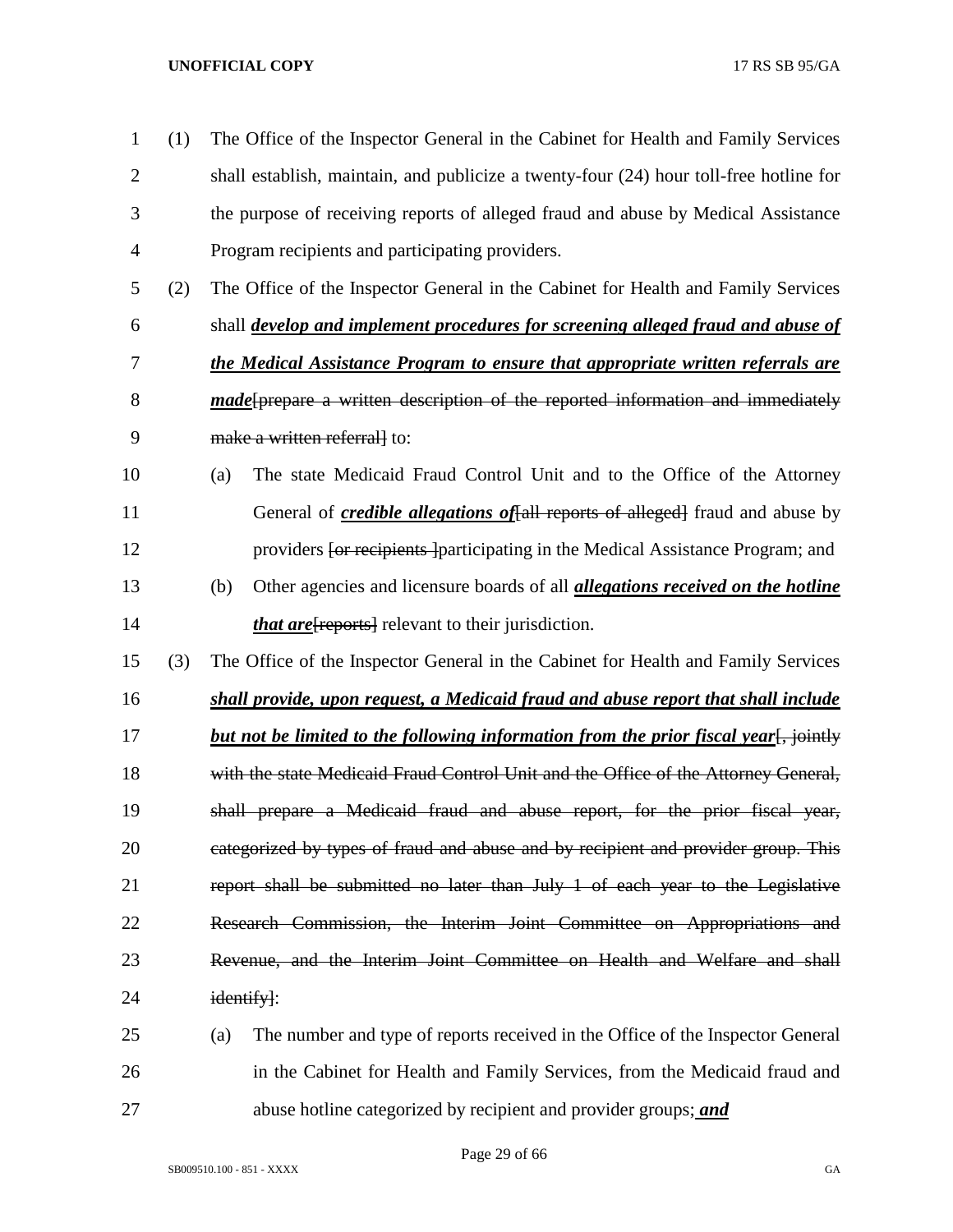| $\mathbf{1}$ |     | (b) | The number and type of alleged Medicaid <i>recipient</i> fraud and abuse reports         |
|--------------|-----|-----|------------------------------------------------------------------------------------------|
| 2            |     |     | which were <b>opened for investigation by the Office of Inspector General and</b>        |
| 3            |     |     | <i>their disposition</i> [discovered by, received by, or referred to the Office of the   |
| 4            |     |     | Attorney General, the state Medicaid Fraud Control Unit, the Office of the               |
| 5            |     |     | Inspector General, and the Department for Medicaid Services; the number and              |
| 6            |     |     | type of reports which were opened for investigation by the Office of the                 |
| 7            |     |     | Attorney General, the state Medicaid Fraud Control Unit, the Department for              |
| 8            |     |     | Medicaid Services, or the Office of the Inspector General and their disposition          |
| 9            |     |     | including:                                                                               |
| 10           |     |     | Administrative actions taken:<br>╀═                                                      |
| 11           |     |     | Criminal penalties and civil payments received;<br>$2-$                                  |
| 12           |     |     | The amount of state and federal funds involved in the alleged fraud and<br>$\frac{3}{2}$ |
| 13           |     |     | abuse;                                                                                   |
| 14           |     |     | The cost of administering the hotline; and                                               |
| 15           |     |     | 5. Recommendations for legislative action to prevent, detect, and prosecute              |
| 16           |     |     | medical assistance abuse and fraud in the Commonwealth].                                 |
| 17           |     |     | Section 16. KRS 209.554 is amended to read as follows:                                   |
| 18           | (1) |     | The commissioner of the department shall implement the provisions of KRS                 |
| 19           |     |     | 209.550 to 209.554 through the promulgation of administrative regulations under          |
| 20           |     |     | KRS Chapter 13A.                                                                         |
| 21           | (2) |     | The department shall make educational literature that describes the risks of             |
| 22           |     |     | pneumococcal disease; the efficacy, side<br>influenza<br>and<br>effects,<br>and          |
| 23           |     |     | contraindications of these immunizations; and the recommendations from the               |
| 24           |     |     | Centers for Disease Control available to every long-term care facility.                  |
| 25           | (3) |     | The department, on behalf of long-term care facilities, shall negotiate with any         |
| 26           |     |     | appropriate manufacturer of the vaccines for adult pneumococcal disease and              |
| 27           |     |     | influenza for a purchase price of the vaccines. Long-term care facilities shall be       |

Page 30 of 66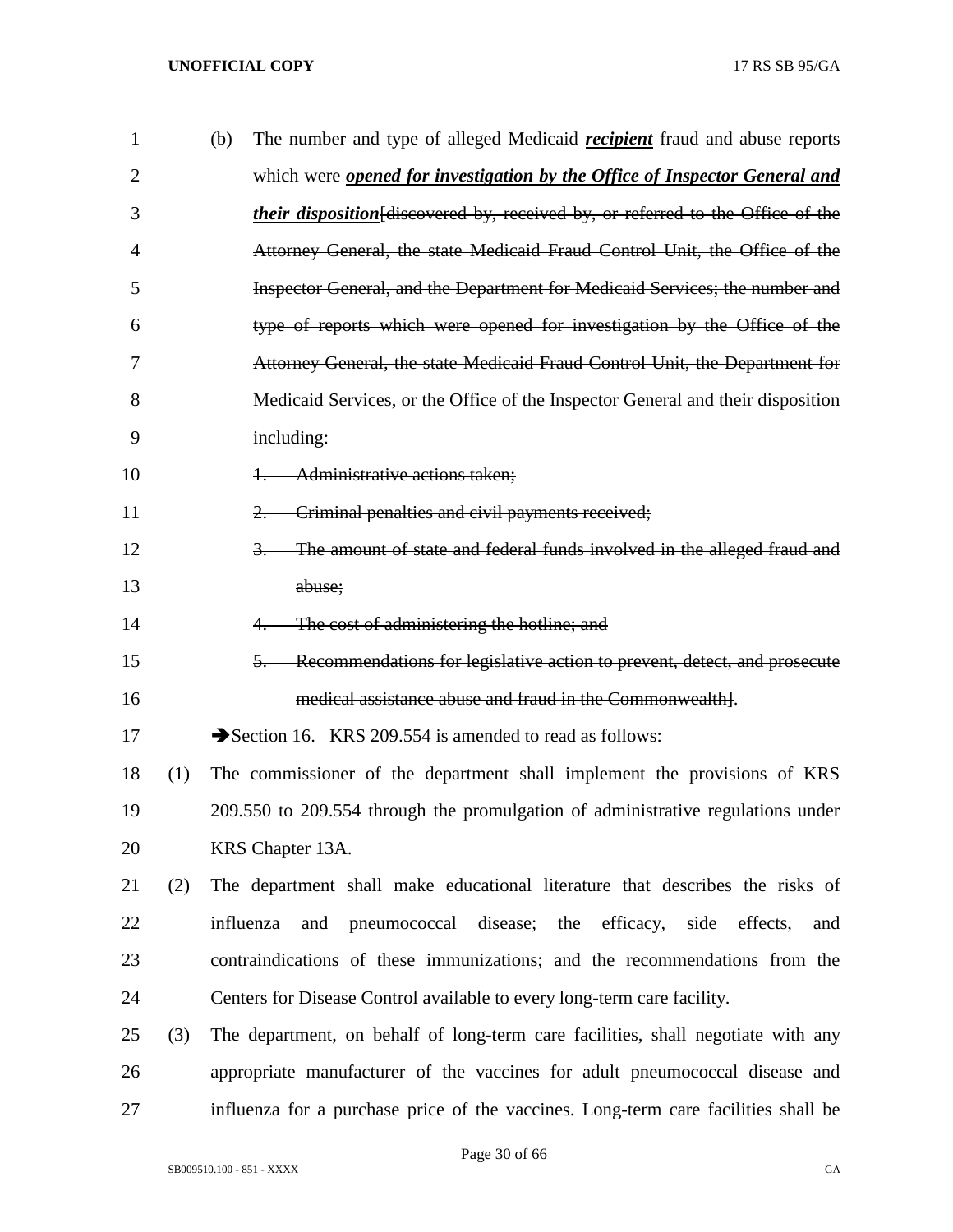- entitled to purchase the vaccines at the negotiated price for the purposes specified under KRS 209.552.
- (4) The commissioner of the department shall *make available upon request*[report by September 1, 2005, to the Governor, the Interim Joint Committee on Health and 5 Welfare, and the Legislative Research Commission on the number of outbreaks in long-term care facilities for each year due to influenza virus and pneumococcal 7 disease and the number of hospitalizations of long-term care facility residents [each] 8 year due to influenza virus, pneumococcal disease, and associated complications.
- 9 Section 17. KRS 211.350 is amended to read as follows:
- (1) The cabinet shall regulate the construction, installation, or alteration of on-site sewage disposal systems except for systems that have a surface discharge. The cabinet shall create and maintain an electronic database for Kentucky on-site wastewater systems information, which for each system shall include but not be limited to permit application date, permit application status, system installation date, system type, latitude and longitude of system, records of system plan and site evaluations, inspection dates, and the condition of system at time of inspection. The cabinet shall *make data from this system available upon request*[within twenty- four (24) months of July 12, 2006, annually report to the Governor and the Legislative Research Commission on the status of on-site systems statewide, 20 including numbers and types of systems, summaries of conditions of systems, geographic distribution, observations of trends, and recommendation for future protection of public health and safety with on-site sewage disposal systems].
- (2) The Department for Public Health shall maintain a current list of approved and experimental on-site wastewater treatment technologies and greywater technologies, which the department shall make available, along with guidance and expertise, to local health departments. Local health departments shall provide the list of approved technologies to on-site wastewater professionals and permit applicants.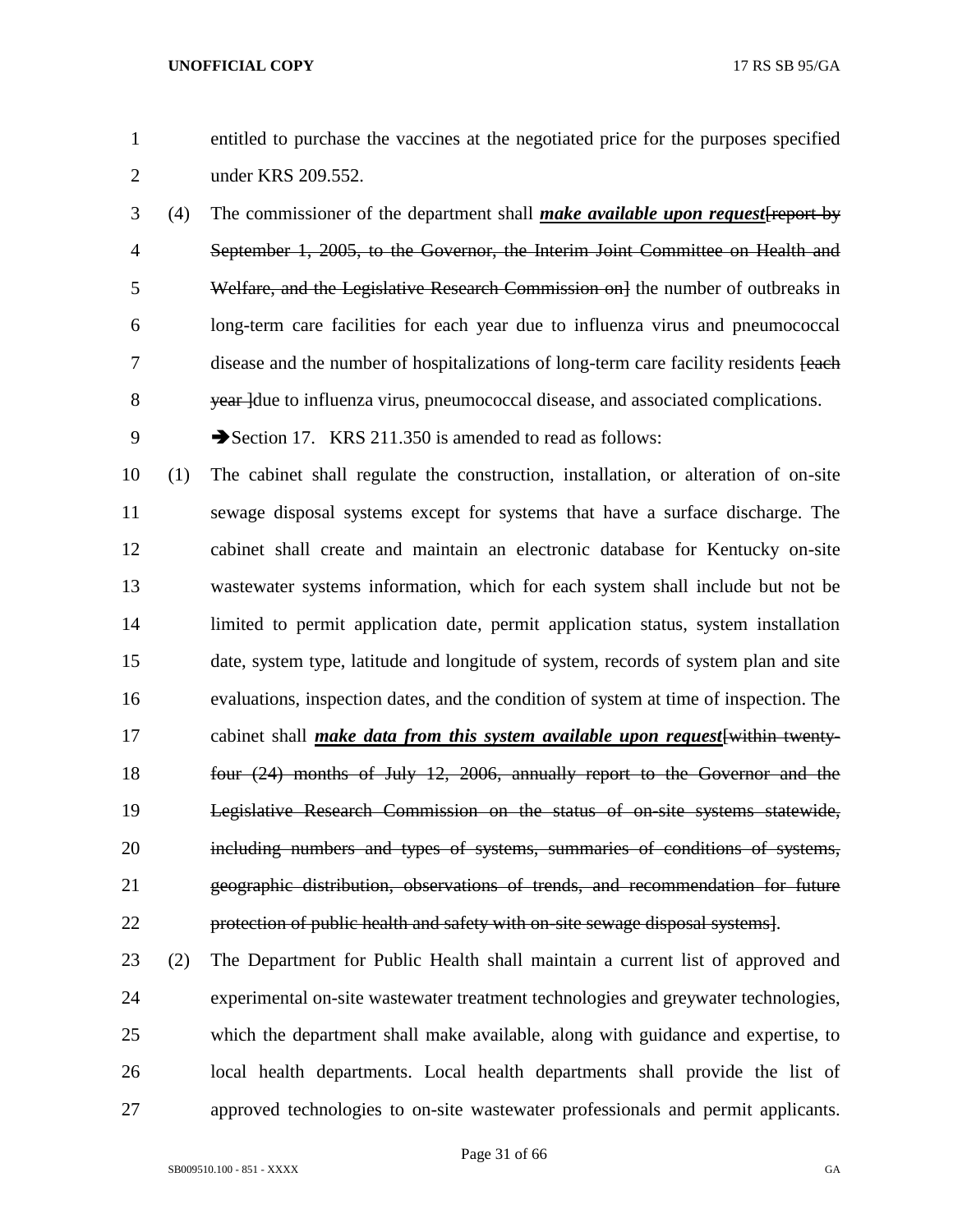With respect to on-site sewage disposal systems that utilize greywater to reduce total daily waste flows, the local health department shall inform the permit applicant, at the time of making an application to construct an on-site sewage disposal system that utilizes greywater to reduce daily waste flows, of the opportunity to consult with the environmental health program evaluators in the Division of Public Health Protection and Safety regarding the administrative regulations, permit requirements, and permissible system designs for inclusion and use of greywater.

 (3) Site evaluations shall be completed by the local health department within fifteen (15) working days of receipt of the application. If further information is required, the local health department shall promptly notify the applicant and shall have an additional ten (10) working days after that submittal of additional information in which to evaluate and issue or deny the permit. It shall be the responsibility of the property owner or owner's agent to protect and maintain the suitability of an approved site and to notify the local health department for a reinspection if site conditions substantively change. If a site previously determined to be suitable is thereafter declared unsuitable by the local health department, remedial measures 18 shall be provided in writing to the property owner or owner's agent within fifteen (15) working days.

 (4) After the conclusion of the site evaluation, the local health department shall, upon request, provide a list of all options that may be approved for the property, including new and emerging technologies. It shall be the responsibility of the owner of advanced treatment, alternative, experimental, or new and emerging technology systems to contract with a management entity, certified system operator, or trained system operator to develop and implement an approved operations and maintenance plan specific to, and appropriate for, the approved system.

(5) No person, firm, or corporation shall construct, install, alter, or cause to be

Page 32 of 66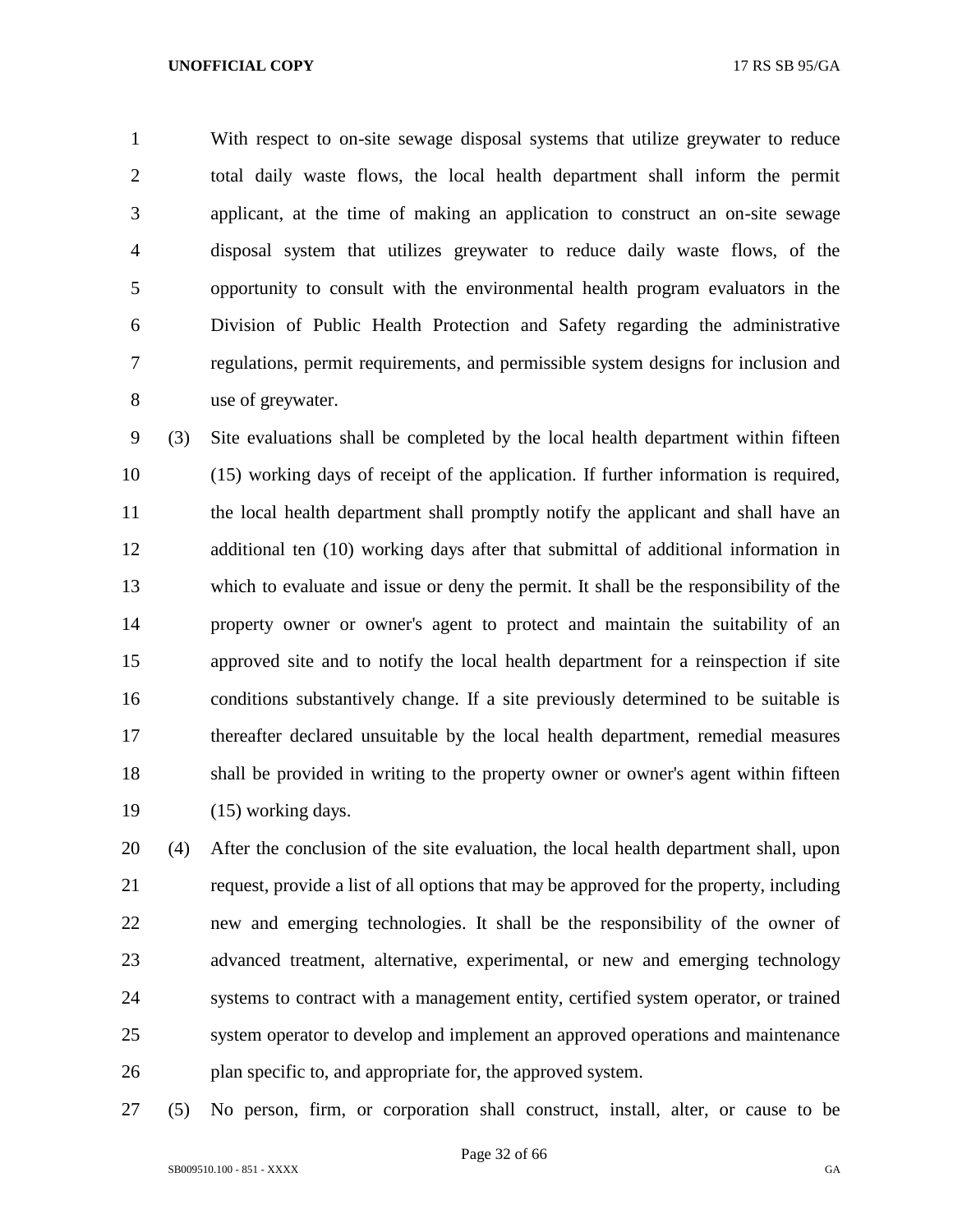constructed, installed, or altered, any on-site sewage disposal system subject to regulation by the cabinet without having first obtained an on-site sewage disposal permit from the local health department. In lieu of inspection and certification by the local health department a licensed professional engineer in private practice licensed by the Commonwealth of Kentucky may perform site evaluations and approve system designs for an on-site sewage disposal system including those systems that utilize greywater for reductions in daily waste flows for the person, firm, or corporation and apply for the permit from the local health department. The final systems installation inspection shall be performed by the local health department as soon as practicable. All applicable provisions of KRS Chapter 322 shall govern the licensed professional engineer. A professional engineer shall not perform site evaluations, approve system designs, or certify system installations of an on-site sewage disposal system on property owned by himself, an employee, or a partner of an engineering firm by which he is employed, or on property owned by the engineering firm. Nothing in this section shall be construed to deny a farmstead owner the right to obtain a permit. Except for farmstead owners on their own property, the construction, installation, or alteration shall be performed only by a person certified by the cabinet pursuant to KRS 211.357.

 (6) A local health department that issues a permit for an on-site sewage disposal system, including systems that utilize greywater to reduce total daily waste flows, based on the site evaluation or system design of a licensed professional engineer in private practice licensed by the Commonwealth of Kentucky shall not be held liable for any defects or failures of the on-site sewage disposal system due to the site evaluation or system design.

 (7) No person, firm, or corporation shall use or continue to use or permit the use or continued use of any on-site sewage disposal system, including those systems that utilize greywater to reduce total daily waste flows, that is constructed, installed, or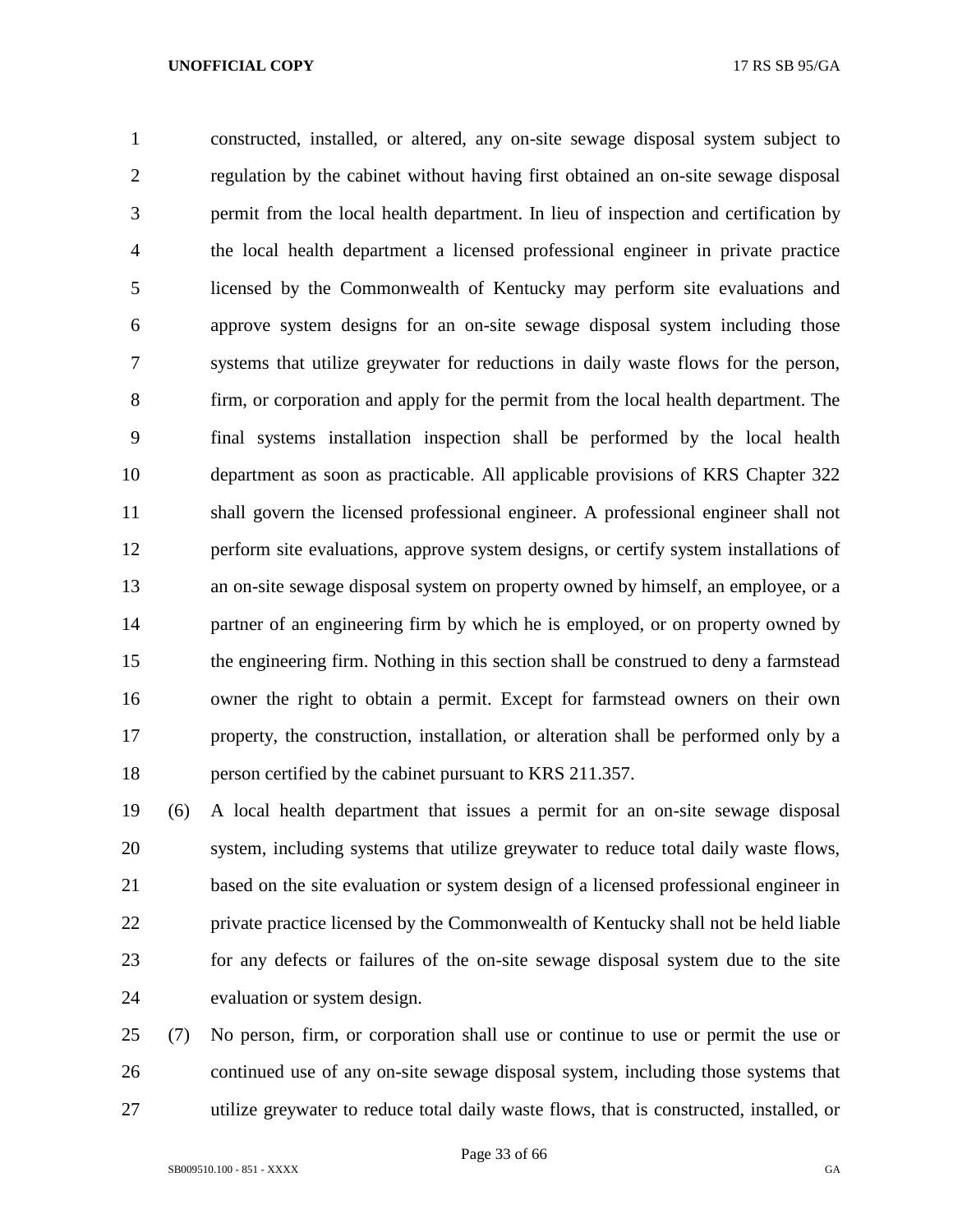altered under an on-site sewage disposal permit if the cabinet or local health department through a duly authorized inspector, employee, agent, or licensed professional engineer in private practice licensed by the Commonwealth of Kentucky finds that the system was not constructed, installed, or altered in conformance with the permit and regulations issued by the cabinet.

 (8) No certified electrical inspector acting under authority of KRS 227.491 shall issue the certificates of approval of temporary or permanent electrical wiring unless the inspector has in his or her possession a notice of release as described in paragraphs (a) and (b) of this subsection. The inspector shall record the number of the notice of release on the certificate of approval. The person requesting approval of electrical wiring shall be responsible for obtaining the release from the local health department and providing it to the electrical inspector. This requirement shall only apply to dwellings, mobile homes, manufactured housing, buildings, or other structures that are constructed or installed after July 15, 1998. This requirement shall not apply to structures that do not have sewage waste fixtures or to those that are connected to a sewage waste disposal system approved by the Energy and Environment Cabinet. Nothing in this section shall be construed to deny the continued use of any electrical service connected to wiring approved prior to July 15, 1998.

 (a) An initial notice of release to allow temporary electrical power for construction shall be issued to the property owner or owner's agent by the local health department upon the application for a site evaluation.

- (b) A final notice of release to allow for permanent electrical power shall be issued to the property owner or owner's agent by the local health department upon approval of an on-site sewage disposal plan.
- (c) This section shall not apply to any county that has adopted the Uniform State Building Code and has and enforces on-site sewage disposal permitting.

Page 34 of 66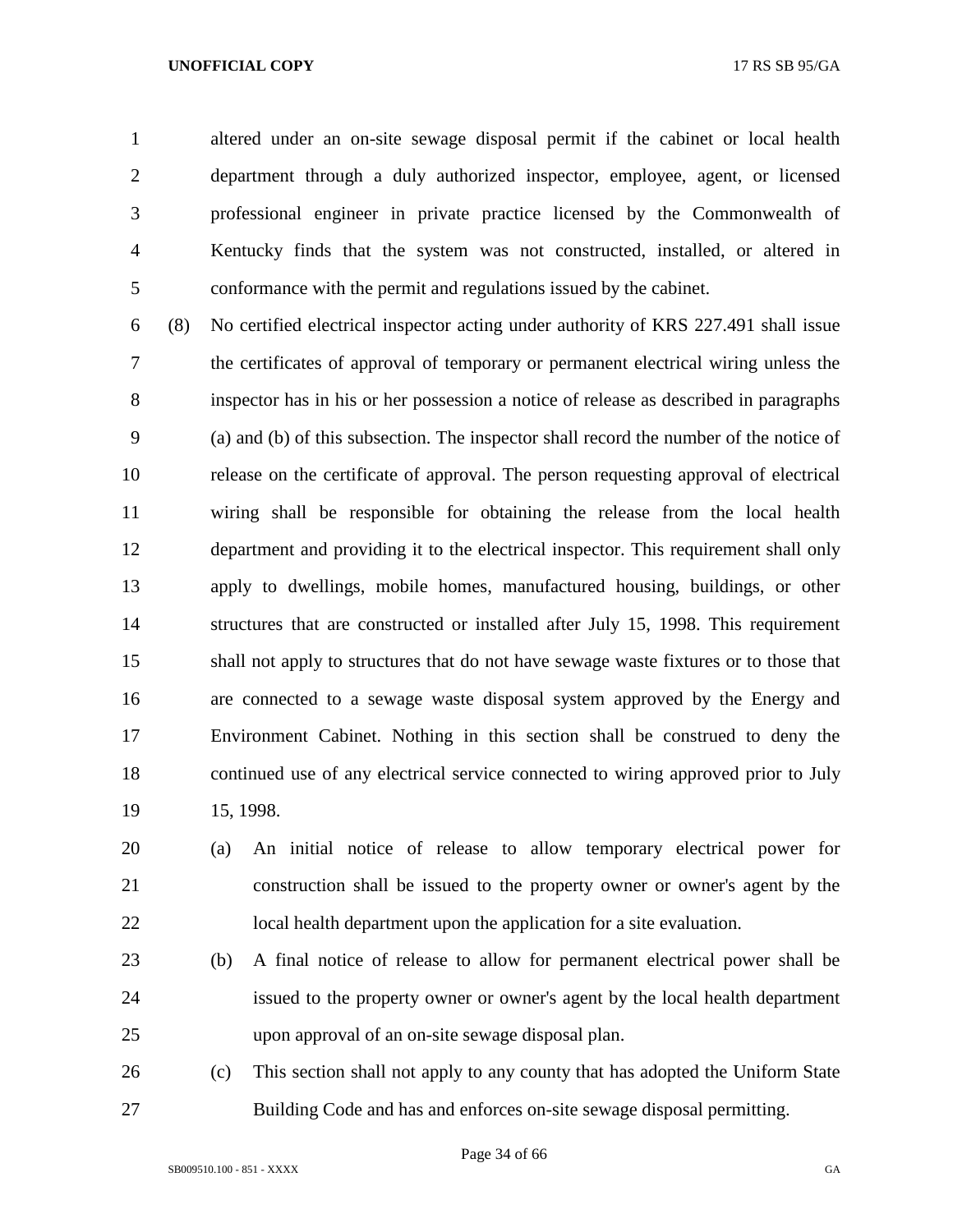(9) All applications for on-site sewage disposal permits shall be accompanied by plans and specifications for the proposed system, including results of soils tests and other information as directed by the cabinet by regulation. If the site evaluation or approval of the system design is performed by a licensed professional engineer in private practice licensed by the Commonwealth of Kentucky, the application shall be accompanied by a statement by the engineer that he has met the requirements of the regulations issued by the cabinet for site evaluation and system design. Any action to deny an application shall be subject to appeal, and upon appeal an administrative hearing shall be conducted in accordance with KRS Chapter 13B.

 (10) The cabinet shall fix a schedule of fees for the functions performed by the cabinet relating to the regulation of on-site sewage disposal systems. The fees shall be designed to fully cover the cost of the service performed but shall not exceed the cost of the service performed. Fees payable to the cabinet shall be paid into the State Treasury and credited to a trust and agency fund to be used by the cabinet in carrying out its responsibilities relating to the regulation of on-site sewage disposal systems. No part of the fund shall revert to the general fund of the Commonwealth.

 (11) Any regulation relating to on-site sewage disposal that is in effect on July 15, 1992, shall remain in effect until altered by the secretary, except that administrative regulations that govern total daily waste flows shall be updated in accordance with KRS 211.351. The secretary may issue additional regulations necessary to carry out the purposes of this section.

 (12) Nothing in this section shall authorize or allow the cabinet to inspect or take enforcement action against on-site sewage disposal systems installed on farmsteads prior to July 15, 1992, or modifications to those systems unless the actions are determined in writing by the cabinet, upon a written, verified complaint, to be necessary to prevent imminent harm or damage to the safety, life, or health of a person. In this instance, the cabinet shall deliver to the landowner a copy of the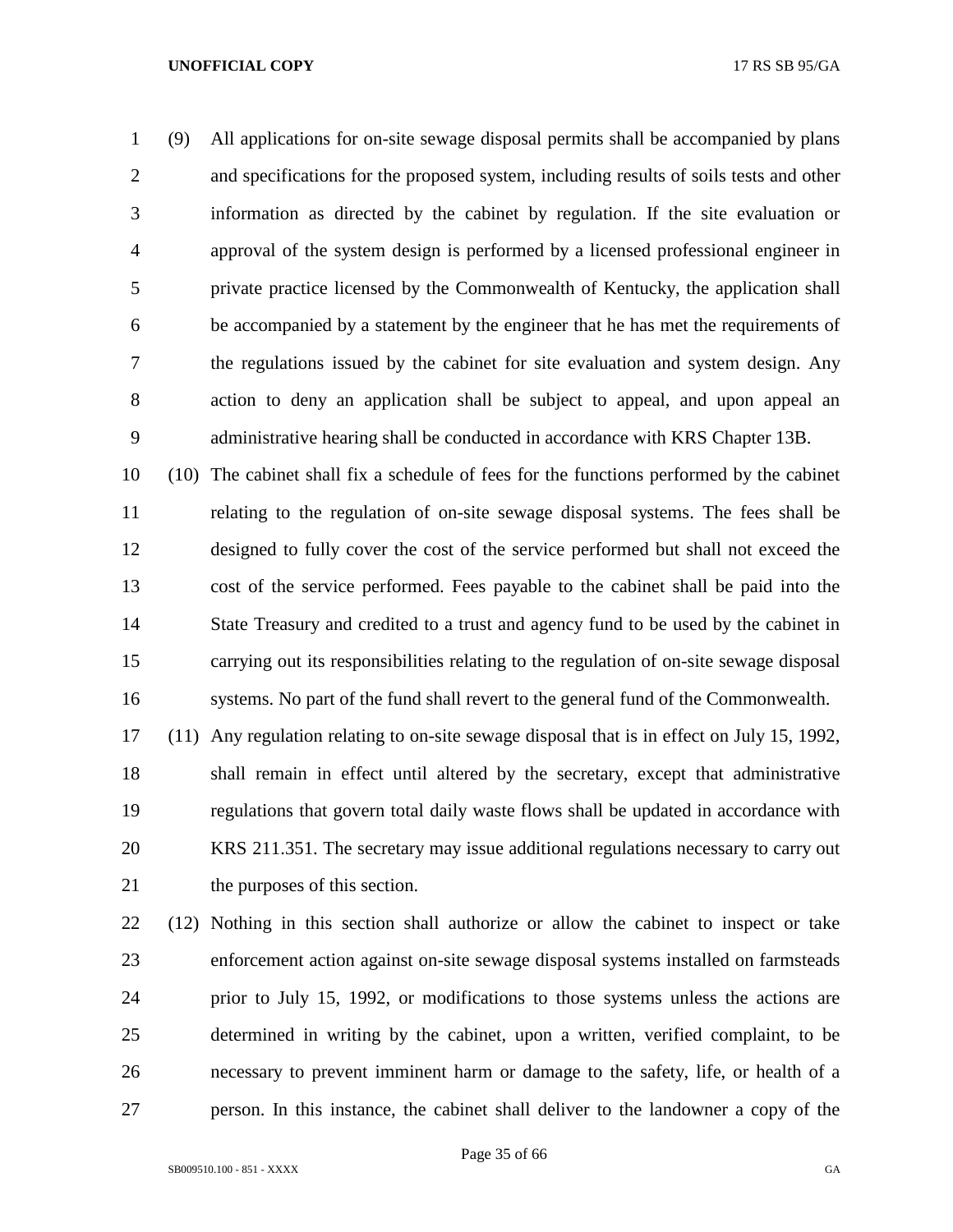| $\mathbf{1}$   |     | written determination and the verified complaint prior to the commencement of the  |
|----------------|-----|------------------------------------------------------------------------------------|
| $\overline{2}$ |     | inspection or enforcement action.                                                  |
| 3              |     | (13) As used in this section:                                                      |
| $\overline{4}$ |     | "Blackwater" means wastewater containing liquid or solid waste generated<br>(a)    |
| 5              |     | through use of a urinal, water closet, garbage disposal, or similar sanitary       |
| 6              |     | fixture; and                                                                       |
| 7              |     | "Greywater" means wastewater generated by hygiene activities, including but<br>(b) |
| 8              |     | not limited to wastewater from laundry, lavatory sinks, and showers, but shall     |
| 9              |     | exclude kitchen sinks and food preparation sinks. "Greywater" does not             |
| 10             |     | include blackwater.                                                                |
| 11             |     | Section 18. KRS 211.494 is amended to read as follows:                             |
| 12             | (1) | A comprehensive statewide trauma care program shall be established within the      |
| 13             |     | Department for Public Health. The statewide trauma care program shall consist of,  |
| 14             |     | at a minimum, a statewide trauma care director and a state trauma registrar funded |
| 15             |     | through available federal funds or, to the extent that funds are available, by the |
| 16             |     | trauma care system fund established in KRS 211.496. The department may contract    |
| 17             |     | with outside entities to perform these functions.                                  |
| 18             | (2) | The statewide trauma care system shall address, at a minimum, the following goals: |
| 19             |     | To reduce or prevent death and disability from trauma without regard to the<br>(a) |
| 20             |     | patient's insurance coverage or ability to pay for services;                       |
| 21             |     | To provide optimal care for trauma victims by utilization of best practices<br>(b) |
| 22             |     | protocols and guidelines;                                                          |
| 23             |     | To minimize the economic impact of lost wages and productivity for trauma<br>(c)   |
| 24             |     | patients; and                                                                      |
| 25             |     | To contain costs of trauma care.<br>(d)                                            |
| 26             | (3) | The Department for Public Health shall establish an advisory committee to<br>(a)   |
| 27             |     | assist in the development, implementation, and continuation of its duties.         |
|                |     | $D_{0.02}$ 26 of 66                                                                |

Page 36 of 66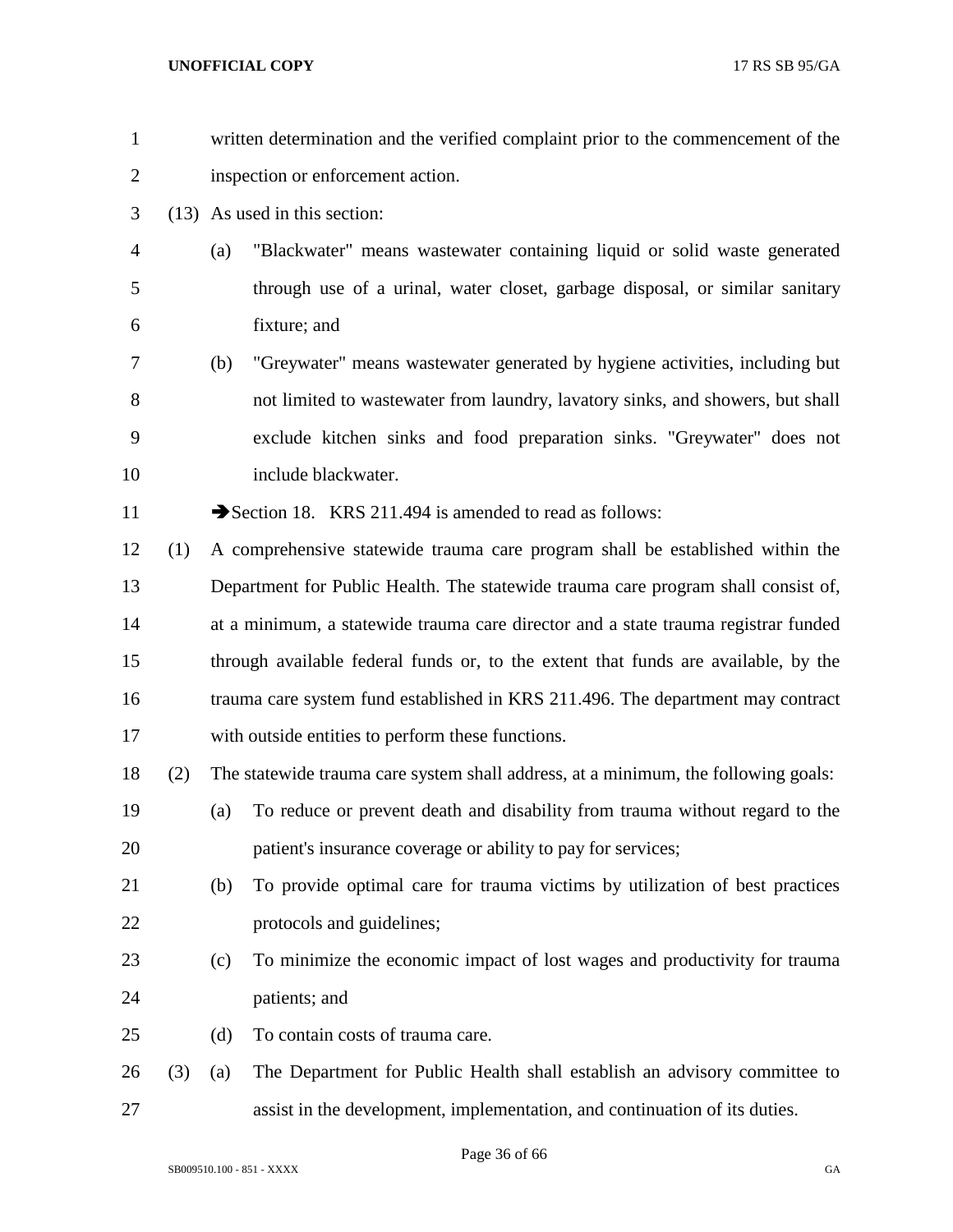| $\mathbf{1}$   | (b) | The advisory committee shall consist of eighteen (18) members to be $\frac{be}{\sqrt{1}}$ |
|----------------|-----|-------------------------------------------------------------------------------------------|
| $\overline{2}$ |     | follows:                                                                                  |
| 3              |     | Sixteen (16) of the members shall be lappointed by the secretary of the                   |
| 4              |     | Cabinet for Health and Family Services and shall be composed of                           |
| 5              |     | representatives from the following agencies and organizations:                            |
| 6              |     | <b>1.</b> [a.] The Department for Public Health;                                          |
| 7              |     | 2.[b.] The Kentucky Board of Medical Licensure;                                           |
| 8              |     | 3. [e.] The Kentucky Board of Nursing;                                                    |
| 9              |     | 4. [d.] The Kentucky Board of Emergency Medical Services;                                 |
| 10             |     | <b>5.</b> [e.] The Kentucky Medical Association;                                          |
| 11             |     | 6. [f.] The Kentucky Hospital Association;                                                |
| 12             |     | 7. [g.] The Kentucky Committee on Trauma of the American College of                       |
| 13             |     | Surgeons;                                                                                 |
| 14             |     | 8. [h.] One (1) representative from each verified Level I trauma center;                  |
| 15             |     | 9. [i.] One (1) hospital representative from a Level II verified trauma center,           |
| 16             |     | one (1) hospital representative from a Level III verified trauma center,                  |
| 17             |     | and one (1) hospital representative from a Level IV verified trauma                       |
| 18             |     | The<br>Kentucky<br>Hospital<br>Association<br>shall<br>submit<br>center.                  |
| 19             |     | recommendations to the secretary for each of the three (3) members                        |
| 20             |     | appointed under this subdivision;                                                         |
| 21             |     | The Kentucky Chapter of the American College of Emergency<br>$10.$ $\ddagger$ $\ddagger$  |
| 22             |     | Physicians;                                                                               |
| 23             |     | The Kentucky Chapter of the Emergency Nurses Association;<br>11. [k.]                     |
| 24             |     | The Kentucky Transportation Cabinet; [and]<br>$12.1 +$                                    |
| 25             |     | Two $(2)$ members at large, one $(1)$ of whom shall be a health care<br>$13.$ [m.]        |
| 26             |     | consumer; [and                                                                            |
| 27             |     | Two (2) members shall be appointed by the Governor as follows:<br>2.                      |

Page 37 of 66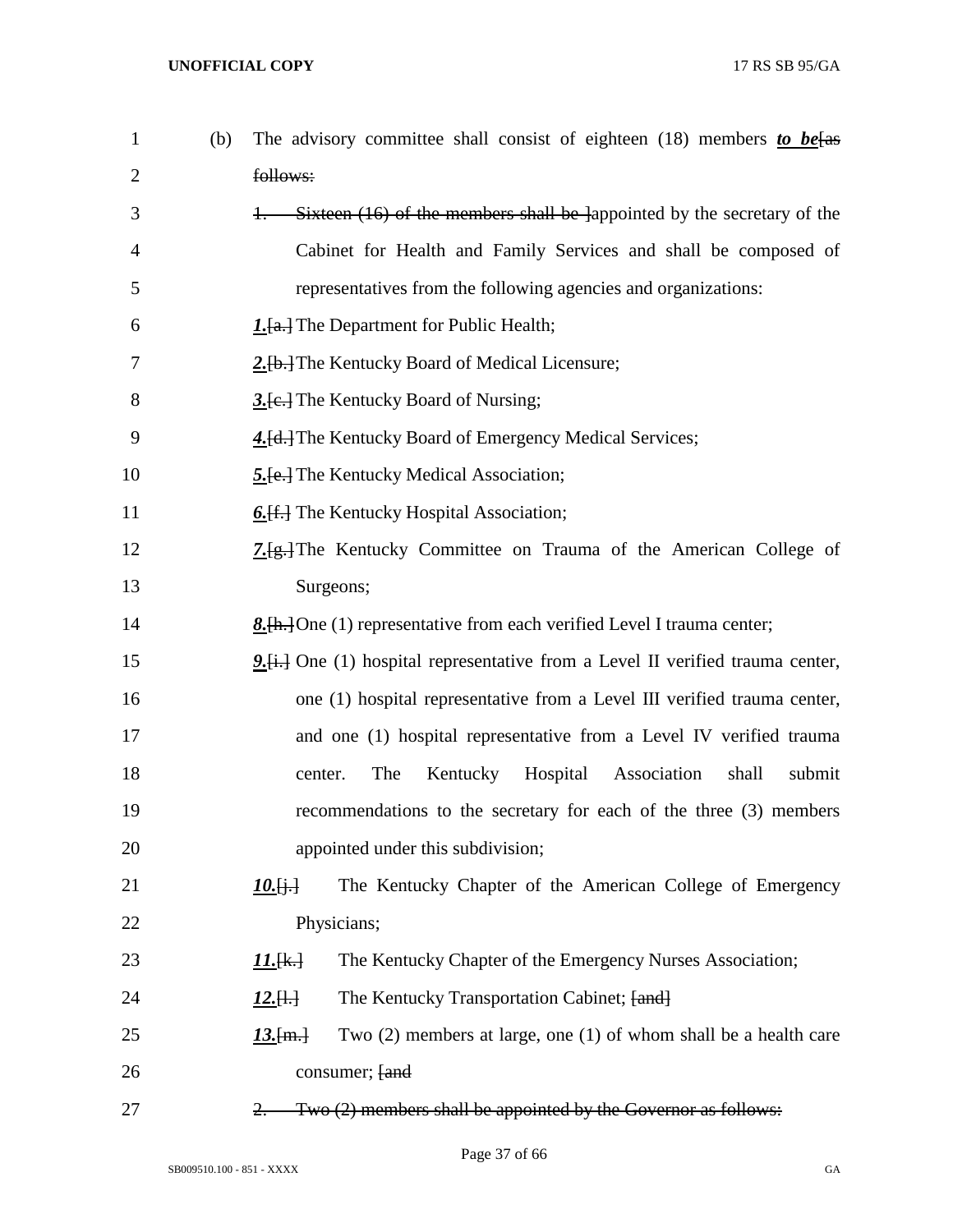| $\mathbf{1}$   |     |     | $\frac{1}{4}$ . One (1) representative with extensive experience in injury<br>$a -$     |
|----------------|-----|-----|-----------------------------------------------------------------------------------------|
| $\overline{2}$ |     |     | prevention programs; and                                                                |
| 3              |     |     | One (1) representative with pediatric trauma experience.<br>$15.$ [b.]                  |
| 4              |     | (c) | Members of the advisory committee shall serve for a period of four (4) years            |
| 5              |     |     | and shall serve until a successor is appointed, except that initial terms shall be      |
| 6              |     |     | staggered and one-third $(1/3)$ of the members shall be appointed to four $(4)$         |
| 7              |     |     | year terms, one-third $(1/3)$ of the members shall be appointed to three $(3)$ year     |
| 8              |     |     | terms, and one-third $(1/3)$ of the members shall be appointed for two $(2)$ year       |
| 9              |     |     | terms.                                                                                  |
| 10             |     | (d) | The advisory committee shall meet at least on a quarterly basis. The                    |
| 11             |     |     | committee shall elect a chair, a vice chair, and a secretary from among its             |
| 12             |     |     | members and adopt rules of governance at the first meeting in each fiscal year.         |
| 13             |     |     | The first meeting of the advisory committee shall occur before September 30,            |
| 14             |     |     | 2008.                                                                                   |
| 15             |     | (e) | Appointed members shall serve without compensation but may receive                      |
| 16             |     |     | reimbursement for actual and necessary expenses relating to the duties of the           |
| 17             |     |     | advisory committee in accordance with state regulations relating to travel              |
| 18             |     |     | reimbursement.                                                                          |
| 19             |     | (f) | Expenses associated with the advisory committee shall be paid by the trauma             |
| 20             |     |     | care system fund established in KRS 211.496, to the extent funds are                    |
| 21             |     |     | available.                                                                              |
| 22             | (4) |     | The statewide trauma care director and the advisory committee shall develop and         |
| 23             |     |     | implement a statewide trauma care system, integrated with the public health system      |
| 24             |     |     | for injury prevention, that recognizes levels of care for the appropriate delivery of a |
| 25             |     |     | full range of medical services to all trauma patients in the Commonwealth. The          |
| 26             |     |     | statewide trauma care system shall include but is not limited to:                       |
| 27             |     | (a) | Development and implementation of trauma prevention and education                       |

Page 38 of 66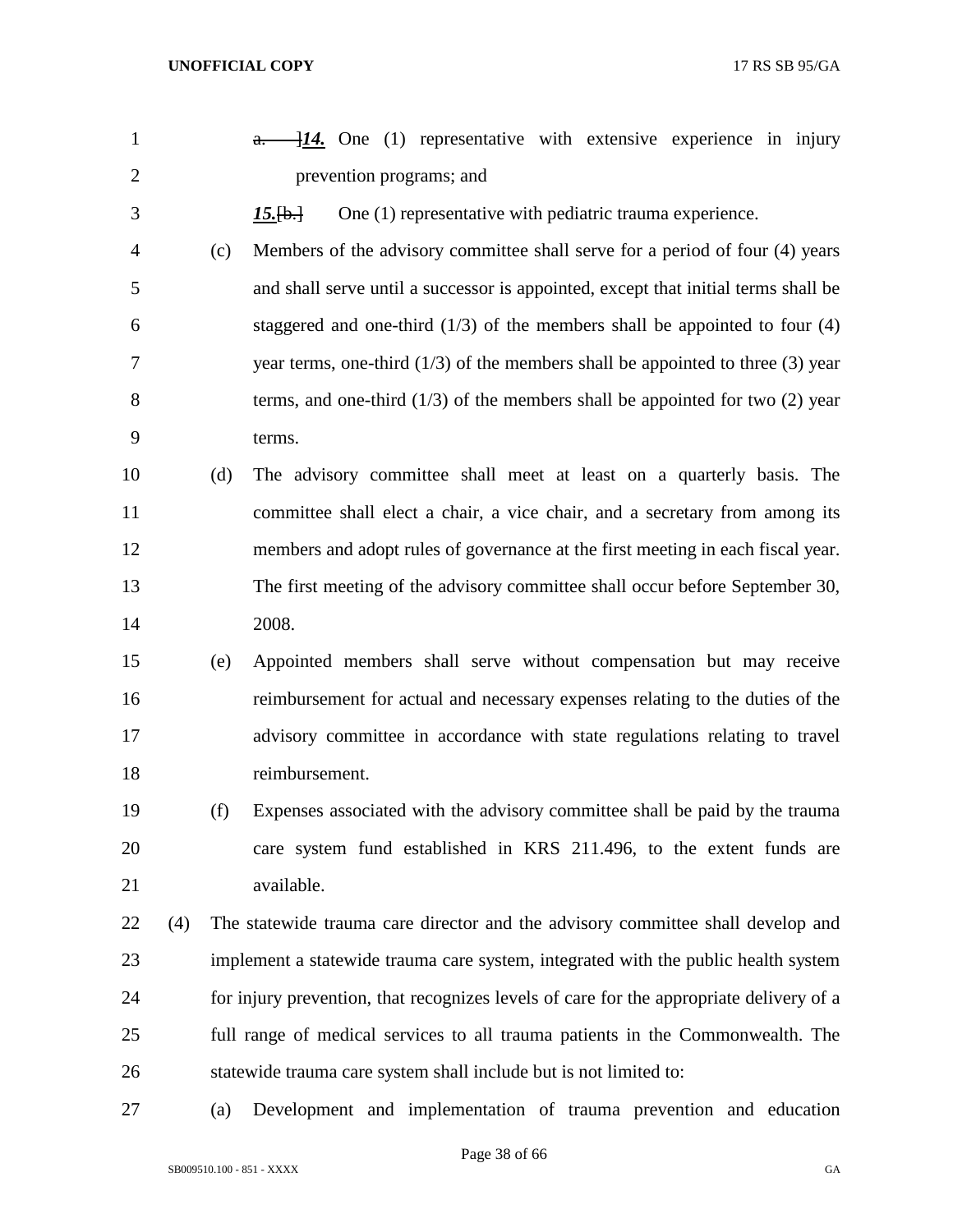| 1              |     |     | initiatives;                                                                             |
|----------------|-----|-----|------------------------------------------------------------------------------------------|
| $\overline{2}$ |     | (b) | Facilitation of appropriate education and continuing education about trauma              |
| 3              |     |     | care and procedures for physicians, nurses, and emergency medical services               |
| $\overline{4}$ |     |     | personnel;                                                                               |
| 5              |     | (c) | Development and statewide distribution of guidelines and protocols for the               |
| 6              |     |     | care and treatment of trauma victims that include the needs of special                   |
| 7              |     |     | populations and are fully integrated with all available resources, including but         |
| 8              |     |     | not limited to emergency medical services, physicians, nurses, and hospitals;            |
| 9              |     | (d) | Voluntary hospital trauma center verification through the American College of            |
| 10             |     |     | Surgeons or the Department for Public Health;                                            |
| 11             |     | (e) | Local and regional triage and transport protocols for use by the Kentucky                |
| 12             |     |     | Board of Emergency Medical Services, emergency medical services providers,               |
| 13             |     |     | and emergency rooms; and                                                                 |
| 14             |     | (f) | Continuing quality assurance and peer review programs.                                   |
| 15             | (5) |     | The Department for Public Health or the statewide trauma care director and the           |
| 16             |     |     | advisory committee established in this section shall coordinate activities related to    |
| 17             |     |     | the care of trauma patients with other state agencies and boards that are directly or    |
| 18             |     |     | indirectly involved with care of injured persons. Upon request of the Department for     |
| 19             |     |     | Public Health or the statewide trauma care director, other state agencies and boards     |
| 20             |     |     | shall assist and facilitate the development and implementation of a statewide trauma     |
| 21             |     |     | care system.                                                                             |
| 22             | (6) |     | Data obtained through a trauma registry or other data collected pursuant to KRS          |
| 23             |     |     | 211.490 to 211.496 shall be confidential and for use solely by the Department for        |
| 24             |     |     | Public Health, the statewide trauma care director, the advisory committee, and           |
| 25             |     |     | persons or public or private entities that participate in data collection for the trauma |
| 26             |     |     | registry. Personal identifying information that is collected for use in the trauma       |
| 27             |     |     | registry shall not be subject to discovery or introduction into evidence in any civil    |

Page 39 of 66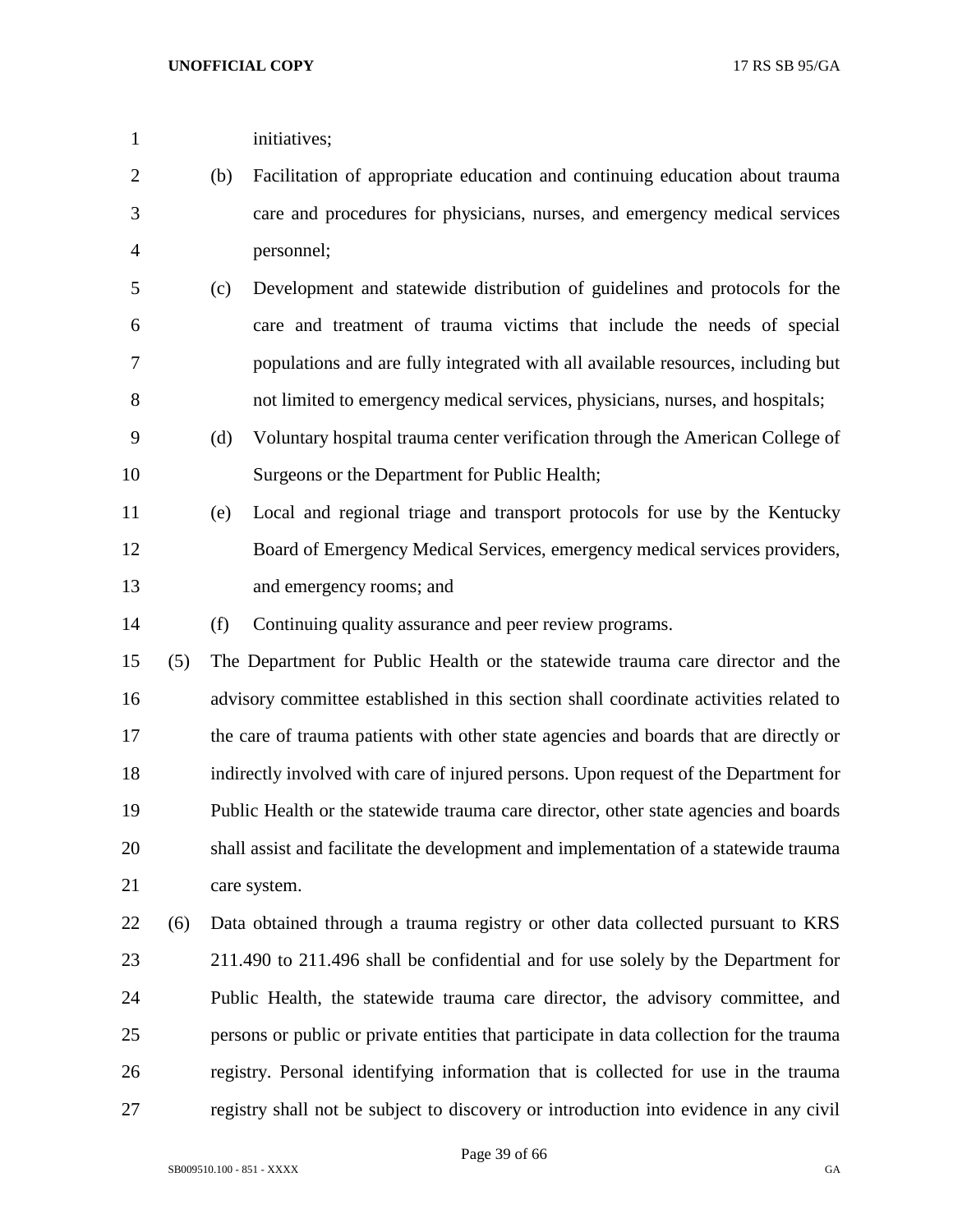| $\mathbf{1}$   |        | action.                                                                                   |
|----------------|--------|-------------------------------------------------------------------------------------------|
| $\overline{2}$ | (7)    | The statewide trauma care director shall report <i>information</i> [by December 1 of each |
| 3              |        | year to the Interim Joint Committee on Health and Welfare] on the status of the           |
| $\overline{4}$ |        | development and implementation of the statewide trauma system <i>upon request</i> .       |
| 5              | (8)    | The Department for Public Health may promulgate administrative regulations in             |
| 6              |        | accordance with KRS Chapter 13A to implement this section.                                |
| 7              |        | Section 19. KRS 211.502 is amended to read as follows:                                    |
| 8              |        | The Kentucky Spinal Cord and Head Injury Research Board shall:                            |
| 9              | (1)    | Formulate policies and procedures necessary to carry out the provisions of KRS            |
| 10             |        | 211.500 to 211.504;                                                                       |
| 11             | (2)    | Promulgate administrative regulations necessary to carry out the provisions of KRS        |
| 12             |        | 211.500 to 211.504 and to ensure proper expenditure of state funds appropriated for       |
| 13             |        | the purposes of KRS 211.500 to 211.504;                                                   |
| 14             | (3)    | Review and authorize spinal cord and head injury research projects and programs to        |
| 15             |        | be undertaken and financed under the provisions of KRS 211.500 to 211.504;                |
| 16             | (4)    | Review and approve all progress and final research reports on projects authorized         |
| 17             |        | under the provisions of KRS 211.500 to 211.504;                                           |
| 18             | (5)    | Ensure that state funds, appropriated for spinal cord and head injury research by         |
| 19             |        | KRS 211.504 or any other act, are not diverted to any other use; and                      |
| 20             | (6)    | Provide [the Governor, the General Assembly, and the Legislative Research                 |
| 21             |        | Commission an annual report by January 30 of each year showing line status of             |
| 22             |        | funds appropriated under the provisions of KRS 211.504 for spinal cord and head           |
| 23             |        | injury research and the progress of the board in terms of the results of its spinal cord  |
| 24             |        | and head injury research efforts <i>upon request</i> .                                    |
| 25             |        | Section 20. KRS 211.590 is amended to read as follows:                                    |
| 26             |        | The Breast Cancer Research and Education Trust Fund Board created by KRS 211.585          |
| 27             | shall: |                                                                                           |

Page 40 of 66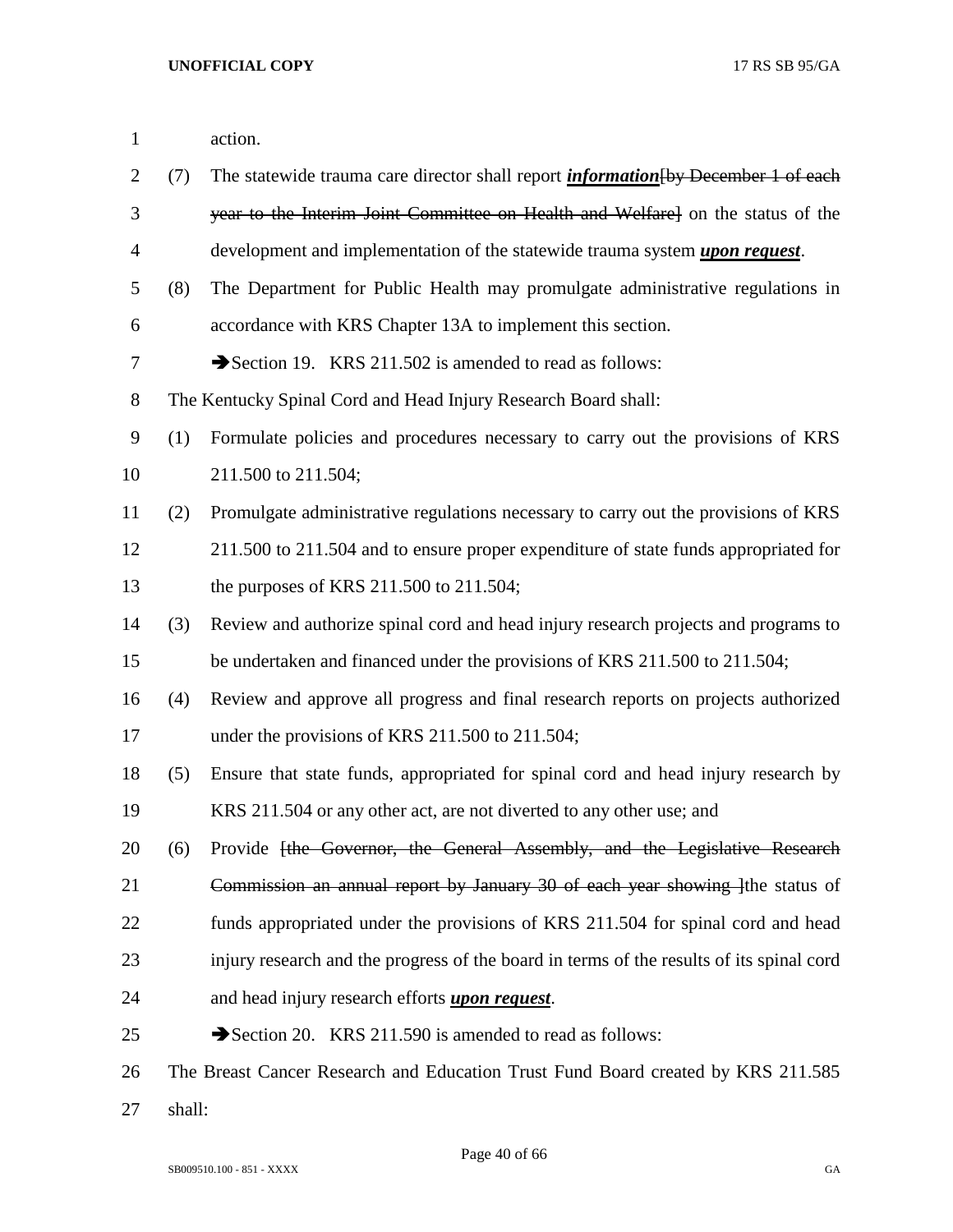| $\mathbf{1}$   | (1) |                                   | Develop a written plan for the expenditure of trust funds made available under KRS    |
|----------------|-----|-----------------------------------|---------------------------------------------------------------------------------------|
| $\overline{2}$ |     |                                   | 211.580. The initial plan shall be completed on or before October 1, 2005, and shall  |
| 3              |     |                                   | be updated on an annual basis on or before October 1 of each year thereafter. The     |
| 4              |     |                                   | plan shall, at a minimum, include the following:                                      |
| 5              |     | (a)                               | A <i>program</i> summary <del>[ of existing breast cancer education, awareness,</del> |
| 6              |     |                                   | treatment, and screening programs provided to residents of Kentucky by type           |
| 7              |     |                                   | of program and by geographic area;                                                    |
| 8              |     |                                   | (b) A needs assessment for the Commonwealth of Kentucky that identifies               |
| 9              |     |                                   | additional programs that are needed by program type and geographic area,              |
| 10             |     |                                   | with support for why the identified programs are needed]; and                         |
| 11             |     | $(b)$ [ $\left(\epsilon\right)$ ] | A prioritized list of programs and research projects that the board will              |
| 12             |     |                                   | address with funding available through the competitive grant program                  |
| 13             |     |                                   | established under subsection (2) of this section;                                     |
| 14             | (2) |                                   | Promulgate administrative regulations to establish a competitive grant program to     |
| 15             |     |                                   | provide funding to not-for-profit entities, educational institutions, and government  |
| 16             |     |                                   | agencies in Kentucky offering programs or services in the areas of breast cancer      |
| 17             |     |                                   | research, education, awareness, treatment, and screening.                             |
| 18             |     | (a)                               | The grant program shall give preference to programs proposing to serve the            |
| 19             |     |                                   | medically underserved population.                                                     |
| 20             |     | (b)                               | The grant program shall provide funding to projects and programs in                   |
| 21             |     |                                   | accordance with the priorities established in the plan developed under                |
| 22             |     |                                   | subsection $(1)$ of this section.                                                     |
| 23             |     | (c)                               | The administrative regulations shall, at a minimum:                                   |
| 24             |     |                                   | Establish an application process and requirements;<br>1.                              |
| 25             |     |                                   | 2.<br>Set forth program and outcome measurement requirements;                         |
| 26             |     |                                   | 3.<br>Establish an application review and award process; and                          |
| 27             |     |                                   | Provide monitoring, oversight, and reporting requirements for funded<br>4.            |

Page 41 of 66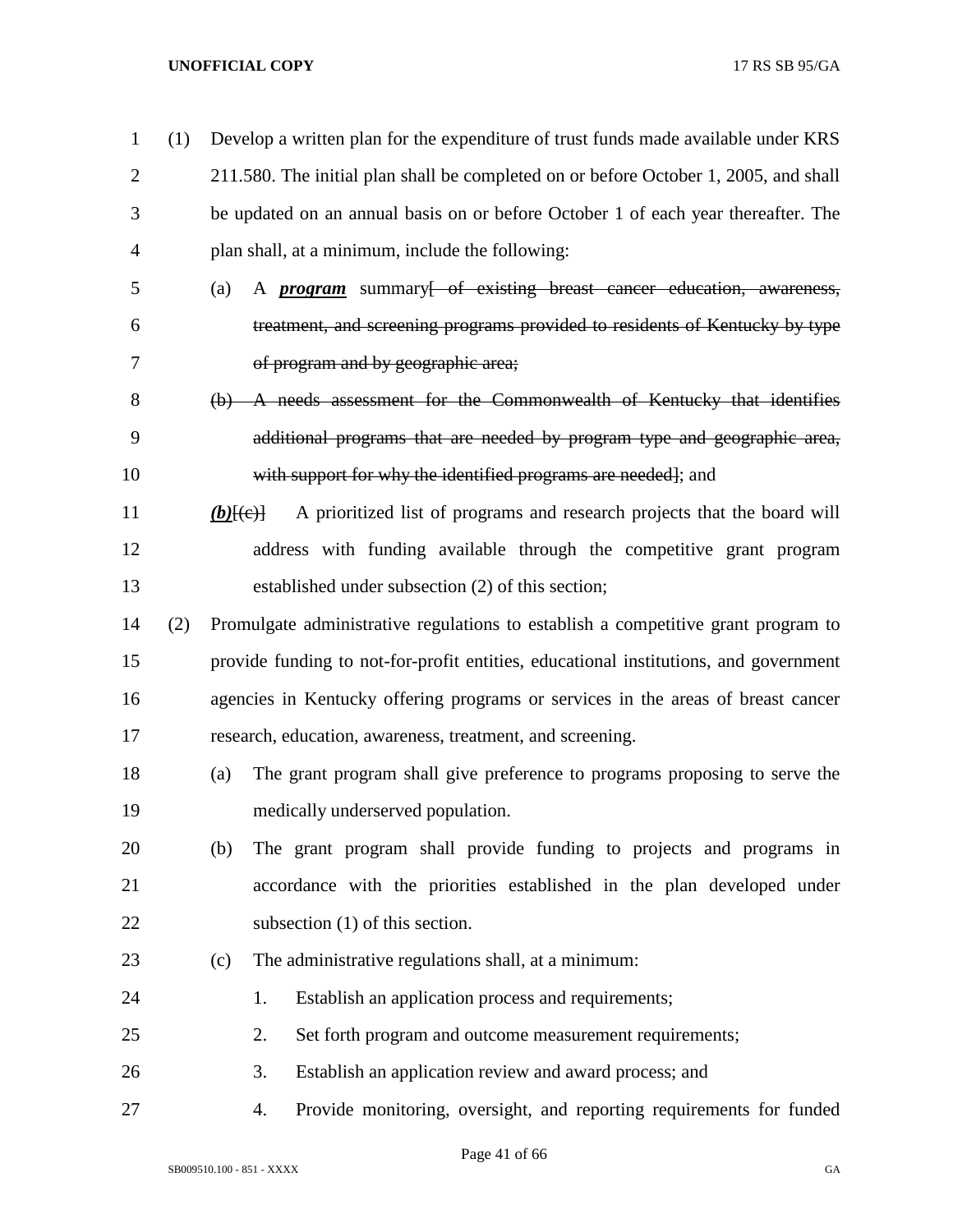| $\mathbf{1}$   |     |                                                                                     | programs;                                                                               |
|----------------|-----|-------------------------------------------------------------------------------------|-----------------------------------------------------------------------------------------|
| $\overline{2}$ | (3) |                                                                                     | Promulgate administrative regulations necessary to carry out the provisions of KRS      |
| 3              |     |                                                                                     | 211.580 to 211.590; and                                                                 |
| 4              | (4) |                                                                                     | Provide <i>information upon request that shall</i> [to the Governor and the Legislative |
| 5              |     |                                                                                     | Research Commission an annual report by October 1 of each year. The report shall        |
| 6              |     |                                                                                     | include <b>but not be limited to:</b>                                                   |
| 7              |     | (a)                                                                                 | The plan developed under subsection $(1)$ of this section for the expenditure of        |
| 8              |     |                                                                                     | funds for the current and next fiscal year;                                             |
| 9              |     | (b)                                                                                 | A summary of the use and impact of prior year funds;                                    |
| 10             |     | (c)                                                                                 | A summary of the activities of the board during the prior fiscal year; and              |
| 11             |     | (d)                                                                                 | Any recommendations for future initiatives or action regarding breast cancer            |
| 12             |     |                                                                                     | research, education, awareness, treatment, and screening.                               |
| 13             |     |                                                                                     | Section 21. KRS 211.902 is amended to read as follows:                                  |
| 14             | (1) |                                                                                     | Every physician, nurse, hospital administrator, director of a clinical laboratory, or   |
| 15             |     |                                                                                     | public health officer who receives information of the existence of any person found     |
| 16             |     |                                                                                     | or suspected to have a two and three-tenths (2.3) micrograms per deciliter of whole     |
| 17             |     | blood level of lead in his or her blood shall report the information to the cabinet |                                                                                         |
| 18             |     | within seven (7) days and to the local or district health officer in approved       |                                                                                         |
| 19             |     |                                                                                     | electronic format as prescribed by administrative regulations promulgated by the        |
| 20             |     |                                                                                     | cabinet in accordance with KRS Chapter 13A. The contents of the report shall            |
| 21             |     |                                                                                     | include but not be limited to the following information:                                |
| 22             |     | (a)                                                                                 | The full name and address of the person tested;                                         |
| 23             |     | (b)                                                                                 | The date of birth of such person;                                                       |
| 24             |     | (c)                                                                                 | The type of specimen and the results of the appropriate laboratory tests made           |
| 25             |     |                                                                                     | on such person; and                                                                     |
| 26             |     | (d)                                                                                 | Any other information about such person deemed necessary by the cabinet to              |
| 27             |     |                                                                                     | carry out the provisions of this section.                                               |

Page 42 of 66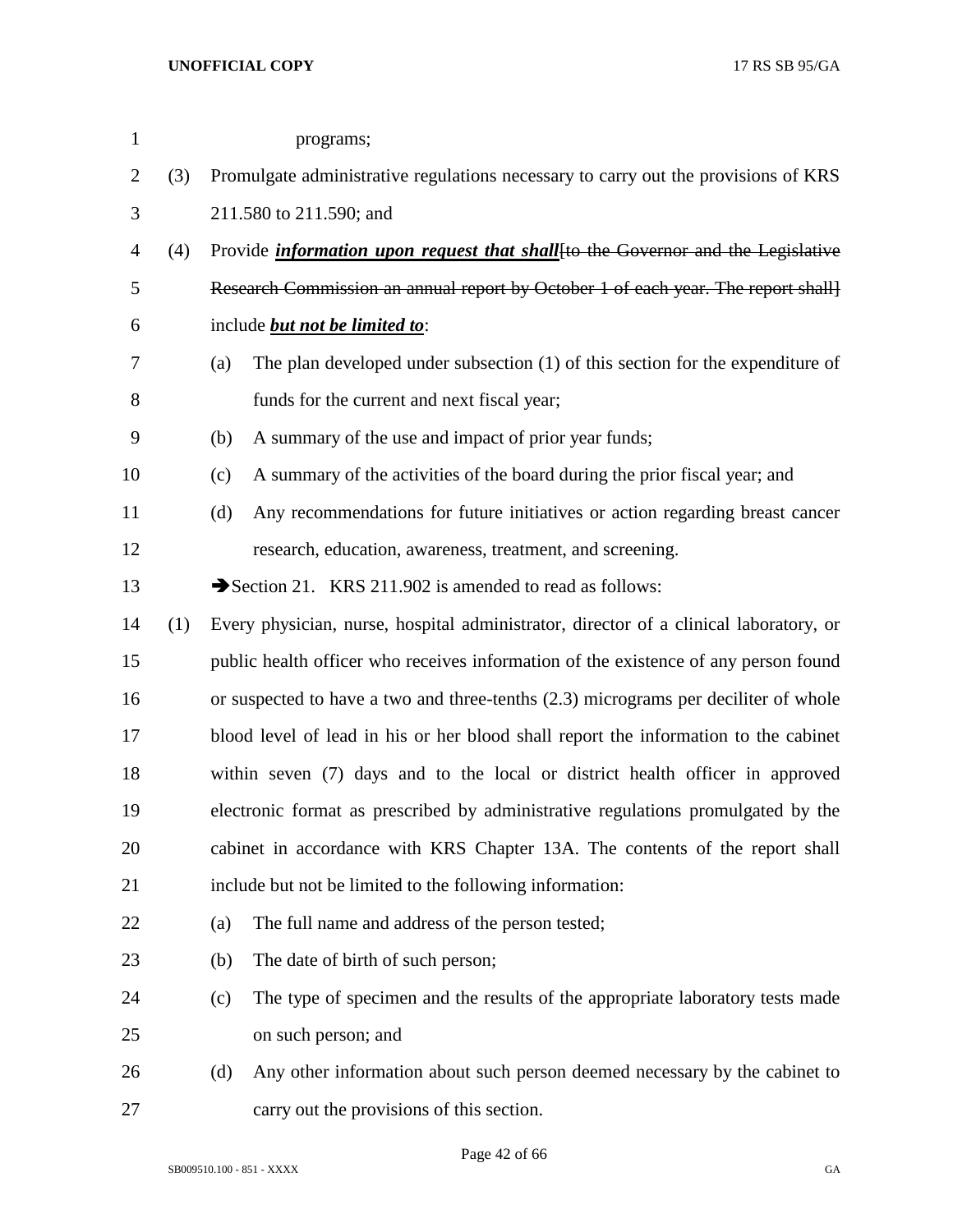Any physician, nurse, hospital administrator, director of clinical laboratory, public health officer, or allied health professional making such a report in good faith shall be immune from any civil or criminal liability that otherwise might be incurred from the making of such report.

 (2) Notwithstanding the requirements of subsection (1) of this section, a clinical or research laboratory shall not be fined or otherwise disciplined for failure to report required information to the cabinet if the information was not provided by the medical professional obtaining the blood sample.

- (3) The secretary shall maintain comprehensive records of all reports submitted pursuant to KRS 211.900 to 211.905 and 211.994. Records shall be analyzed and geographically indexed by county annually in order to determine the location of areas with a high incidence of elevated blood lead levels reported. The records and analysis shall be public record and provided *upon request*[annually by October 1 to 14 the Governor, the General Assembly, the Legislative Research Commission, and the Lead Poisoning Prevention Advisory Committee]; provided, however, that the name of any individual shall not be made public unless the secretary determines that such inclusion is necessary to protect the health and well-being of the affected individual. (4) When an elevated blood lead level is reported to the cabinet, it shall inform such local boards of health, local health departments, and other persons and health organizations as deemed necessary.
- 

21 Section 22. KRS 214.187 is amended to read as follows:

 (1) The Department for Public Health shall develop a statewide education, awareness, and information program on hepatitis C. The hepatitis C education, awareness, and information program may be incorporated into other existing health education programs. The Department for Public Health may make available on its Internet Web site protocols, guidelines, and materials for hepatitis C education, awareness, and information programs that increase the understanding of the disease among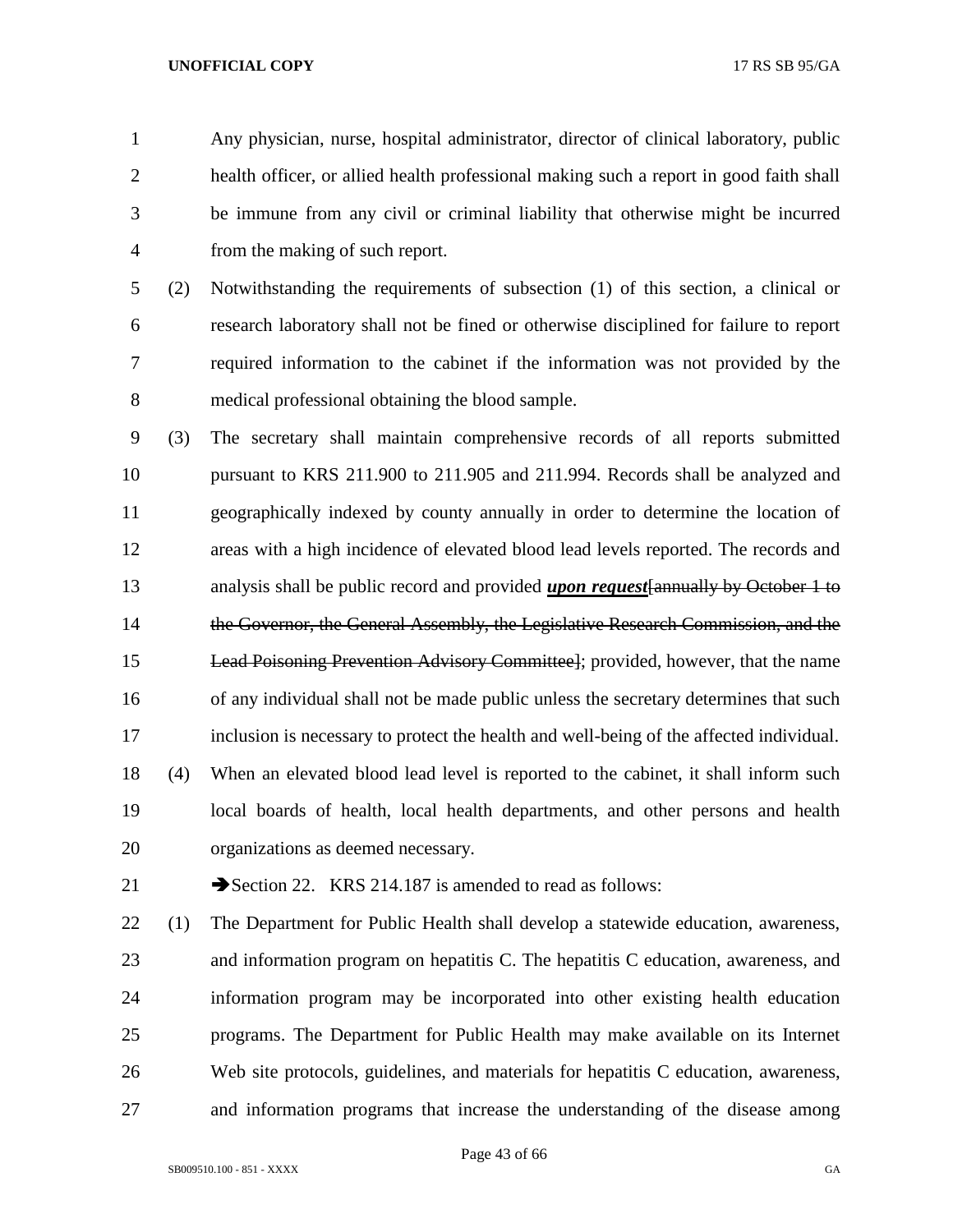general and high-risk populations.

 (2) The hepatitis C education, awareness, and information program may include material to specifically address individuals who may be at high risk of infection, including but not limited to law enforcement officials, corrections personnel, prisoners, veterans, individuals who received blood transfusions prior to 1992, hemophiliacs, students, and minority communities. The program may utilize education materials developed by health-related companies and community-based or national advocacy organizations. The program may include but not be limited to counseling, patient support groups, and existing hotlines for consumers.

 (3) In developing the hepatitis C education, awareness, and information program, the department shall consult the University of Kentucky College of Medicine, the University of Louisville School of Medicine, the Pikeville College School of Osteopathic Medicine, the American Liver Foundation, the Centers for Disease Control and Prevention, and any other scientific, medical, or advocacy organizations to develop the protocols and guidelines for the hepatitis C education, awareness, and information program. The protocols and guidelines may include but are not limited to the following:

- (a) The risk factors associated with hepatitis C acquisition and transmission;
- (b) The most recent scientific and medical information on hepatitis C prevention, detection, diagnosis, treatment, and therapeutic decision making;
- (c) Tracking and reporting of acute cases of hepatitis C by public health officials;
- (d) Protocols for public safety and health care workers who come in contact with hepatitis C patients; and
- (e) Surveillance programs to determine the prevalence of hepatitis C in ethnic and other high-risk populations.
- (4) The Department for Public Health may coordinate with the Department of Veterans' Affairs and the Department of Corrections to establish specific recommendations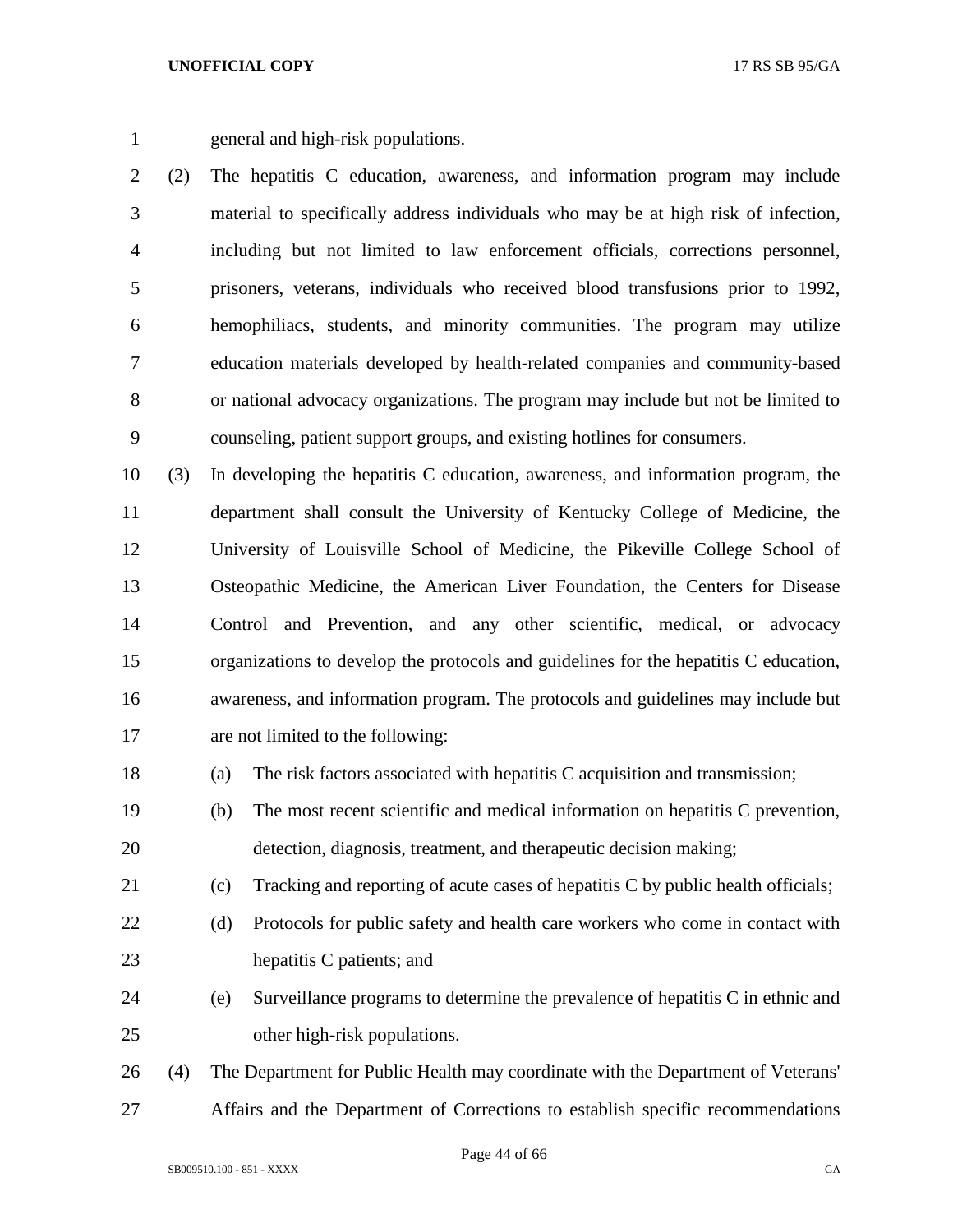| 1              |     | for the hepatitis C education, awareness, and information program. The protocols         |
|----------------|-----|------------------------------------------------------------------------------------------|
| $\overline{2}$ |     | and guidelines established by the Department for Public Health, the Department of        |
| 3              |     | Corrections, and the Department of Veterans' Affairs may include topics specified        |
| $\overline{4}$ |     | in subsection (3) of this section and may include but are not limited to protocols       |
| 5              |     | within state agencies to enable departments to provide appropriate treatment for         |
| 6              |     | individuals with hepatitis C, protocols for the education of state agency officials and  |
| 7              |     | other employees who work with individuals with hepatitis C, and protocols within         |
| 8              |     | the Department of Corrections to provide written hepatitis C information to              |
| 9              |     | prisoners on the date of their probation, parole, or release.                            |
| 10             | (5) | The Department for Public Health shall <i>make information</i> Freport lon the hepatitis |
| 11             |     | C education, awareness, and information program <i>available upon request</i> [to the    |

**Interim Joint Committee on Health and Welfare by December 1, 2006, and every** six (6) months thereafter, or upon request of the committee].

14 Section 23. KRS 214.452 is amended to read as follows:

The following policies shall apply to blood establishments and to donors of blood:

 (1) All blood establishments within the Commonwealth shall be licensed by the United States Food and Drug Administration and remain in compliance with all applicable federal regulations. The Cabinet for Health and Family Services shall, under administrative regulations promulgated pursuant to KRS Chapter 13A, establish fees necessary to cover the cost of and adhere to a schedule for regular inspection, by the Office of the Inspector General of the Cabinet for Health and Family Services, of all blood establishments within the Commonwealth to ascertain whether each blood establishment is licensed and in compliance with KRS 214.450 to 214.464 and KRS 214.468. The Office of the Inspector General shall commence its inspection program of blood establishments no later than September 1, 1994. **Figure 1.1** [The Office of the Inspector General of the Cabinet for Health and Family Services shall annually, by no later than September 1, submit a written report to the Interim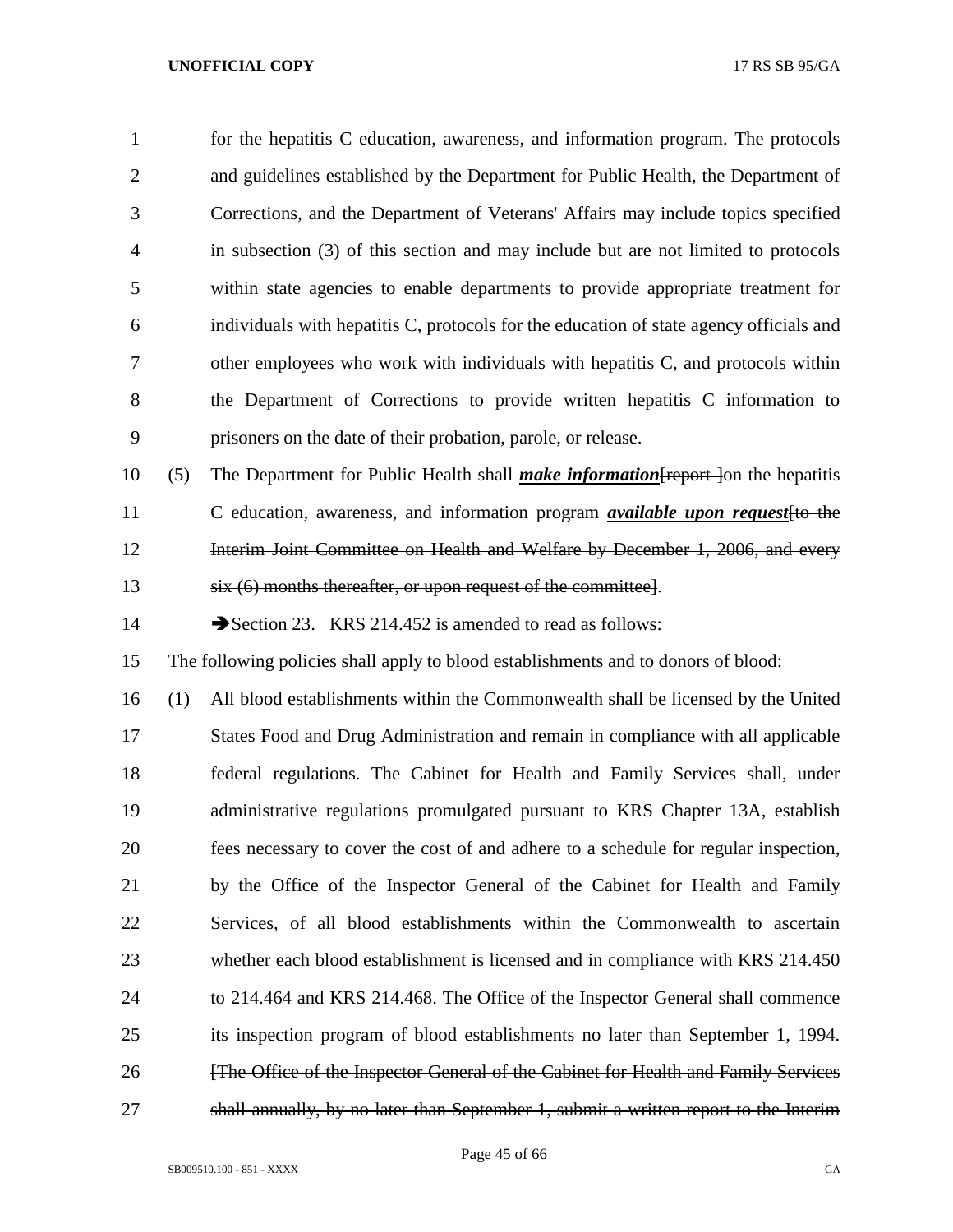Joint Committee on Health and Welfare on the compliance of blood establishments with KRS 214.450 to 214.464 and KRS 214.468.]

 (2) All blood establishments shall test blood for the human immunodeficiency virus and for any known causative agent for any blood-borne communicable disease, using tests approved and required, for purposes of blood donation, by the United States Food and Drug Administration.

 (3) It shall be the duty of the administrator of any blood establishment which collects blood for the purpose of distributing to another health service, health facility, or health-care provider the blood for transfusion to:

 (a) Secure donor consent and a signed written risk factor history and donor consent form for each potential paid or volunteer donor for the purpose of determining if the potential donor is at high risk for infection with the human immunodeficiency virus, or has tested confirmatory positive for infection with the human immunodeficiency virus; or has acquired immune deficiency syndrome; or has tested confirmatory positive for infection with any causative agent for acquired immune deficiency syndrome recognized by the United States Centers for Disease Control; or has a blood-borne communicable disease;

(b) Provide a means for a potential donor to self-elect not to donate blood;

 (c) Refuse donation or sale of blood by persons at high risk for infection with the human immunodeficiency virus, or who have been medically diagnosed as having acquired immune deficiency syndrome, or who have tested confirmatory positive for infection with the human immunodeficiency virus, or who have a blood-borne communicable disease;

 (d) Post a sign in the blood establishment which is visible to all potential donors and which states: "Persons with acquired immune deficiency syndrome (AIDS), or who have tested confirmatory positive for infection with the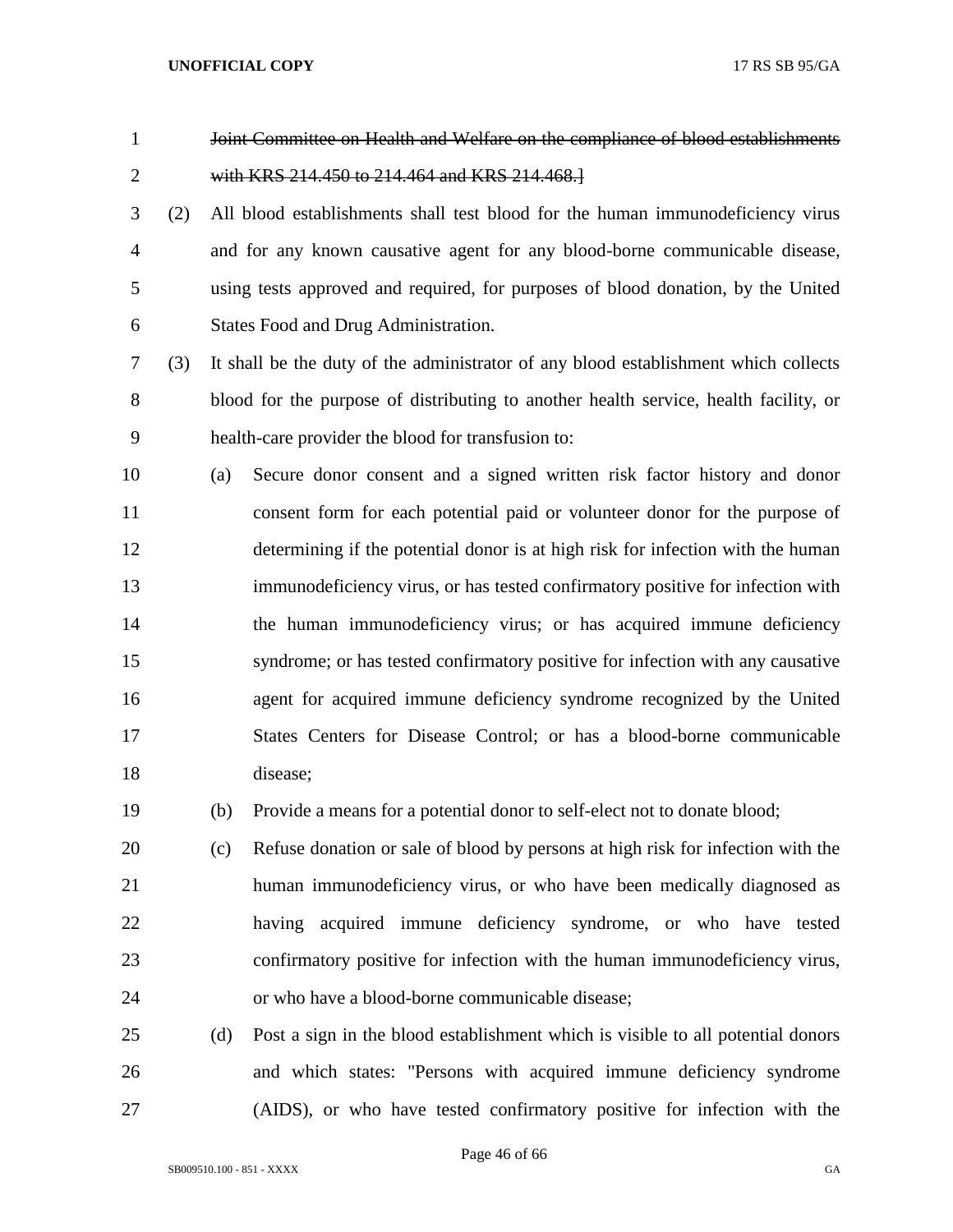| $\mathbf{1}$   |     | human immunodeficiency virus (HIV), or who have a blood-borne                         |
|----------------|-----|---------------------------------------------------------------------------------------|
| $\overline{2}$ |     | communicable disease or who have one (1) or more risk factors for the human           |
| 3              |     | immunodeficiency virus as determined by the United States Centers for                 |
| $\overline{4}$ |     | Disease Control, are prohibited by law from donating or selling blood.                |
| 5              |     | Persons violating the law are guilty of a Class D felony. ASK STAFF OF                |
| 6              |     | THIS BLOOD ESTABLISHMENT."                                                            |
| $\tau$         | (4) | The provisions of this section shall not be construed to impose requirements which    |
| 8              |     | are in conflict with donor eligibility requirements set out in United States Food and |
| 9              |     | Drug Administration or American Association of Blood Banks standards.                 |
| 10             |     | Section 24. KRS 214.554 is amended to read as follows:                                |
| 11             | (1) | There is established within the department a Breast Cancer Screening Program for      |
| 12             |     | the purposes of:                                                                      |
| 13             |     | Reducing morbidity and mortality from breast cancer in women through early<br>(a)     |
| 14             |     | detection and treatment; and                                                          |
| 15             |     | Making breast cancer screening services of high quality and reasonable cost<br>(b)    |
| 16             |     | available to women of all income levels throughout the Commonwealth and to            |
| 17             |     | women whose economic circumstances or geographic location limits access to            |
| 18             |     | breast cancer screening facilities.                                                   |
| 19             | (2) | Services provided under the Breast Cancer Screening Program may be undertaken         |
| 20             |     | by private contract for services or operated by the department and may include the    |
| 21             |     | purchase, maintenance, and staffing of a truck, a van, or any other vehicle suitably  |
| 22             |     | equipped to perform breast cancer screening. The program may also provide referral    |
| 23             |     | services for the benefit of women for whom further examination or treatment is        |
| 24             |     | indicated by the breast cancer screening.                                             |
| 25             | (3) | The department may adopt a schedule of income-based fees to be charged for the        |
| 26             |     | breast cancer screening. The schedule shall be determined to make screening           |
| 27             |     | available to the largest possible number of women throughout the Commonwealth.        |

Page 47 of 66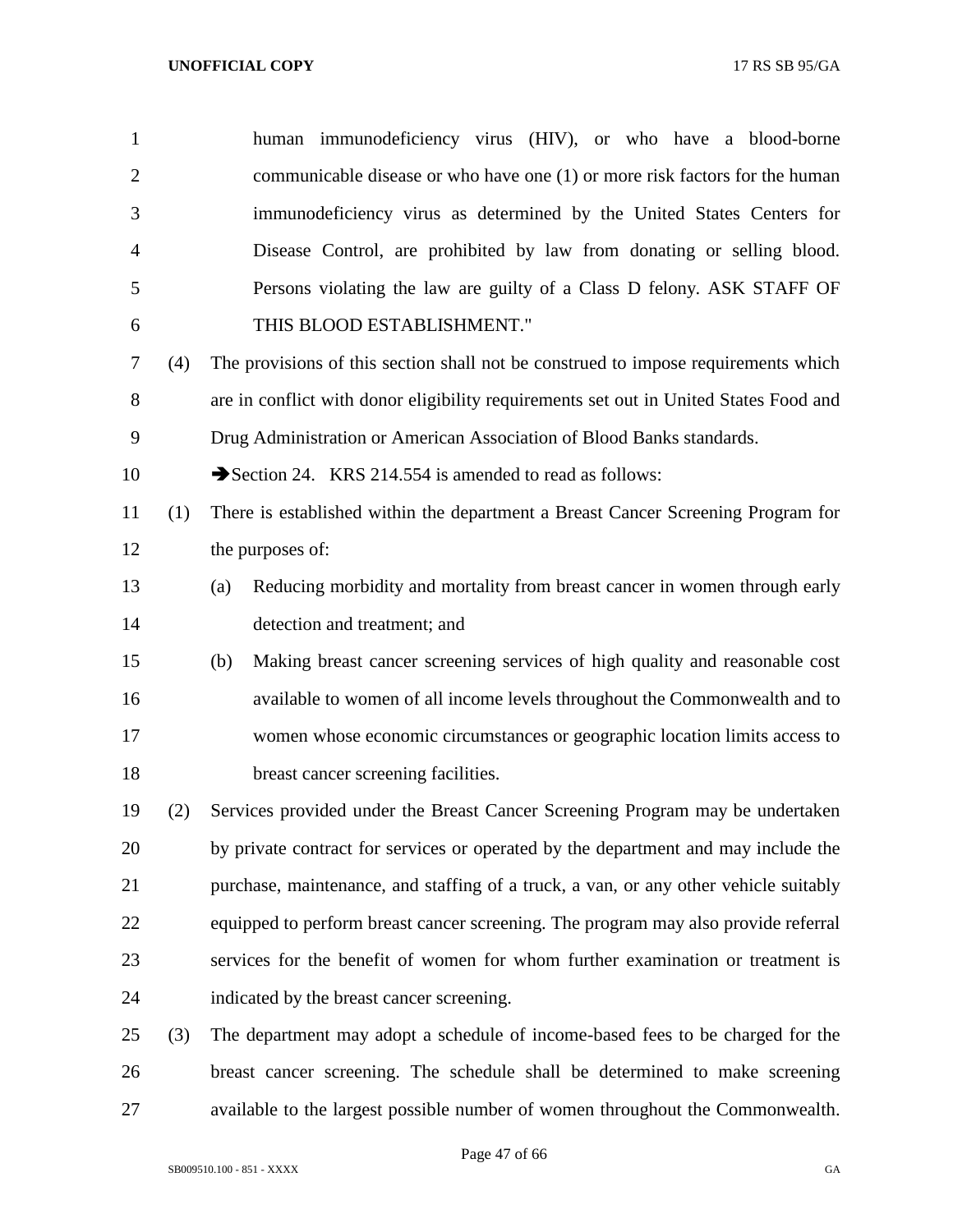The department shall, where practical, collect any available insurance proceeds or other reimbursement payable on behalf of any recipient of a breast cancer screening under KRS 214.552 to 214.556 and may adjust the schedule of fees to reflect insurance contributions. All fees collected shall be credited to the fund.

 (4) The department may accept any grant or award of funds from the federal government or private sources for carrying out the provisions of KRS 214.552 to 214.556.

 (5) For the purpose of developing and monitoring the implementation of guidelines for access to and the quality of the services of the Breast Cancer Screening Program, there is hereby created a Breast Cancer Advisory Committee to the commissioner of the Department for Public Health which shall include the directors of the James Graham Brown Cancer Center and the Lucille Parker Markey Cancer Center, the director of the Kentucky Cancer Registry, the director of the Division of Women's Health, one (1) radiologist with preference given to one who has been fellowship- trained in breast diagnostics and who shall be appointed by the Governor, one (1) representative of the Kentucky Office of Rural Health appointed by the Governor, one (1) representative of the Kentucky Commission on Women appointed by the Governor, and at least three (3) women who have had breast cancer and who shall be appointed by the Governor.

 (6) The commissioner of the Department for Public Health, in consultation with the Breast Cancer Advisory Committee, shall *provide data and analysis upon request*[annually, but no later than November 1 of each year, make a report to the Governor, the Legislative Research Commission, and the Interim Joint Committees 24 on Appropriations and Revenue and on Health and Welfarel on the:

 (a) Implementation and outcome from the Breast Cancer Screening Program including, by geographic region, numbers of persons screened, numbers of cancers detected, referrals for treatment, and reductions in breast cancer

Page 48 of 66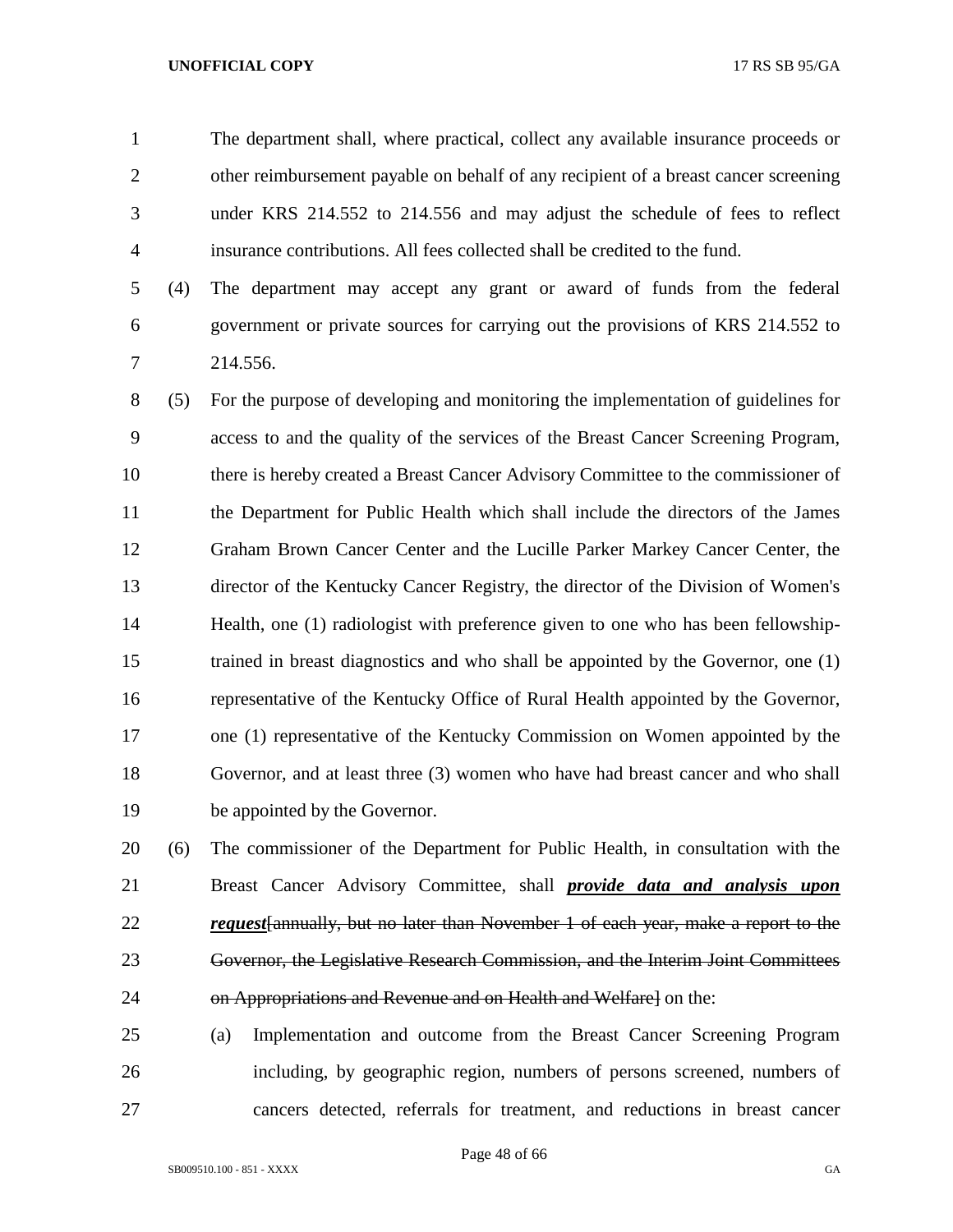| $\mathbf{1}$   |     |     | morbidity and mortality;                                                         |
|----------------|-----|-----|----------------------------------------------------------------------------------|
| $\overline{2}$ |     | (b) | Development of quality assurance guidelines, including timetables, for breast    |
| 3              |     |     | cancer screening under this section, and monitoring of the manner and effect     |
| $\overline{4}$ |     |     | of implementation of those guidelines; and                                       |
| 5              |     | (c) | Funds appropriated, received, and spent for breast cancer control by fiscal      |
| 6              |     |     | year.                                                                            |
| 7              |     |     | Section 25. KRS 216.2923 is amended to read as follows:                          |
| 8              | (1) |     | For the purposes of carrying out the provisions of KRS 216.2920 to 216.2929, the |
| 9              |     |     | secretary may:                                                                   |
| 10             |     | (a) | Appoint temporary volunteer advisory committees, which may include               |
| 11             |     |     | individuals and representatives of interested public or private entities or      |
| 12             |     |     | organizations;                                                                   |
| 13             |     | (b) | Apply for and accept any funds, property, or services from any person or         |
| 14             |     |     | government agency;                                                               |
| 15             |     | (c) | Make agreements with a grantor of funds or services, including an agreement      |
| 16             |     |     | to make any study allowed or required under KRS 216.2920 to 216.2929; and        |
| 17             |     | (d) | Contract with a qualified, independent third party for any service necessary to  |
| 18             |     |     | carry out the provisions of KRS 216.2920 to 216.2929; however, unless            |
| 19             |     |     | permission is granted specifically by the secretary a third party hired by the   |
| 20             |     |     | secretary shall not release, publish, or otherwise use any information to which  |
| 21             |     |     | the third party has access under its contract.                                   |
| 22             | (2) |     | For the purposes of carrying out the provisions of KRS 216.2920 to 216.2929, the |
| 23             |     |     | secretary shall:                                                                 |
| 24             |     | (a) | <b>Publish and make available information that relates to the health-care</b>    |
| 25             |     |     | financing and delivery system, information on charges for health-care services   |
| 26             |     |     | and the quality and outcomes of health-care services, the cost of workers'       |
| 27             |     |     | compensation health benefits, motor vehicle health insurance benefits, and       |
|                |     |     |                                                                                  |

Page 49 of 66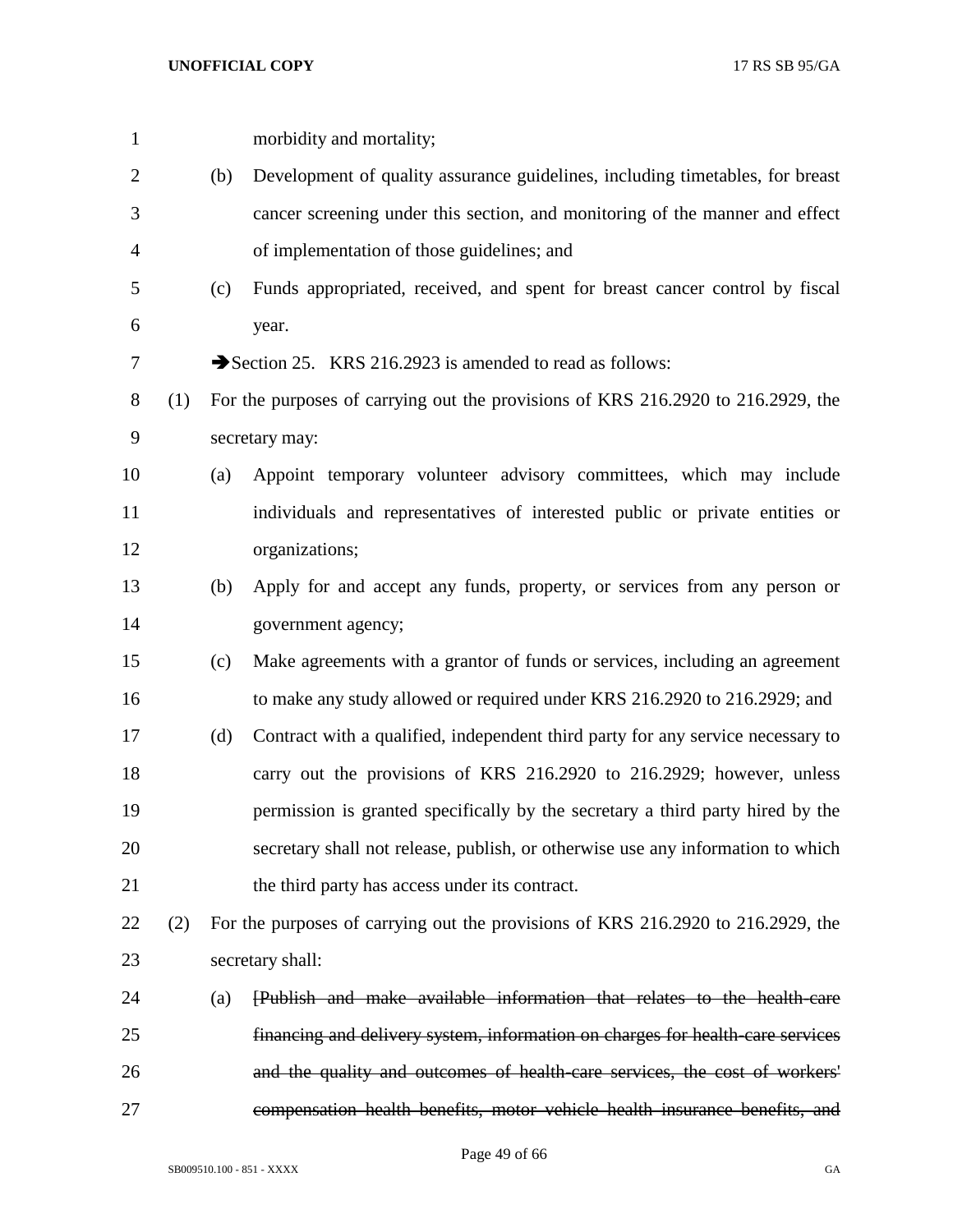| $\mathbf{1}$   | health insurance premiums and benefits that is in the public interest;                            |
|----------------|---------------------------------------------------------------------------------------------------|
| $\overline{2}$ | Periodically participate in or conduct analyses and studies that relate to:<br>(b)                |
| 3              | 1.<br>Health-care costs;                                                                          |
| 4              | 2.<br>Health-care quality and outcomes;                                                           |
| 5              | 3.<br>Health-care providers and health services; and                                              |
| 6              | 4.<br>Health insurance costs;                                                                     |
| 7              | Promulgate administrative regulations pursuant to KRS Chapter 13A<br>$(b)$ $(e)$                  |
| 8              | that relate to its meetings, minutes, and transactions related to KRS 216.2920                    |
| 9              | to 216.2929; and                                                                                  |
| 10             | Prepare annually a budget proposal that includes the estimated income<br>$(c)$ $\{(\mathrm{d})\}$ |
| 11             | and proposed expenditures for the administration and operation of KRS                             |
| 12             | 216.2920 to 216.2929 <del>[; and</del>                                                            |
| 13             | No later than thirty (30) days after July 15, 2005, appoint and convene a<br>(e)                  |
| 14             | permanent cabinet advisory committee. The committee shall advise the                              |
| 15             | secretary on the collection, analysis, and distribution of consumer-oriented                      |
| 16             | information related to the health-care system, the cost of treatment and                          |
| 17             | procedures, outcomes and quality indicators, and policies and regulations to                      |
| 18             | implement the electronic collection and transmission of patient information                       |
| 19             | (e-health) and other cost-saving patient record systems. At a minimum, the                        |
| 20             | committee shall be composed of the following:                                                     |
| 21             | Commissioner of the Department for Public Health;                                                 |
| 22             | Commissioner of the Department for Behavioral Health, Developmental                               |
| 23             | and Intellectual Disabilities;                                                                    |
| 24             | Commissioner of the Department for Medicaid Services;                                             |
| 25             | Commissioner of the Department of Insurance;                                                      |
| 26             | Physician representatives;<br>5.                                                                  |
| 27             | Hospital representatives;<br><del>6.</del>                                                        |

Page 50 of 66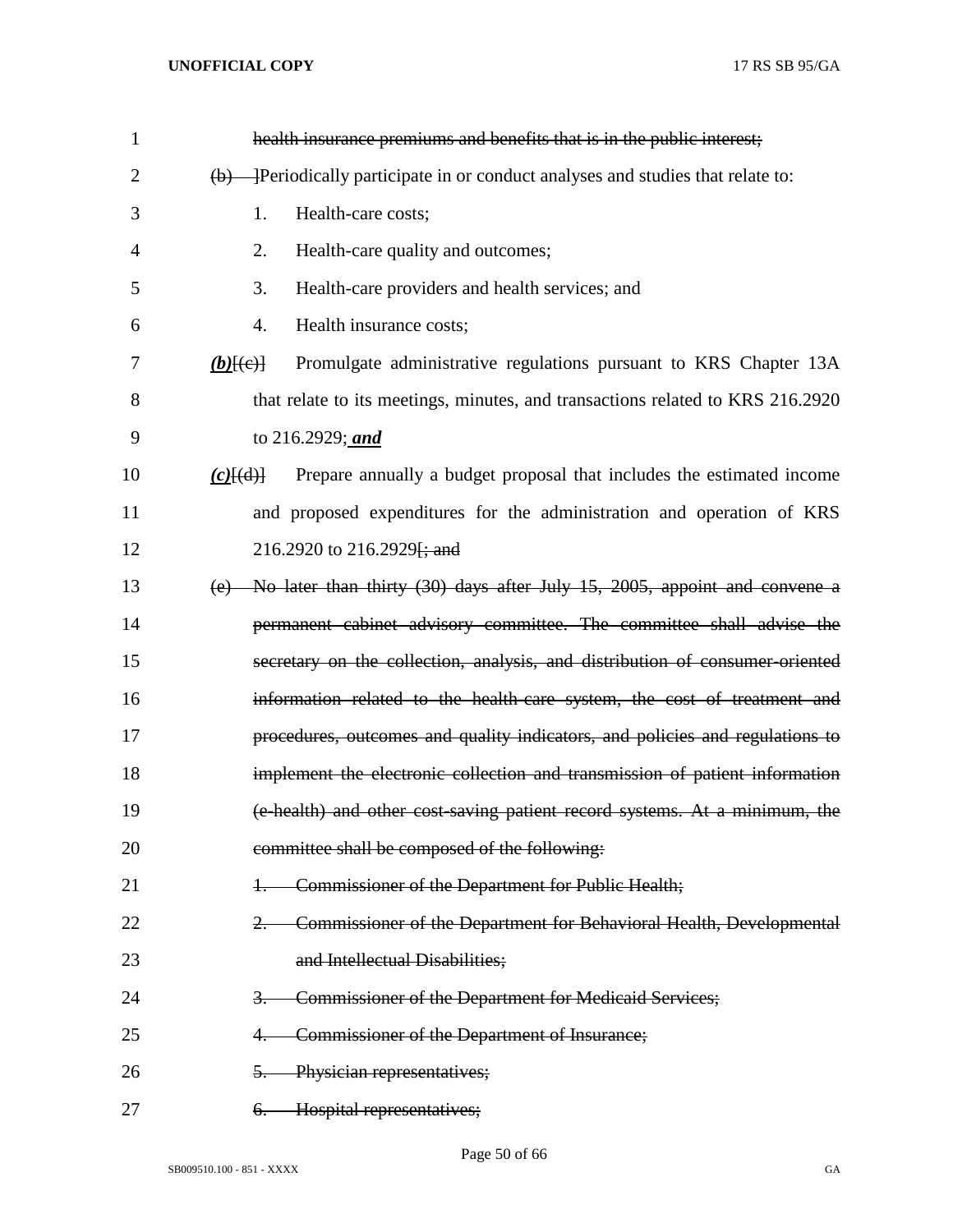| $\mathbf{1}$ |     | 7. Health insurer representatives;                                                    |
|--------------|-----|---------------------------------------------------------------------------------------|
| 2            |     | 8. Consumers; and                                                                     |
| 3            |     | Nonphysician health care providers.<br>9.                                             |
| 4            |     | (f) The cabinet advisory committee shall utilize the Health Services Data             |
| 5            |     | Advisory Committee as a subcommittee, which shall include a member of the             |
| 6            |     | Division of Women's Physical and Mental Health, to define quality outcome             |
| 7            |     | measurements and to advise the cabinet on technical matters, including a              |
| 8            |     | review of administrative regulations promulgated pursuant to KRS Chapter              |
| 9            |     | 13A, proper interpretation of the data, and the most cost efficient manner in         |
| 10           |     | which it should be published and disseminated to the public, state and local          |
| 11           |     | leaders in health policy, health facilities, and health care providers. The           |
| 12           |     | Health Services Data Advisory Committee shall review and make                         |
| 13           |     | recommendations to the cabinet advisory committee regarding exploration of            |
| 14           |     | technical matters related to data from other health care providers and shall          |
| 15           |     | make recommendations on methods for risk adjusting any data prepared and              |
| 16           |     | published by the cabinet.                                                             |
| 17           | (3) | The cabinet may promulgate administrative regulations pursuant to KRS Chapter         |
| 18           |     | 13A that impose civil fines not to exceed five hundred dollars (\$500) for each       |
| 19           |     | violation for knowingly failing to file a report as required under KRS 216.2920 to    |
| 20           |     | 216.2929. The amount of any fine imposed shall not be included in the allowed         |
| 21           |     | costs of a facility for Medicare or Medicaid reimbursement.                           |
| 22           |     | Section 26. KRS 216.2927 is amended to read as follows:                               |
| 23           | (1) | The following types of data shall be deemed as relating to personal privacy and,      |
| 24           |     | except by court order, shall not be published or otherwise released by the cabinet or |
| 25           |     | its staff and shall not be subject to inspection under KRS 61.870 to 61.884:          |
| 26           |     | Any data, summary of data, correspondence, or notes that identify or could be<br>(a)  |
| 27           |     | used to identify any individual patient or member of the general public, unless       |

Page 51 of 66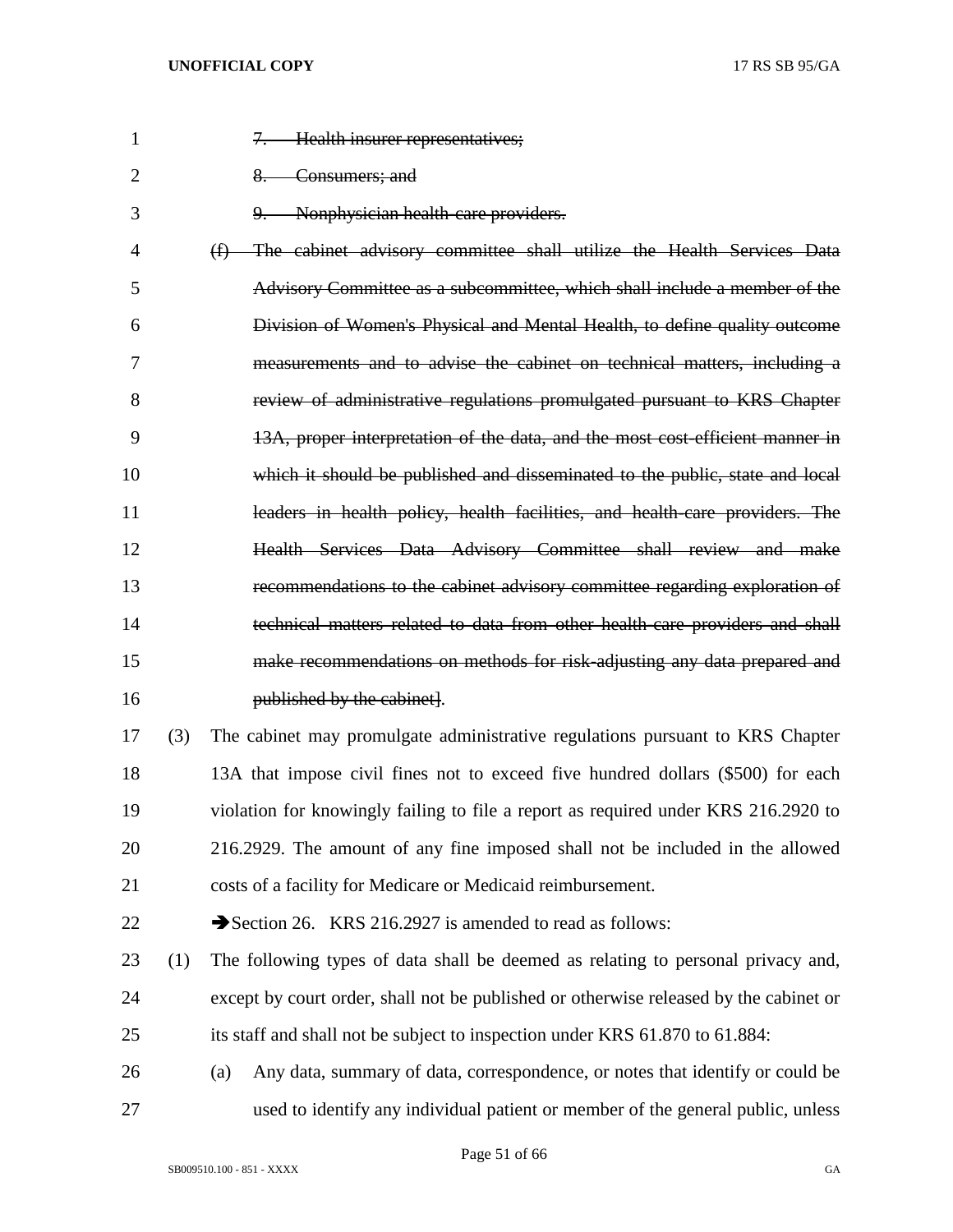| $\mathbf{1}$   |     |     | the identified individual gives written permission to release the data or              |
|----------------|-----|-----|----------------------------------------------------------------------------------------|
| $\overline{2}$ |     |     | correspondence;                                                                        |
| 3              |     | (b) | Any correspondence or related notes from or to any employee or employees of            |
| 4              |     |     | a provider if the correspondence or notes identify or could be used to identify        |
| 5              |     |     | any individual employee of a provider, unless the corresponding persons grant          |
| 6              |     |     | permission to release the correspondence; and                                          |
| 7              |     | (c) | Data considered by the cabinet to be incomplete, preliminary, substantially in         |
| 8              |     |     | error, or not representative, the release of which could produce misleading            |
| 9              |     |     | information.                                                                           |
| 10             | (2) |     | Health-care providers submitting required data to the cabinet shall not be required    |
| 11             |     |     | to obtain individual permission to release the data, except as specified in subsection |
| 12             |     |     | (1) of this section, and, if submission of the data to the cabinet complies with       |
| 13             |     |     | pertinent administrative regulations promulgated pursuant to KRS Chapter 13A,          |
| 14             |     |     | shall not be deemed as having violated any statute or administrative regulation        |
| 15             |     |     | protecting individual privacy.                                                         |
| 16             | (3) | (a) | No less than sixty (60) days after the annual report or reports are published          |
| 17             |     |     | and except as otherwise provided, the cabinet shall make all aggregate data            |
| 18             |     |     | which does not allow disclosure of the identity of any individual patient, and         |
| 19             |     |     | which was obtained for the annual period covered by the reports, available to          |
| 20             |     |     | the public.                                                                            |
| 21             |     | (b) | Persons or organizations requesting use of the data shall agree to abide by a          |
| 22             |     |     | public-use data agreement and by HIPPA privacy rules referenced in 45                  |
| 23             |     |     | C.F.R. Part 164. The public-use data agreement shall include, at a minimum, a          |
| 24             |     |     | prohibition against the sale or further release of data, and guidelines for the        |
| 25             |     |     | use and analysis of the data released to the public related to provider quality,       |
| 26             |     |     | outcomes, or charges.                                                                  |
| 27             |     | (c) | Single copies of the printed data shall be made available to individuals at no         |

Page 52 of 66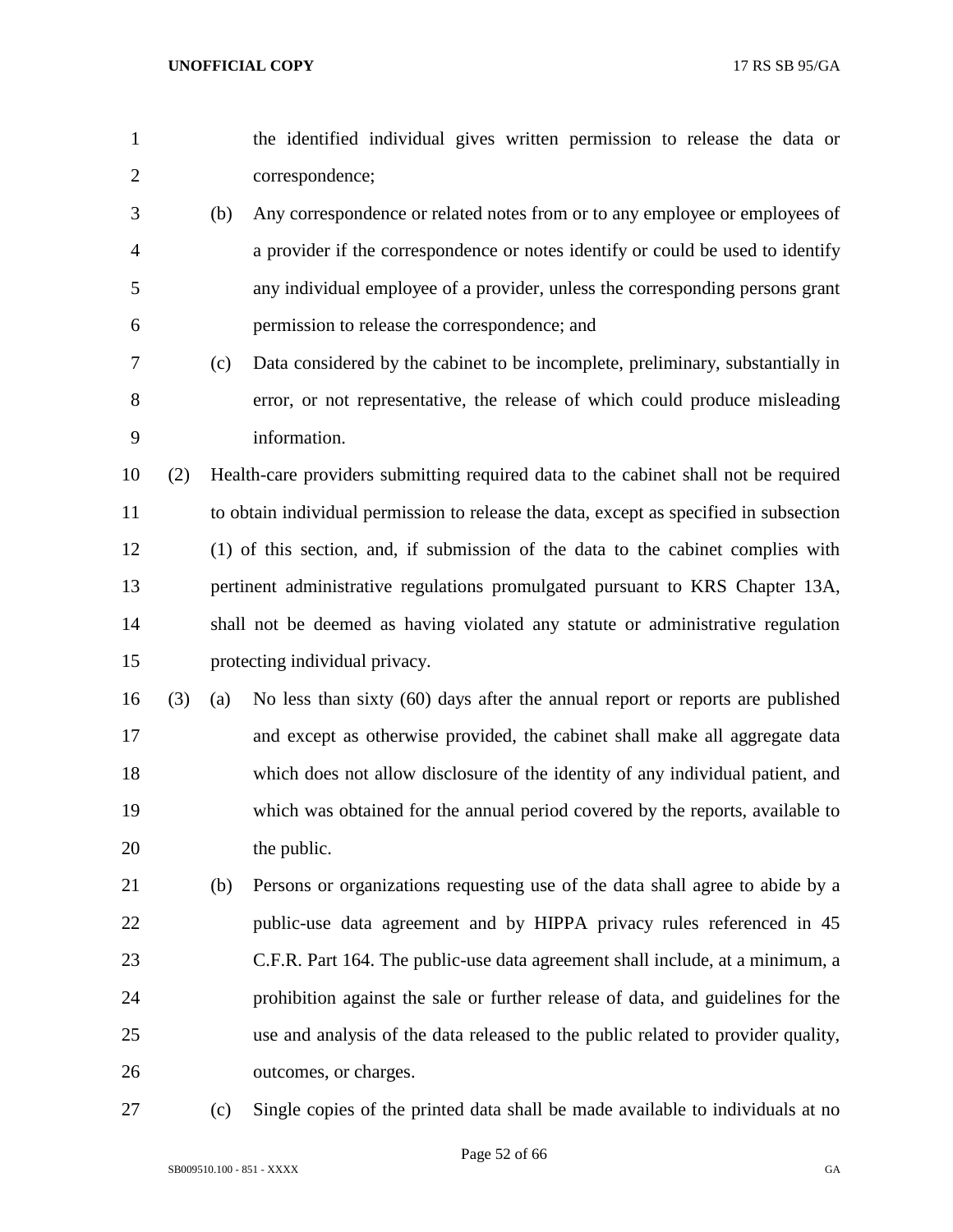| $\mathbf{1}$   |     | cost. The cabinet may impose a fee for providing electronic or multiple                  |
|----------------|-----|------------------------------------------------------------------------------------------|
| $\overline{2}$ |     | printed copies of the data. At least one (1) printed and one (1) electronic copy         |
| 3              |     | of the aggregate data shall be provided without charge to the Legislative                |
| 4              |     | Research Commission.                                                                     |
| 5              |     | [(d) The Health Services Data Advisory Committee shall review at least annually          |
| 6              |     | current protocols related to the release of data under this subsection and shall         |
| 7              |     | make recommendations to the cabinet advisory committee established under                 |
| 8              |     | KRS 216.2923.1                                                                           |
| 9              | (4) | Collection of data about individual patients shall be in a nonidentifying numeric        |
| 10             |     | form and shall not include a patient's name or Social Security number. Any person        |
| 11             |     | who receives information identifying a patient through error or any other means          |
| 12             |     | shall return all copies of the information immediately.                                  |
| 13             | (5) | All data and information collected shall be kept in a secure location and under lock     |
| 14             |     | and key when specifically responsible personnel are absent.                              |
| 15             | (6) | Only designated cabinet staff shall have access to raw data and information. The         |
| 16             |     | designated staff shall be made aware of their responsibilities to maintain               |
| 17             |     | confidentiality. Staff with access to raw data and information shall sign a statement    |
| 18             |     | indicating that the staff person accepts responsibility to hold that data or identifying |
| 19             |     | information in confidence and is aware of penalties under state or federal law for       |
| 20             |     | breach of confidentiality. Data which, because of small sample size, breaches the        |
| 21             |     | confidence of individual patients, shall not be released.                                |
| 22             | (7) | Any employee of the cabinet who violates any provision of this section shall be          |
| 23             |     | fined not more than five hundred dollars (\$500) for each violation or be confined in    |
| 24             |     | the county jail for not more than six (6) months, or both, and shall be removed and      |
| 25             |     | disqualified from office or employment.                                                  |
| 26             |     | Section 27. KRS 216.2929 is amended to read as follows:                                  |
|                |     |                                                                                          |

(1) (a) The Cabinet for Health and Family Services shall make available on its Web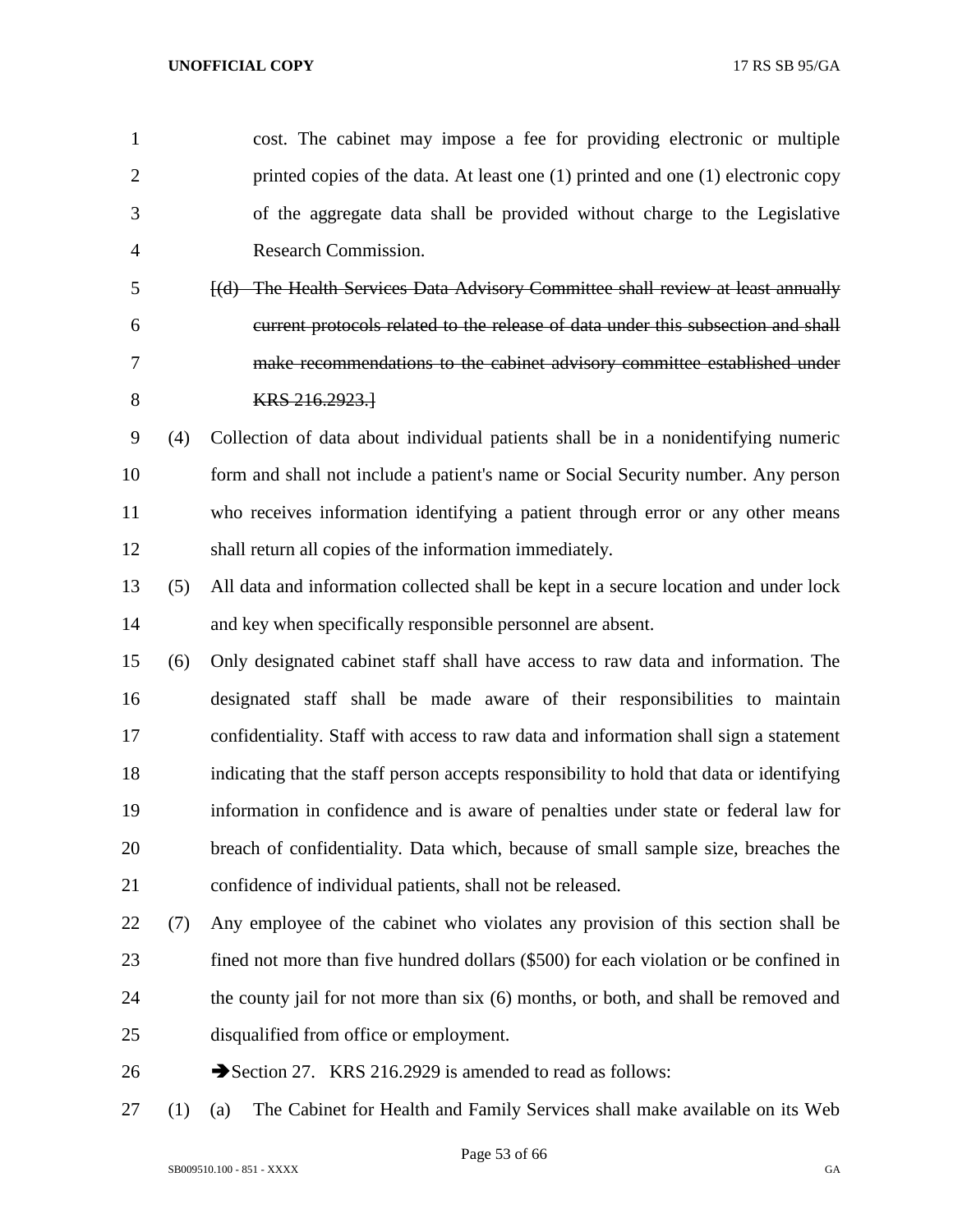site information on charges for health-care services at least annually in understandable language with sufficient explanation to allow consumers to draw meaningful comparisons between every hospital and ambulatory facility, differentiated by payor if relevant, and for other provider groups as relevant data becomes available.

- (b) Any charge information compiled and reported by the cabinet shall include the median charge and other percentiles to describe the typical charges for all of the patients treated by a provider and the total number of patients represented 9 by all charges, and shall be risk-adjusted<del>[ according to recommendations of</del> 10 the Health Services Data Advisory Committee].
- (c) The report shall clearly identify the sources of data used in the report and explain limitations of the data and why differences between provider charges may be misleading. Every provider that is specifically identified in any report shall be given thirty (30) days to verify the accuracy of its data prior to public release and shall be afforded the opportunity to submit comments on its data that shall be included on the Web site and as part of any printed report of the data.
- (d) The cabinet shall only provide linkages to organizations that publicly report comparative-charge data for Kentucky providers using data for all patients treated regardless of payor source, which may be adjusted for outliers, is risk-adjusted, and meets the requirements of paragraph (c) of this subsection.
- (2) (a) The cabinet shall make information available on its Web site at least annually describing quality and outcome measures in understandable language with sufficient explanations to allow consumers to draw meaningful comparisons between every hospital and ambulatory facility in the Commonwealth and other provider groups as relevant data becomes available.
- 

(b) 1. The cabinet shall utilize only national quality indicators that have been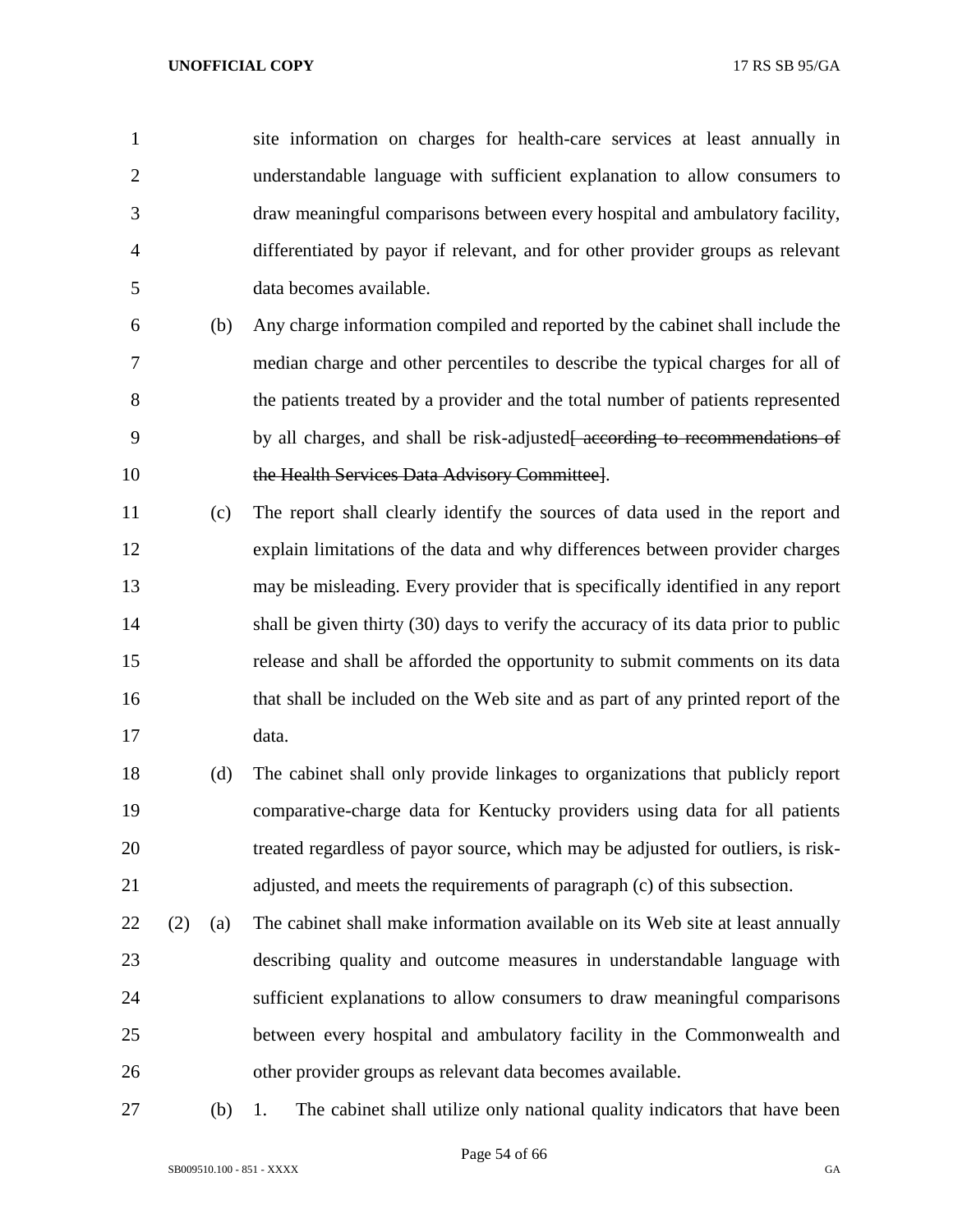| 1              |     |     | endorsed and adopted by the Agency for Healthcare Research and                      |
|----------------|-----|-----|-------------------------------------------------------------------------------------|
| $\overline{2}$ |     |     | Quality, the National Quality Forum, or the Centers for Medicare and                |
| 3              |     |     | Medicaid Services; or                                                               |
| 4              |     |     | 2.<br>The cabinet shall provide linkages only to the following organizations        |
| 5              |     |     | that publicly report quality and outcome measures on Kentucky                       |
| 6              |     |     | providers:                                                                          |
| 7              |     |     | The Centers for Medicare and Medicaid Services;<br>a.                               |
| 8              |     |     | The Agency for Healthcare Research and Quality;<br>b.                               |
| 9              |     |     | The Joint Commission; and<br>c.                                                     |
| 10             |     |     | d.<br>Other organizations that publicly report relevant outcome data for            |
| 11             |     |     | Kentucky providers as determined by the Health Services Data                        |
| 12             |     |     | Advisory Committee].                                                                |
| 13             |     | (c) | The cabinet shall utilize or refer the general public to only those nationally      |
| 14             |     |     | endorsed quality indicators that are based upon current scientific evidence or      |
| 15             |     |     | relevant national professional consensus and have definitions and calculation       |
| 16             |     |     | methods openly available to the general public at no charge.                        |
| 17             | (3) |     | Any report the cabinet disseminates or refers the public to shall:                  |
| 18             |     | (a) | Not include data for a provider whose caseload of patients is insufficient to       |
| 19             |     |     | make the data a reliable indicator of the provider's performance;                   |
| 20             |     | (b) | Meet the requirements of subsection $(1)(c)$ of this section;                       |
| 21             |     | (c) | Clearly identify the sources of data used in the report and explain the             |
| 22             |     |     | analytical methods used in preparing the data included in the report; and           |
| 23             |     | (d) | Explain any limitations of the data and how the data should be used by              |
| 24             |     |     | consumers.                                                                          |
| 25             | (4) |     | The cabinet shall at least annually, on or before October 1, submit a report on the |
| 26             |     |     | operations and activities of the cabinet under KRS 216.2920 to 216.2929 during the  |
| 27             |     |     | preceding fiscal year, including a copy of each study or report required or         |

Page 55 of 66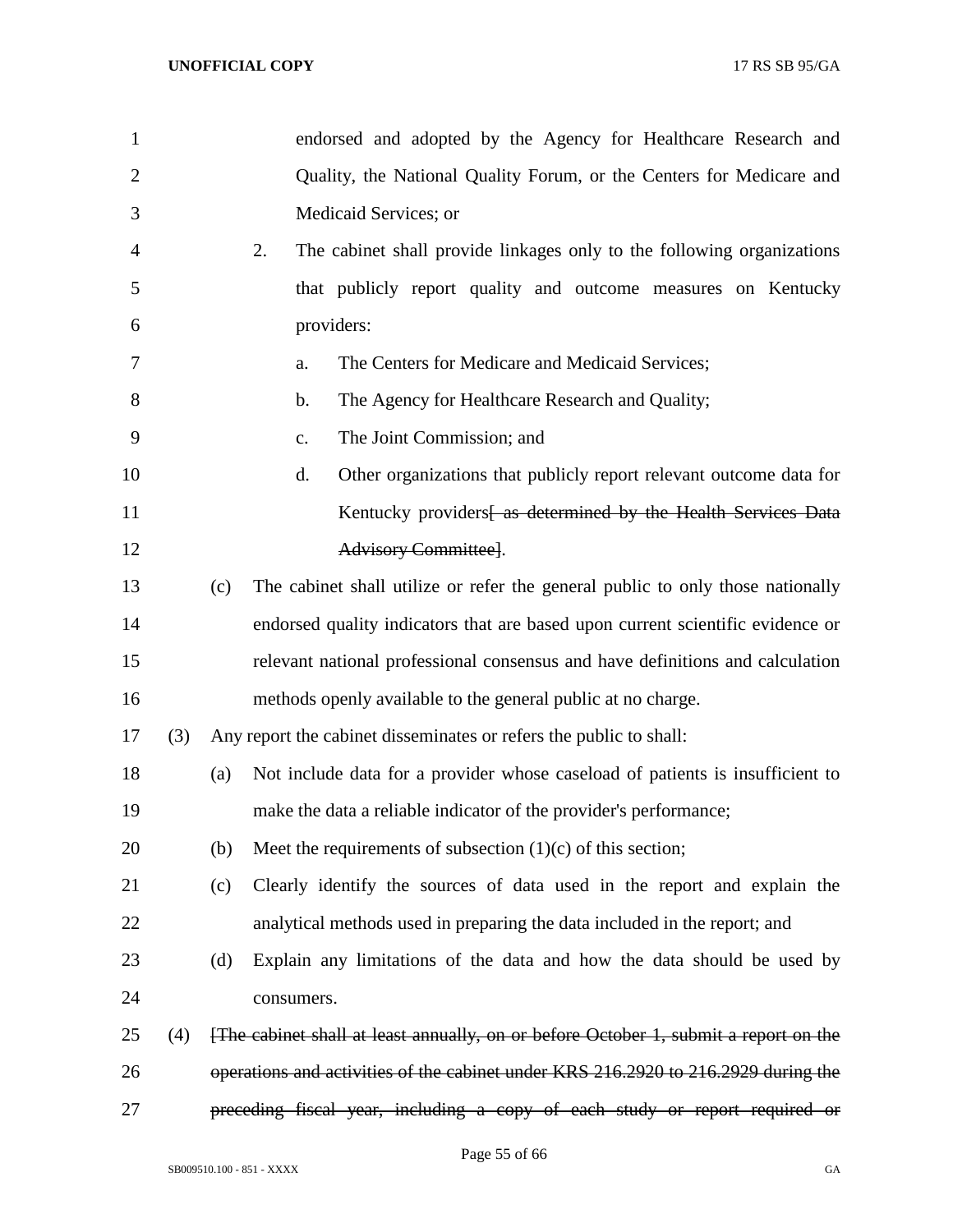- authorized under KRS 216.2920 to 216.2929 and any recommendations relating 2 thereto.
- (5) The cabinet shall report at least biennially, no later than October 1 of each odd- numbered year, on matters pertaining to comparative health-care charges, quality, and outcomes, the effectiveness of its activities relating to educating consumers and containing health-care costs, and any recommendations regarding its data collection and dissemination activities.
- 8 (6) The cabinet shall report at least biennially, no later than October 1 of each odd- numbered year, on the special health needs of the minority population in the Commonwealth as compared to the population in the Commonwealth as compared to the population at large. The report shall contain an overview of the health status of minority Kentuckians, shall identify the diseases and conditions experienced at disproportionate mortality and morbidity rates within the minority population, and shall make recommendations to meet the identified health needs of the minority population.
- *(5)*[(7)] The *report required under subsection (4)*[reports required under subsections 17 (4), (5), and (6)] of this section shall be submitted to the Interim Joint Committees on Appropriations and Revenue and Health and Welfare and to the Governor.
- 19 Section 28. KRS 216.941 is amended to read as follows:
- (1) Notwithstanding any provision of law to the contrary, no additional license or certificate otherwise required under the provisions of KRS Chapters 211, 216, 311,
- 22 312, or 314 shall be necessary for the voluntary provision of health care services by any person who:
- (a) Is a charitable health care provider as defined in KRS 216.940; or
- (b) Does not regularly practice in the Commonwealth.
- (2) No person whose license or certificate is suspended or revoked under disciplinary proceedings in any jurisdiction, nor any person who renders services outside of the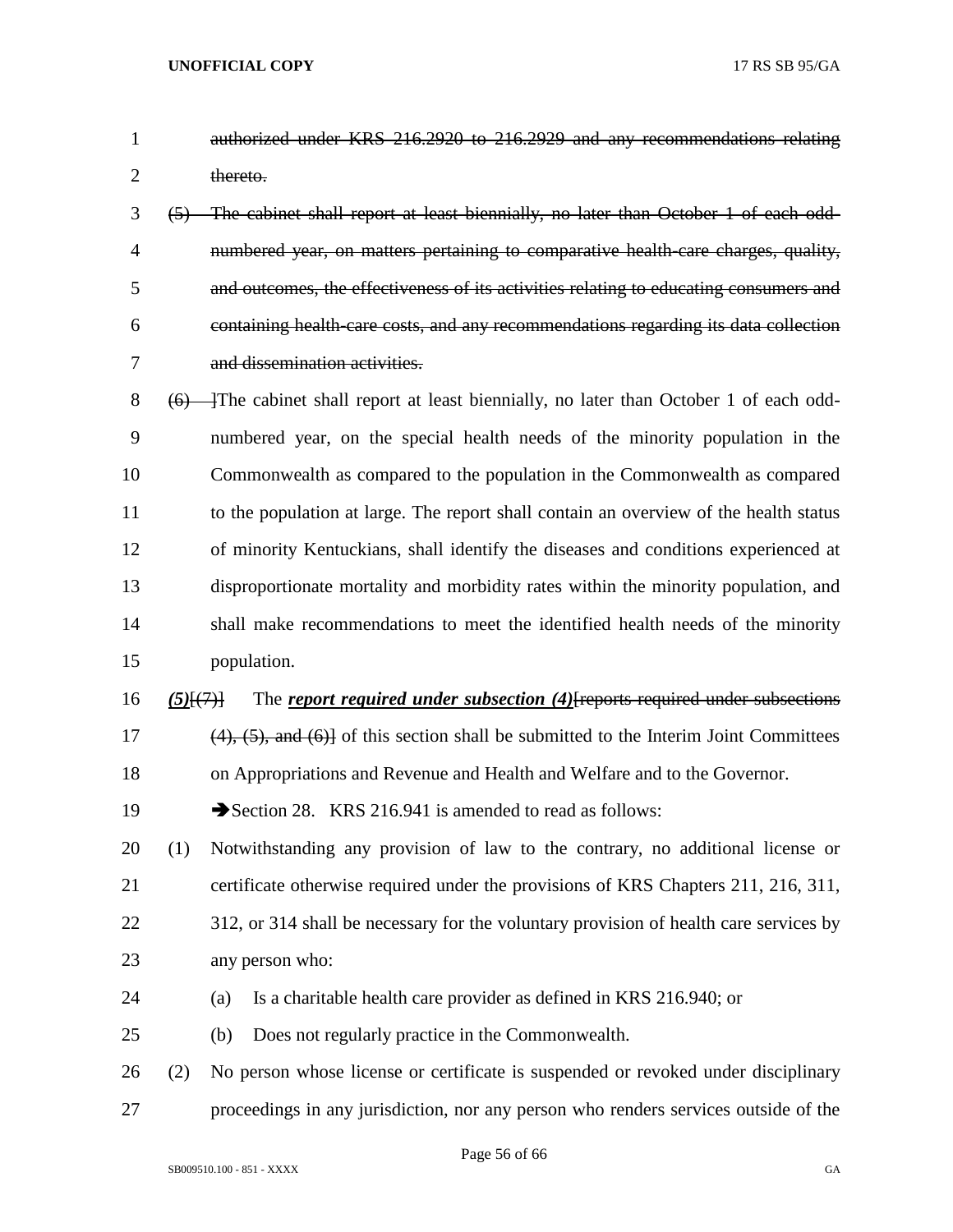| $\mathbf{1}$   |     | scope of practice authorized by his or her licensure or certification or exception to    |
|----------------|-----|------------------------------------------------------------------------------------------|
| $\overline{c}$ |     | license or certification shall be allowed to participate with any sponsoring             |
| 3              |     | organization as a charitable health care provider.                                       |
| 4              | (3) | Before providing charitable health care services in this state, a charitable health care |
| 5              |     | provider or sponsoring organization shall register with the Cabinet for Health and       |
| 6              |     | Family Services by filing a registration form that shall contain the following           |
| 7              |     | information:                                                                             |
| 8              |     | The name, address, and phone number of the charitable health care provider;<br>(a)       |
| 9              |     | Written and verifiable documentation of a current Kentucky license including,<br>(b)     |
| 10             |     | if applicable, a license granted to an individual under a reciprocal agreement           |
| 11             |     | with another state or country;                                                           |
| 12             |     | The name, principal office address, phone number, and principal officer of any<br>(c)    |
| 13             |     | sponsoring organization;                                                                 |
| 14             |     | The dates, locations, types of services, and intended recipients of any<br>(d)           |
| 15             |     | charitable health care services to be performed in the state;                            |
| 16             |     | Information as to any medical malpractice insurance procured under KRS<br>(e)            |
| 17             |     | 304.40-075 or otherwise; and                                                             |
| 18             |     | Other information as the cabinet may require by administrative regulation.<br>(f)        |
| 19             | (4) | The cabinet shall provide, upon request of the charitable health care provider or        |
| 20             |     | sponsoring organization, any information available as to declared emergencies,           |
| 21             |     | underserved populations, and lack of access to health care in the state that will assist |
| 22             |     | the charitable health care provider or sponsoring organization in the provision of       |
| 23             |     | these services.                                                                          |
| 24             | (5) | Boards of health created under KRS Chapter 212 may submit requests for charitable        |
| 25             |     | health care providers in their jurisdictions to be listed in any information provided.   |
| 26             | (6) | Each sponsoring organization shall maintain a list of health care providers              |
| 27             |     | associated with its provision of charitable health care services. For each health care   |

Page 57 of 66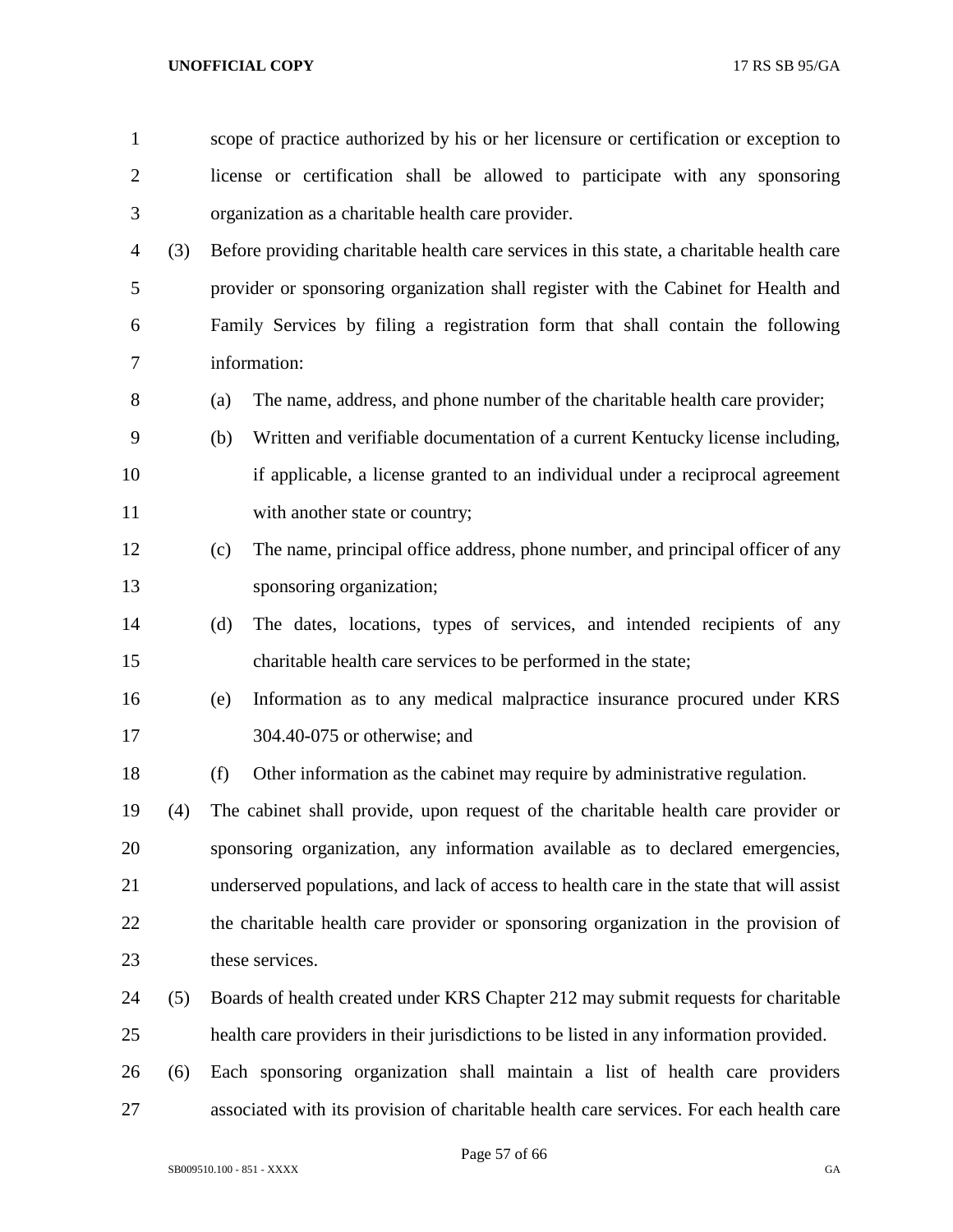provider, the sponsoring organization shall maintain a copy of a current license, certificate, or statement of exemption from licensure or certification and shall require each health care provider to attest in writing that his or her license or certificate is not suspended or revoked under disciplinary proceedings in any jurisdiction. The sponsoring organization shall maintain its records of charitable health care providers for at least five (5) years after the provision of charitable health care services, including actual dates, types of services, and recipients of charitable health care services, and shall furnish these records upon the request of the Cabinet for Health and Family Services. Compliance with this section shall be prima facie evidence that the sponsoring organization has exercised due care in selecting charitable health care providers.

- (7) The cabinet may revoke the registration of any charitable health care provider or sponsoring organization for failure to comply with the provisions of KRS 216.940 to 216.945, in accordance with the provisions of KRS Chapter 13B.
- (8) The cabinet shall report [to the General Assembly ]the name and location of individuals registered with the cabinet as charitable health care providers *upon request* [, by October 1 of each year].

18 Section 29. KRS 403.705 is amended to read as follows:

- (1) One (1) or more local domestic violence coordinating councils may be established in any jurisdiction or group of counties.
- (2) Membership on local domestic violence coordinating councils may include, but not be limited to, judges, Commonwealth's and county attorneys, law enforcement officers, probation or parole officers, spouse abuse center staff, other victim advocates defined under KRS 421.570, family service workers employed by the Cabinet for Health and Family Services, mental health professionals, health care professionals, educators, public advocates, and other persons as deemed appropriate.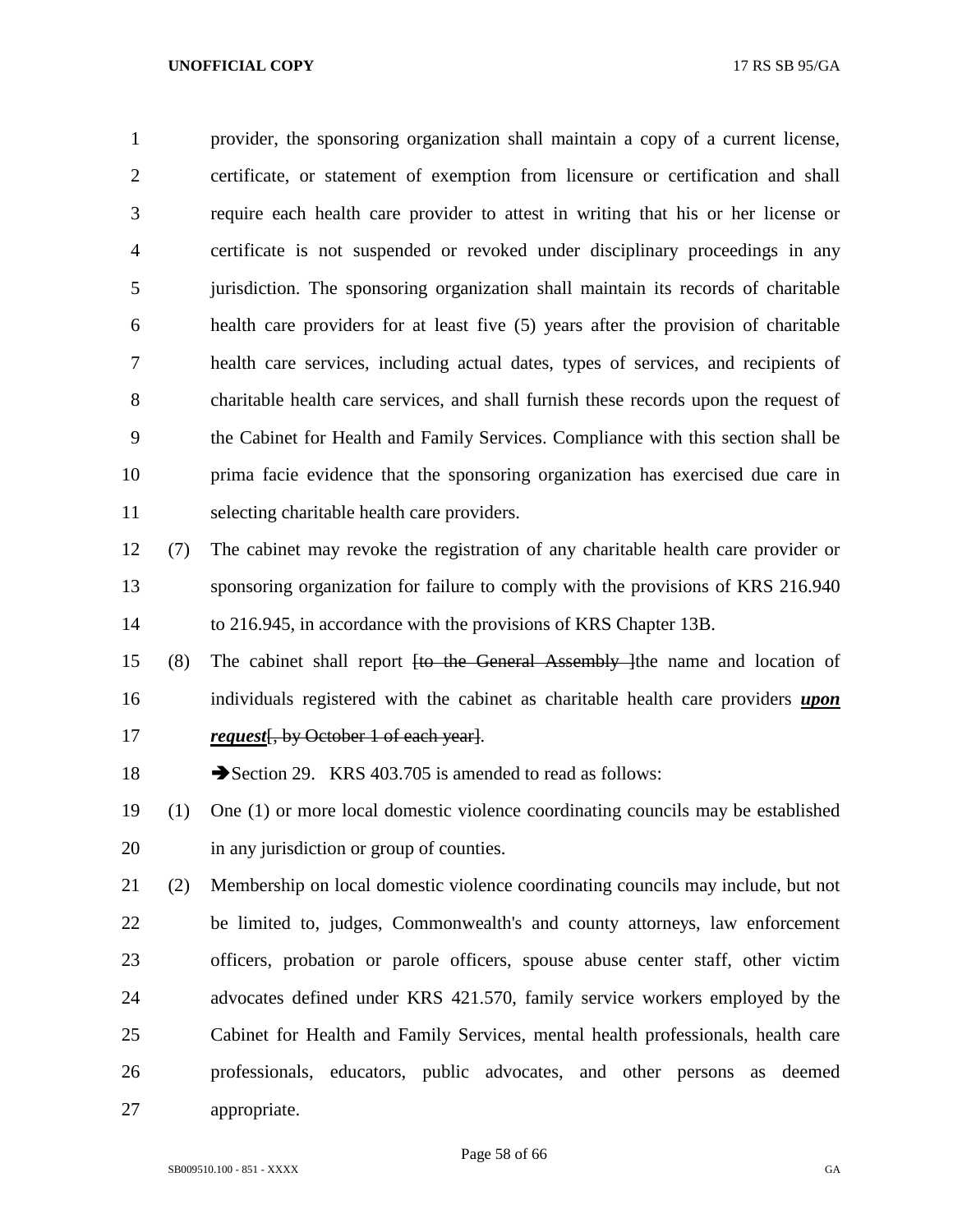| $\mathbf{1}$   | (3) | The purpose of local domestic violence coordinating councils shall include, but not              |
|----------------|-----|--------------------------------------------------------------------------------------------------|
| $\overline{2}$ |     | be limited to, the promotion of public awareness about domestic violence, the                    |
| 3              |     | facilitation of interagency coordination, and the assessment of service delivery                 |
| 4              |     | related to domestic violence.                                                                    |
| 5              | (4) | Local domestic violence coordinating councils shall develop a local protocol                     |
| 6              |     | consistent with <i>nationally recognized practice</i> [the model protocol issued by the          |
| 7              |     | Governor's Council on Domestic Violence and Sexual Assault].                                     |
| 8              | (5) | Local domestic violence coordinating councils may, if authorized by the local                    |
| 9              |     | coroner or a medical examiner, create a domestic violence fatality review team, the              |
| 10             |     | purpose of which shall be to prevent future deaths and injuries related to domestic              |
| 11             |     | violence.                                                                                        |
| 12             | (6) | Domestic violence fatality review teams of local domestic violence coordinating                  |
| 13             |     | councils may:                                                                                    |
| 14             |     | Analyze information regarding local domestic violence fatalities to identify<br>(a)              |
| 15             |     | trends, patterns, and risk factors;                                                              |
| 16             |     | Evaluate the effectiveness of local prevention and intervention strategies; and<br>(b)           |
| 17             |     | Recommend,<br>the<br><i>appropriate</i><br><i>local</i> governmental<br>(c)<br>to<br>state<br>or |
| 18             |     | agency[Governor's Council on Domestic Violence and Sexual Assault],                              |
| 19             |     | changes in the Kentucky Revised Statutes, administrative regulations,                            |
| 20             |     | policies, budgets, and treatment and service standards that may facilitate the                   |
| 21             |     | prevention of domestic violence fatalities. The fatality review team may                         |
| 22             |     | establish a protocol for the investigation of domestic violence fatalities and                   |
| 23             |     | may establish operating rules and procedures as it deems necessary to carry                      |
| 24             |     | out the purposes of this section.                                                                |
| 25             | (7) | The review of a case by a domestic violence fatality review team may include                     |

 information from reports generated or received by agencies, organizations, or individuals responsible for investigation, prosecution, or treatment in the case.

Page 59 of 66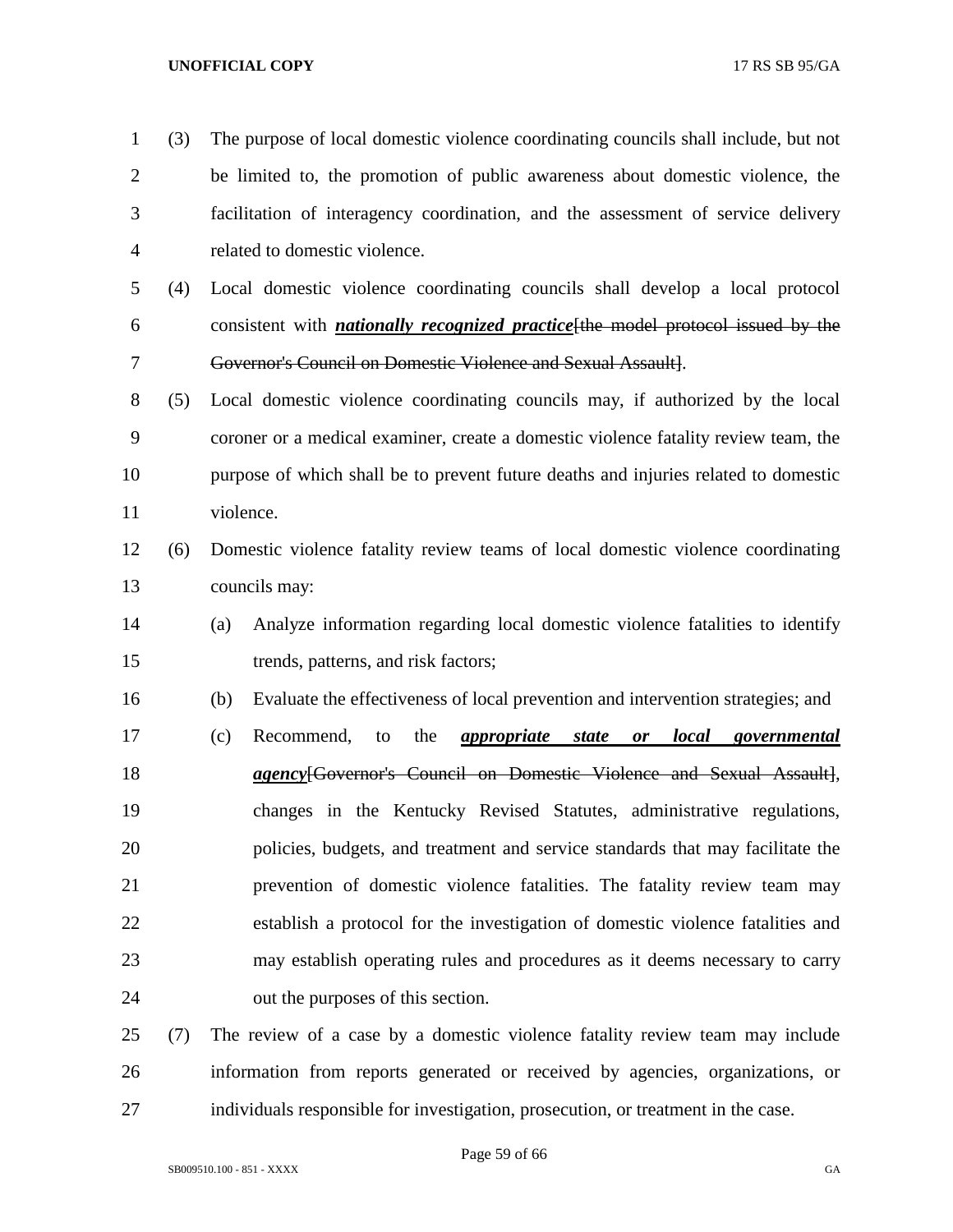| $\mathbf{1}$   | (8) |                       | The proceedings, records, opinions, and deliberations of the domestic violence           |
|----------------|-----|-----------------------|------------------------------------------------------------------------------------------|
| $\overline{2}$ |     |                       | fatality review team shall be privileged and shall not be subject to discovery,          |
| 3              |     |                       | subpoena, or introduction into evidence in any civil action in any manner that would     |
| $\overline{4}$ |     |                       | directly or indirectly identify specific persons or cases reviewed by the local team.    |
| 5              |     |                       | Nothing in this subsection shall be construed to restrict or limit the right to discover |
| 6              |     |                       | or use in any civil action any evidence that is discoverable independent of the          |
| 7              |     |                       | proceedings of the domestic violence fatality review team.                               |
| 8              |     |                       | Section 30. KRS 403.707 is amended to read as follows:                                   |
| 9              | (1) |                       | The FCouncil on Domestic Violence and Sexual Assault shall create al Sexual              |
| 10             |     |                       | Assault Response Team Advisory Committee is established.                                 |
| 11             | (2) |                       | The Sexual Assault Response Team Advisory Committee shall be co-chaired by the           |
| 12             |     |                       | executive director of the Kentucky Association of Sexual Assault Programs and the        |
| 13             |     |                       | commissioner of the Department of Kentucky State Police or the commissioner's            |
| 14             |     |                       | designee.                                                                                |
| 15             | (3) |                       | The membership of the Sexual Assault Response Team Advisory Committee shall              |
| 16             |     |                       | consist of the following:                                                                |
| 17             |     | (a)                   | The executive director of the Kentucky Board of Nursing or the executive                 |
| 18             |     |                       | director's designee;                                                                     |
| 19             |     | (b)                   | The executive director of the Kentucky Nurses Association or the executive               |
| 20             |     |                       | director's designee;                                                                     |
| 21             |     | (c)                   | The executive director of the Kentucky Hospital Association or the executive             |
| 22             |     |                       | director's designee;                                                                     |
| 23             |     | (d)                   | The executive director of the Kentucky Association of Children's Advocacy                |
| 24             |     |                       | Centers;                                                                                 |
| 25             |     | (e)                   | The director of the Department of Kentucky State Police Crime Lab;                       |
| 26             |     | (f)                   | [The chief medical examiner or the chief medical examiner's designee;                    |
| 27             |     | $\left( \rho \right)$ | The commissioner of the Department for Community Based Services or the                   |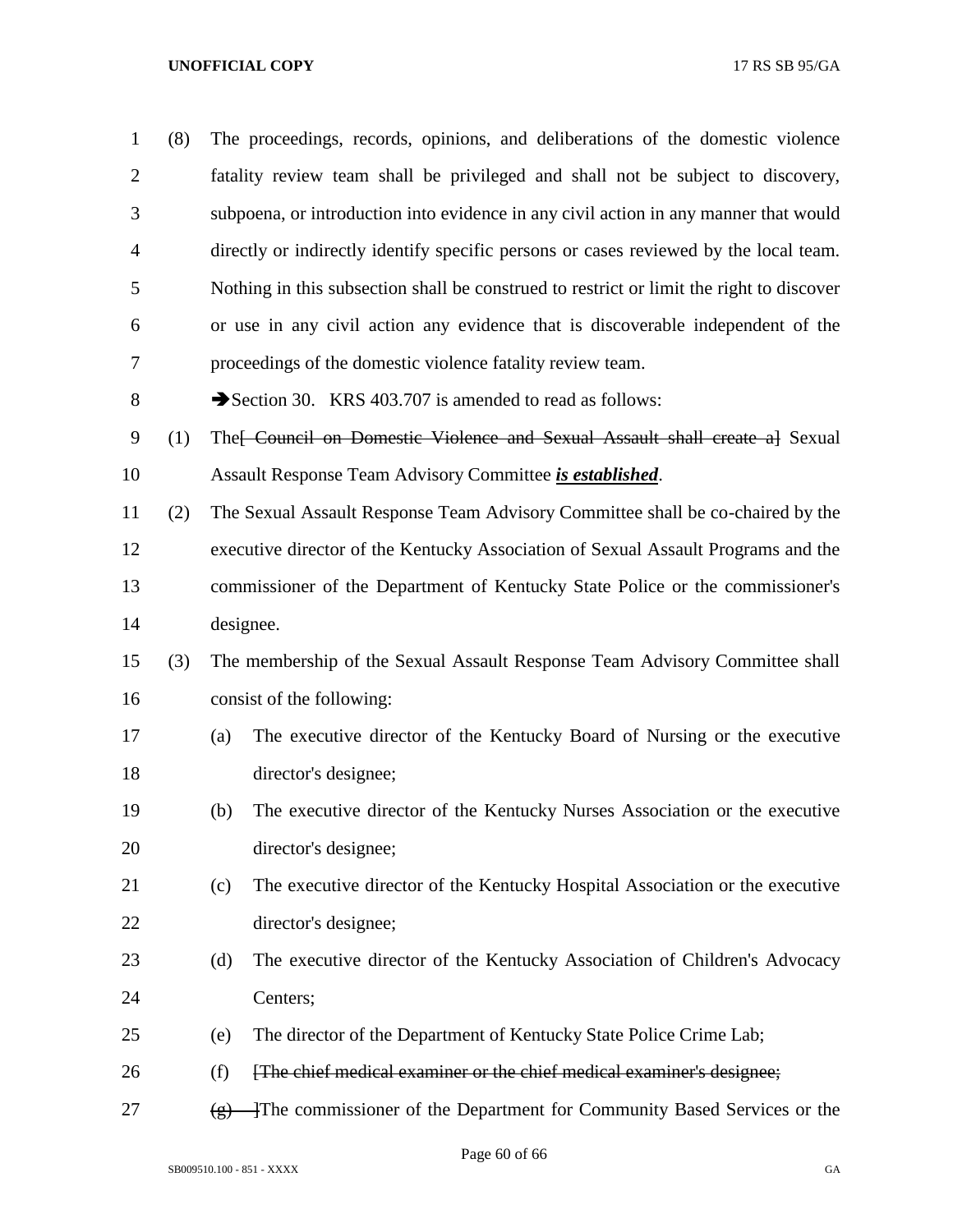commissioner's designee; *(g)*[(h)] The director of the Victims' Advocacy Division of the Office of the Attorney General or the director's designee; *(h)*[(i)] A sexual assault nurse examiner *appointed by the secretary of the Cabinet for Health and Family Services*[serving on the Governor's Council on Domestic Violence and Sexual Assault]; *(i)*[(j)] A representative from a sexual assault response team *appointed by the executive director of the Kentucky Association of Sexual Assault Programs*[serving on the Council on Domestic Violence and Sexual Assault]; *(j)*[(k)] A physician appointed by the *secretary of the Cabinet for Health and Family Services*[co-chairs of the Council on Domestic Violence and Sexual **Assaulti**: and *(k)* $\{\{\}\}$  A Commonwealth's attorney or an assistant Commonwealth's attorney 14 appointed by the *Attorney General* [co-chairs of the Council on Domestic Violence and Sexual Assault]. 16 (4) Members appointed under subsection  $(3)(h)$  to  $(k)$ <del>[(i) to (l)]</del> of this section shall serve at the pleasure of the appointing authority and shall not serve longer than four (4) years without reappointment. (5) The Sexual Assault Response Team Advisory Committee shall: (a) Serve in an advisory capacity to the Kentucky Board of Nursing in accomplishing the duties set forth under KRS 314.142; (b) Serve in an advisory capacity to the Justice and Public Safety Cabinet in the development of the statewide sexual assault protocol required under KRS 216B.400(4); (c) Develop a model protocol for the operation of sexual assault response teams which shall include the roles of sexual assault nurse examiners, physicians, law enforcement, prosecutors, and victim advocates;

Page 61 of 66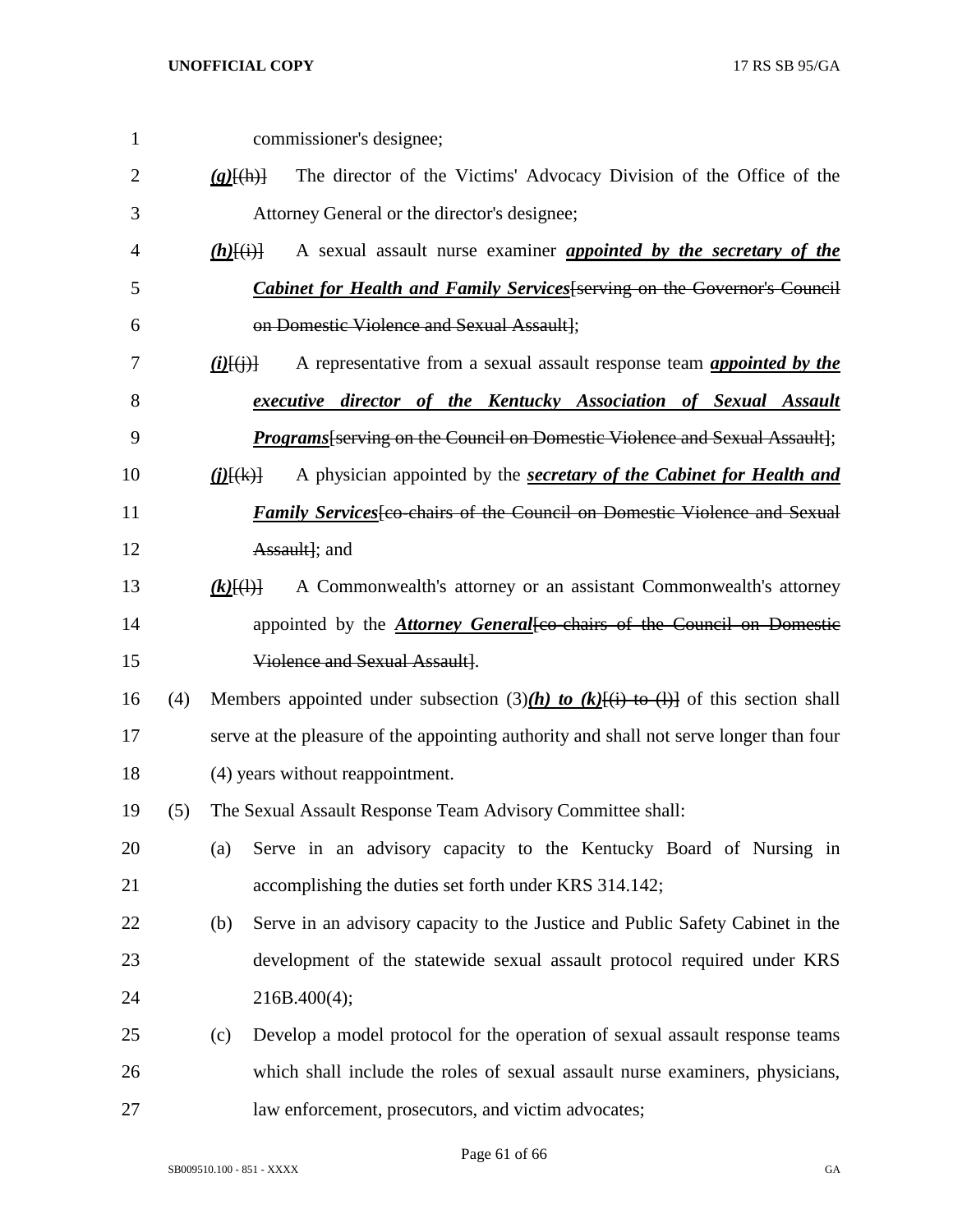- (d) Provide assistance to each regional rape crisis center, as designated by the Cabinet for Health and Family Services, in establishing a regional sexual assault response team;
- (e) Develop model policies for law enforcement agencies related to handling sexual assault examination kits and investigating sexual assaults with a victim-centered, evidence-based approach;
- (f) By January 1, 2018, report to the General Assembly on the results of the analysis of previously untested sexual assault examination kits submitted to the Department of Kentucky State Police forensic laboratory pursuant to 2016 Ky. Acts ch. 58, sec. 1, including whether analysis of those kits led to the identification and prosecution of suspects and the cost to society of the offenses committed by the suspects identified;
- (g) By July 1, 2018, and by each July 1 thereafter, report to the General Assembly and to the secretary of the Justice and Public Safety Cabinet on the number of sexual assaults reported, the number of sexual assault examination kits submitted to the Department of Kentucky State Police forensic laboratory, the number of kits tested, and the number of charges filed and convictions obtained in sexual assault cases in the previous calendar year;
- (h) Provide information and recommendations concerning the activities of the agency or organization represented by each individual committee member as related to sexual assault issues and programs within the purview of the agency or organization; and
- (i) Recommend to the *appropriate state agency*[Council on Domestic Violence **and Sexual Assault** any changes in statute, administrative regulation, training, policy, and budget to promote a multidisciplinary response to sexual assault.
- 26 Section 31. KRS 403.7505 is amended to read as follows:
- (1) The Cabinet for Health and Family Services shall, by administrative regulations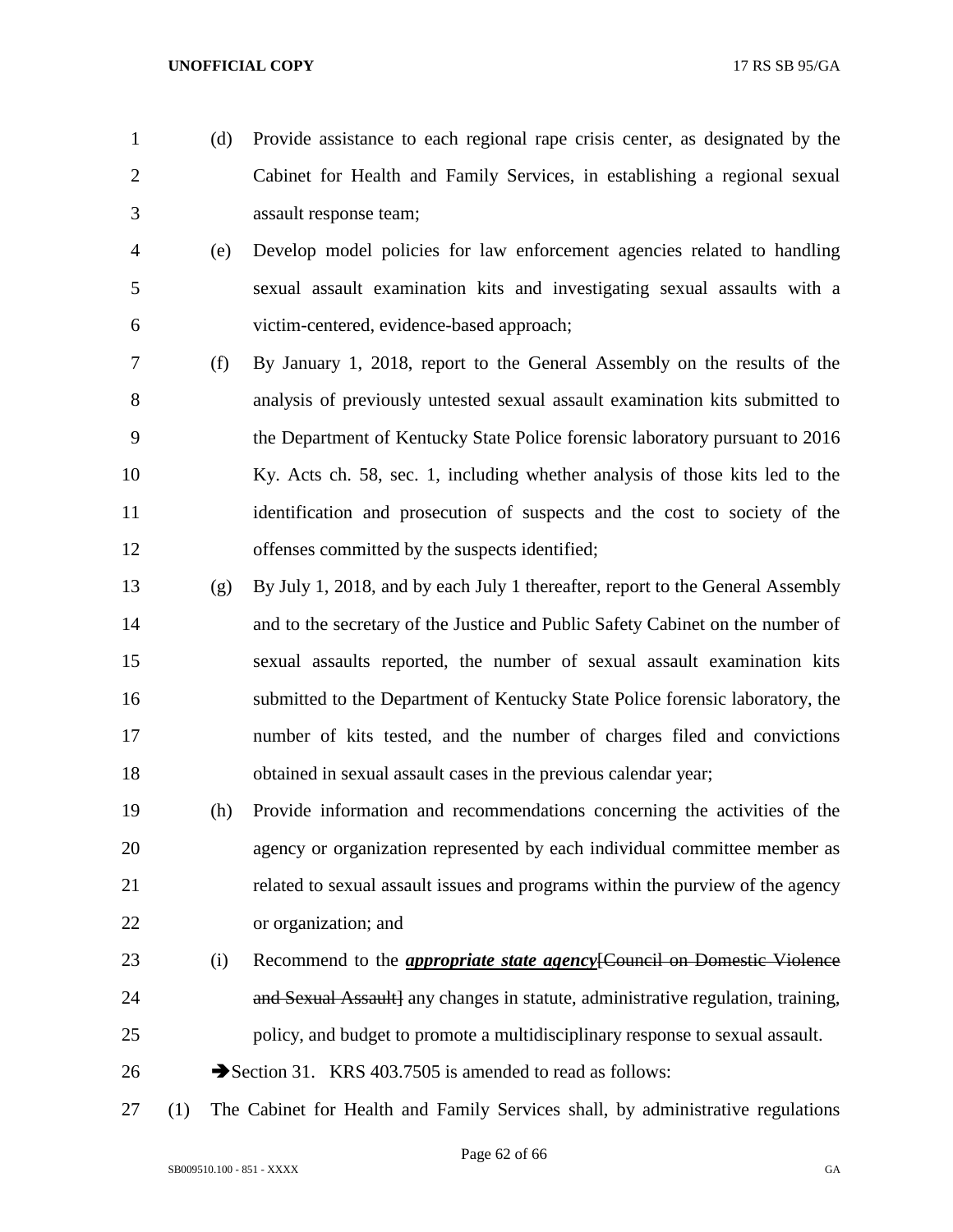| $\mathbf{1}$   |     |     | promulgated pursuant to KRS Chapter 13A, establish certification standards for    |
|----------------|-----|-----|-----------------------------------------------------------------------------------|
| $\overline{2}$ |     |     | mental health professionals providing court-mandated treatment services for       |
| 3              |     |     | domestic violence offenders.                                                      |
| 4              | (2) |     | The standards created by the cabinet shall be based on the following principles:  |
| 5              |     | (a) | Domestic violence is a pattern of coercive control which includes physical,       |
| 6              |     |     | sexual, psychological, and environmental abuse, and is considered to be           |
| 7              |     |     | criminal conduct;                                                                 |
| 8              |     | (b) | The primary goal of treatment programs for domestic violence offenders shall      |
| 9              |     |     | be the cessation of violence which will provide for the safety of victims and     |
| 10             |     |     | their children; and                                                               |
| 11             |     | (c) | Domestic violence offenders are responsible and shall be held accountable for     |
| 12             |     |     | the violence which they choose to perpetrate.                                     |
| 13             | (3) |     | The standards created by the cabinet shall address the following:                 |
| 14             |     | (a) | Qualifications of providers of court-mandated domestic violence offender          |
| 15             |     |     | treatment services which shall include appropriate requirements for degree,       |
| 16             |     |     | experience, training, and continuing education;                                   |
| 17             |     | (b) | Procedures for application by providers to receive certification which shall      |
| 18             |     |     | include methods of appeal if certification is denied, and sanctions for           |
| 19             |     |     | noncompliance with the standards which may include revocation of                  |
| 20             |     |     | certification;                                                                    |
| 21             |     | (c) | Admittance and discharge criteria for domestic violence offenders to enter        |
| 22             |     |     | court-mandated treatment services provided pursuant to this section;              |
| 23             |     | (d) | Written protocols for referral by a court to certified providers and for progress |
| 24             |     |     | reports to be made to the court by providers;                                     |
| 25             |     | (e) | Contracts for domestic violence offenders to sign prior to entering court-        |
| 26             |     |     | ordered treatment services provided pursuant to this section. The contract        |
| 27             |     |     | shall specify that certified providers may contact the victims of the offender if |

Page 63 of 66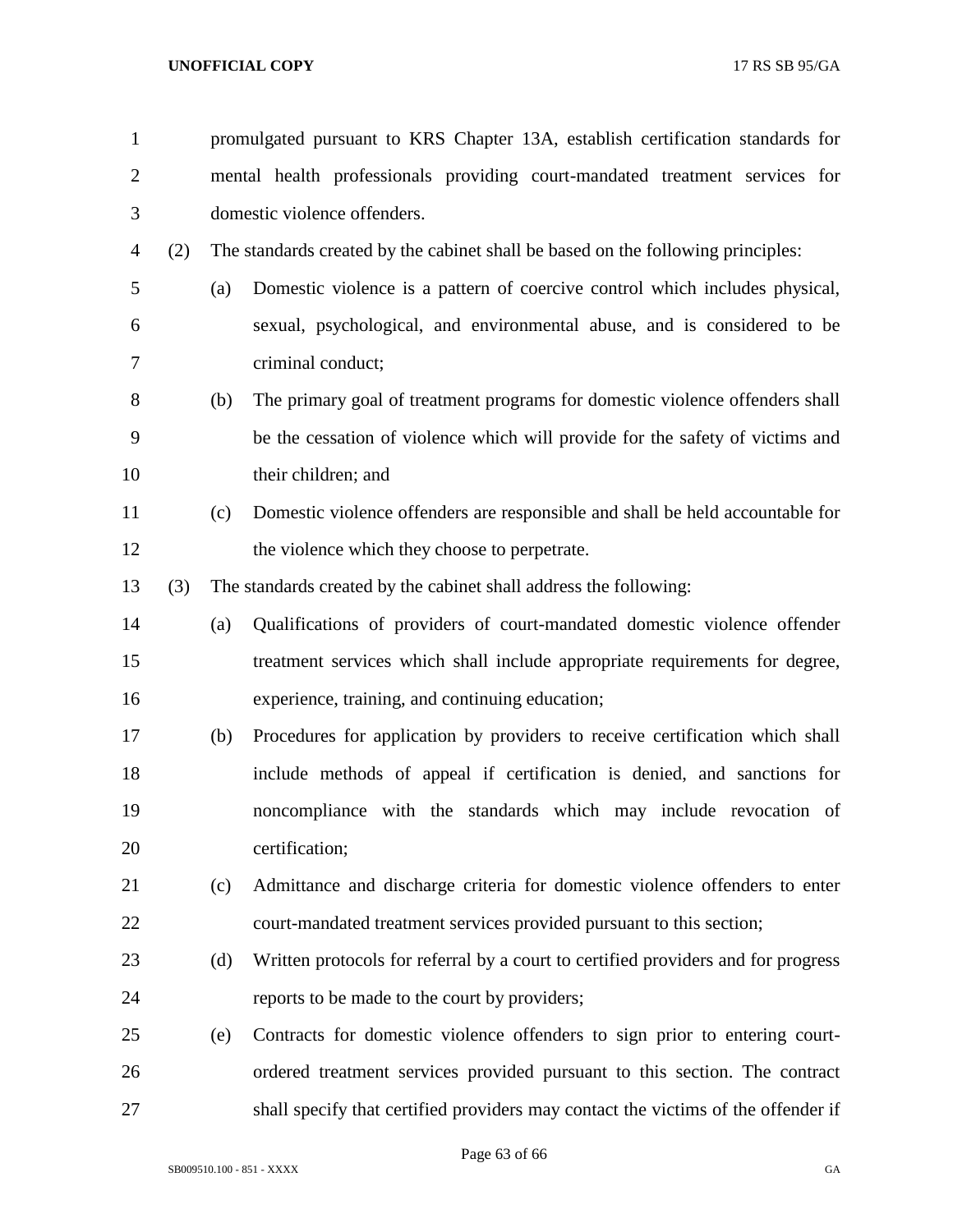| $\mathbf{1}$   |     |     | the victim chooses to be contacted. The contract shall authorize the provider           |
|----------------|-----|-----|-----------------------------------------------------------------------------------------|
| $\overline{2}$ |     |     | to release information regarding the offender's progress in treatment to the            |
| 3              |     |     | court, victims, probation and parole officers, and other individuals authorized         |
| $\overline{4}$ |     |     | by the court to receive the information;                                                |
| 5              |     | (f) | Written procedures in compliance with KRS 202A.400, 209.030, and                        |
| 6              |     |     | 620.030;                                                                                |
| 7              |     | (g) | Payment protocols which require the offender to pay the actual cost for any             |
| 8              |     |     | court-mandated evaluation or treatment pursuant to this section, subject to the         |
| 9              |     |     | offender's ability to pay; and                                                          |
| 10             |     | (h) | Other provisions which shall further the availability and quality of court-             |
| 11             |     |     | mandated domestic violence offender services.                                           |
| 12             | (4) |     | The cabinet shall:                                                                      |
| 13             |     | (a) | Maintain a list of providers certified pursuant to this section and regularly           |
| 14             |     |     | submit the list to the Administrative Office of the Courts; and                         |
| 15             |     | (b) | Collect data from certified providers, which shall include demographic                  |
| 16             |     |     | information and clinical characteristics on offenders served, number of                 |
| 17             |     |     | offenders admitted into treatment and discharge conditions, total clinical              |
| 18             |     |     | services provided to offenders, and other information necessary to monitor the          |
| 19             |     |     | safety and effectiveness of services provided, to be <i>provided upon</i>               |
| 20             |     |     | <i>request</i> from putter and resonance to the Governor, the Chief Justice of          |
| 21             |     |     | the Kentucky Supreme Court, and the Legislative Research Commission].                   |
| 22             | (5) |     | No person, association, or organization shall conduct, operate, maintain, advise, or    |
| 23             |     |     | advertise any program that provides court-ordered treatment services for domestic       |
| 24             |     |     | violence offenders without first obtaining or maintaining valid certification under     |
| 25             |     |     | this chapter. If the cabinet has cause to believe that court-ordered treatment services |
| 26             |     |     | for domestic violence offenders are being provided by a person or entity that does      |
| 27             |     |     | not possess valid certification under this chapter, the cabinet may institute           |

Page 64 of 66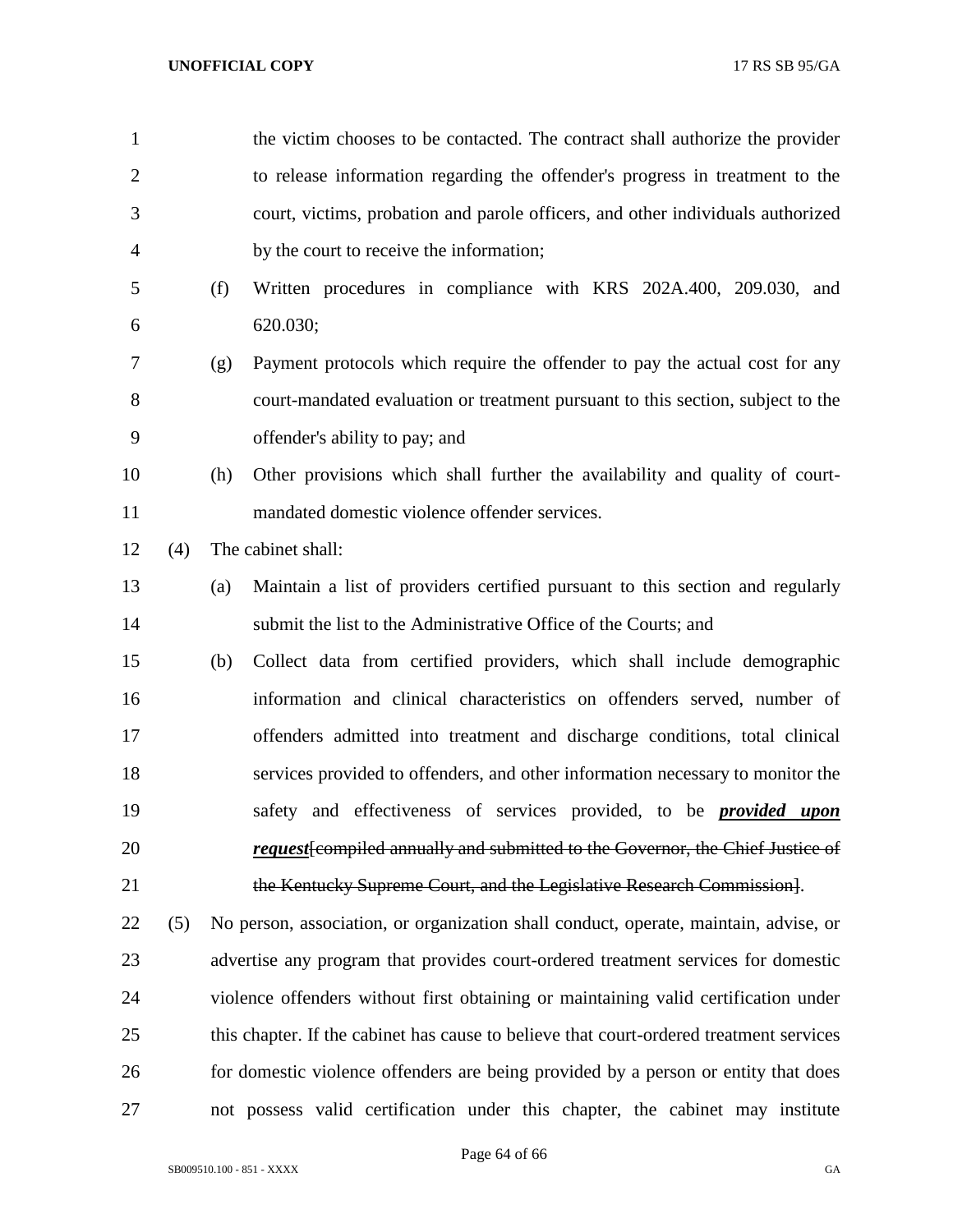| $\mathbf{1}$   | proceedings, in the Circuit Court of the county in which the person or entity is        |  |  |  |  |
|----------------|-----------------------------------------------------------------------------------------|--|--|--|--|
| $\overline{2}$ | located or in Franklin Circuit Court, for injunctive relief to terminate the provision  |  |  |  |  |
| 3              | of those services.                                                                      |  |  |  |  |
| 4              | Any person certified under this section shall submit quarterly to the cabinet:<br>(6)   |  |  |  |  |
| 5              | Demographic information and clinical characteristics on offenders served;<br>(a)        |  |  |  |  |
| 6              | Number of offenders admitted into treatment and discharge conditions;<br>(b)            |  |  |  |  |
| 7              | Total clinical services provided to offenders; and<br>(c)                               |  |  |  |  |
| 8              | Other information as required by administrative regulation.<br>(d)                      |  |  |  |  |
| 9              | Section $32$ .<br>2008 Regular Session House Joint Resolution 17, Section 6, is         |  |  |  |  |
| 10             | hereby repealed.                                                                        |  |  |  |  |
| 11             | Section 33. The following KRS sections are repealed:                                    |  |  |  |  |
| 12             | 199.8996 Reports on child-care program activity.                                        |  |  |  |  |
| 13             | 200.100 Cabinet to investigate status of children -- Report to Governor.                |  |  |  |  |
| 14             | 205.465 Report by cabinet.                                                              |  |  |  |  |
| 15             | 205.6336 Certification to Interim Joint Committee on Appropriations and Revenue of      |  |  |  |  |
| 16             | general fund savings realized from procedures adopted to control health-care costs -    |  |  |  |  |
| 17             | - Transfer of savings to trust fund.                                                    |  |  |  |  |
| 18             | 211.480 Legislative findings.                                                           |  |  |  |  |
| 19             | 211.481 Kentucky Cardiovascular Disease Initiative -- Goals -- KCDI board.              |  |  |  |  |
| 20             | 211.482 Business plans and benchmark measures -- Presentation of plans to Interim       |  |  |  |  |
| 21             | Joint Committees -- Updates to be provided -- Public-private collaboration.             |  |  |  |  |
| 22             | 211.483 KCDI fund.                                                                      |  |  |  |  |
| 23             | 211.735 Definitions for KRS 211.735 to 211.739.                                         |  |  |  |  |
| 24             | 211.736 Creation of Kentucky Diabetes Research Board.                                   |  |  |  |  |
| 25             | Creation of Kentucky diabetes research trust fund.<br>211.737                           |  |  |  |  |
| 26             | Application and review of proposed research projects.<br>211.738                        |  |  |  |  |
| 27             | Granting of research contracts -- Reports -- Published research documents --<br>211.739 |  |  |  |  |

Page 65 of 66